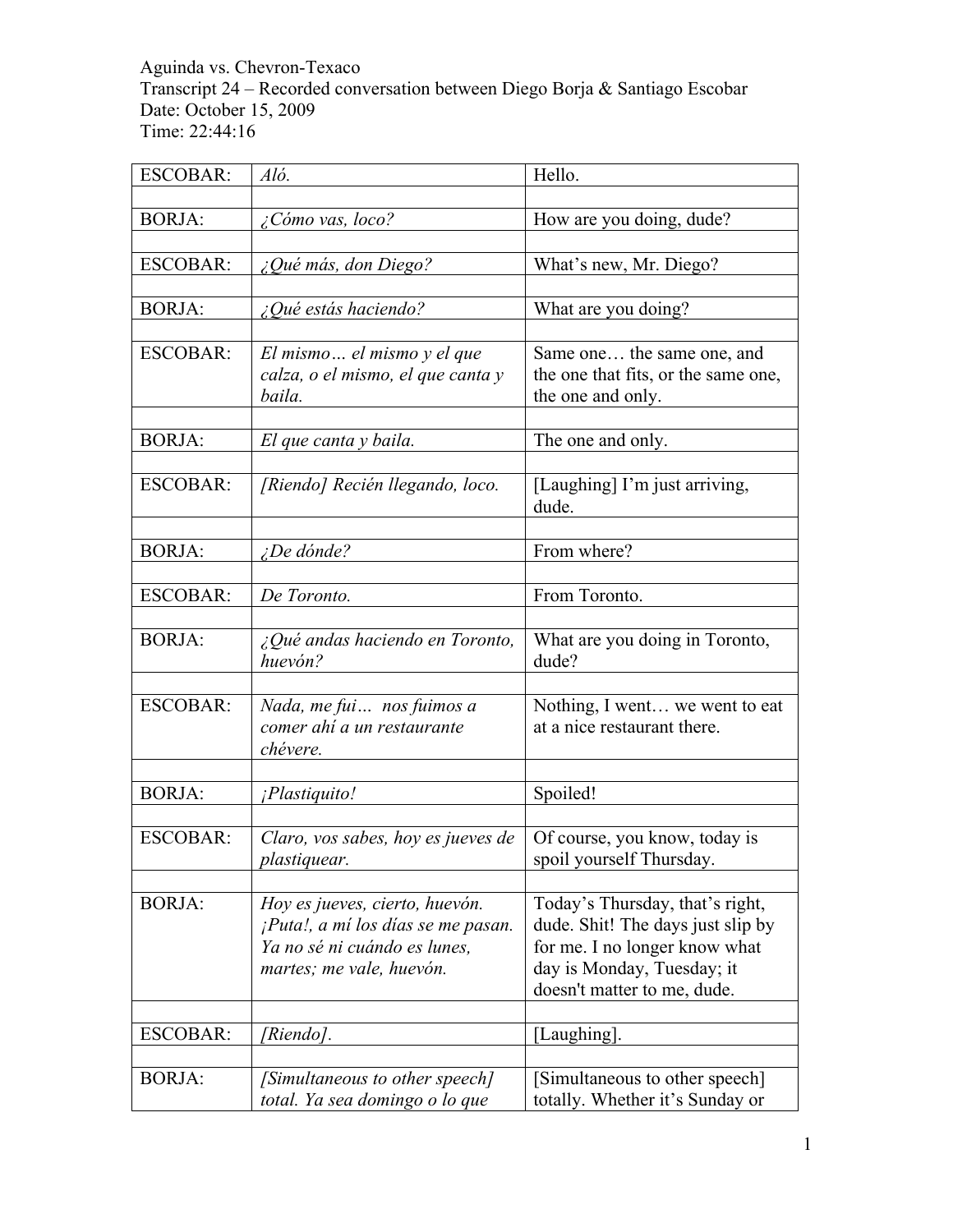Transcript 24 – Recorded conversation between Diego Borja & Santiago Escobar Date: October 15, 2009

|                 | sea, huevón.                                                                                                                                                                                                                                                                                                                                                                                            | whatever, dude.                                                                                                                                                                                                                                                                                                                                                                               |
|-----------------|---------------------------------------------------------------------------------------------------------------------------------------------------------------------------------------------------------------------------------------------------------------------------------------------------------------------------------------------------------------------------------------------------------|-----------------------------------------------------------------------------------------------------------------------------------------------------------------------------------------------------------------------------------------------------------------------------------------------------------------------------------------------------------------------------------------------|
| <b>ESCOBAR:</b> | [Unintelligible] cualquier<br>cualquier día es lo mismo.                                                                                                                                                                                                                                                                                                                                                | [Unintelligible] whatever<br>whatever day it is, it's all the<br>same.                                                                                                                                                                                                                                                                                                                        |
| <b>BORJA:</b>   | Claro.                                                                                                                                                                                                                                                                                                                                                                                                  | Of course.                                                                                                                                                                                                                                                                                                                                                                                    |
| <b>ESCOBAR:</b> | Ya.                                                                                                                                                                                                                                                                                                                                                                                                     | Yeah.                                                                                                                                                                                                                                                                                                                                                                                         |
| <b>BORJA:</b>   | [Simultaneous to other speech]<br>con estos manes, huevón.                                                                                                                                                                                                                                                                                                                                              | [Simultaneous to other speech]<br>with these guys, dude.                                                                                                                                                                                                                                                                                                                                      |
| <b>ESCOBAR:</b> | Eso te pasa por jubilarte<br>radicalmente.                                                                                                                                                                                                                                                                                                                                                              | That's what happens for retiring<br>so suddenly.                                                                                                                                                                                                                                                                                                                                              |
| <b>BORJA:</b>   | Unintelligible] [riendo].                                                                                                                                                                                                                                                                                                                                                                               | [Unintelligible] [laughing].                                                                                                                                                                                                                                                                                                                                                                  |
| <b>ESCOBAR:</b> | Ya pues, loco. Hablé con un man,<br>pero de, de Washington D.C. Yo le<br>dije que estoy aquí, no en<br>Washington, huevón. Entonces el<br>man me dice: "Hola, te estoy<br>llamando de aquí, de parte de<br>esta persona, de  y que para<br>reunirnos", y yo le digo: "Ya,<br>¿pues cuándo sería?". Me dice:<br>"¿En qué parte de Washington<br>estás?", y yo: "No, no estoy en<br>Washington" [riendo]. | Yeah, well dude. I talked to a<br>guy, but from, from Washington<br>D.C. I told him I'm here, not in<br>Washington, dude. So the guy<br>tells me, "Hi, I'm calling you<br>from here, on behalf of this<br>person, for and so we can<br>meet," and I told him, "Okay, so<br>when would it be?" He tells me,<br>"Where are you in Washington?"<br>and I, "I'm not in Washington"<br>[laughing]. |
| <b>BORJA:</b>   | [Simultaneous to other speech].                                                                                                                                                                                                                                                                                                                                                                         | [Simultaneous to other speech].                                                                                                                                                                                                                                                                                                                                                               |
| <b>ESCOBAR:</b> | De ley. Me llamar                                                                                                                                                                                                                                                                                                                                                                                       | For sure. They called me                                                                                                                                                                                                                                                                                                                                                                      |
| <b>BORJA:</b>   | [Simultaneous to other speech], si<br>te llamaron, [Simultaneous to<br>other speech]                                                                                                                                                                                                                                                                                                                    | [Simultaneous to other speech],<br>yes, they called you,<br>Simultaneous to other speech]                                                                                                                                                                                                                                                                                                     |
| <b>ESCOBAR:</b> | Sí, sí; por el Skype. Aquí todo el<br>mundo usa Skype, loco, aquí en la<br>Yoni y en Canadá.                                                                                                                                                                                                                                                                                                            | Yes, yes, with Skype. Everyone<br>here uses Skype, dude, here in the<br>U.S. and Canada.                                                                                                                                                                                                                                                                                                      |
| <b>BORJA:</b>   | <i>iQué cague!</i>                                                                                                                                                                                                                                                                                                                                                                                      | Weird!                                                                                                                                                                                                                                                                                                                                                                                        |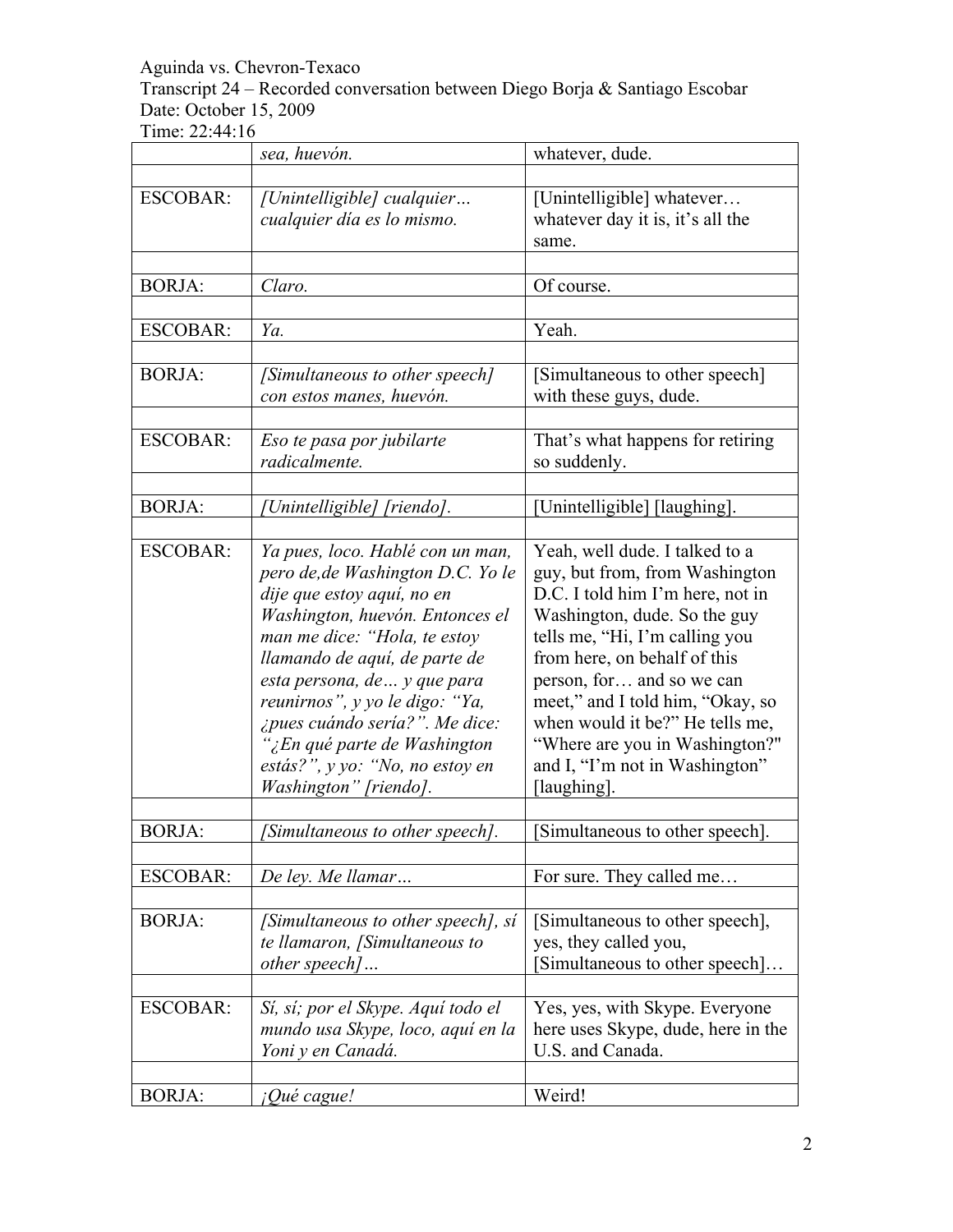Transcript 24 – Recorded conversation between Diego Borja & Santiago Escobar Date: October 15, 2009

| <b>ESCOBAR:</b> | Entonces, claro, el man juraba<br>que estaba ahí y le digo: "No", le<br>digo, "tengo que  no tengo visa,<br>y para poder aplicar para la visa<br>tengo que  tengo que esperar".                                                                                                                               | So, of course, the guy swore I<br>was there and I told him, "No," I<br>told him, "I have to I don't<br>have a visa, and to apply for a<br>visa I have to I have to wait."                                                                                                                                                                                 |
|-----------------|---------------------------------------------------------------------------------------------------------------------------------------------------------------------------------------------------------------------------------------------------------------------------------------------------------------|-----------------------------------------------------------------------------------------------------------------------------------------------------------------------------------------------------------------------------------------------------------------------------------------------------------------------------------------------------------|
|                 |                                                                                                                                                                                                                                                                                                               |                                                                                                                                                                                                                                                                                                                                                           |
| <b>BORJA:</b>   | Claro.                                                                                                                                                                                                                                                                                                        | Of course.                                                                                                                                                                                                                                                                                                                                                |
| <b>ESCOBAR:</b> | Entonces yo le digo: "¿Y de qué<br>organización me llama?", y me<br>dice: "De la misma de, de, del<br>amigo de Bruselas". Entonces<br>ahí tengo anotado el nombre;<br>deja a ver si tengo aquí. Dejé en<br>el auto, loco; qué pereza salir.<br>Está haciendo un frío, brother;<br>está ya en cero aquí, loco. | Then I told them, "And what<br>organization are you calling me<br>from?" and he tells me, "The<br>same one as, as, as your friend in<br>Brussels." Then,  I have the<br>name written down; let me see if I<br>have it here. I left it in the car,<br>dude; I'm too lazy to go out. It's<br>really cold, brother; it's zero<br>degrees already here, dude. |
| <b>BORJA:</b>   | Yo me imagino, huevón.                                                                                                                                                                                                                                                                                        | I imagine, dude.                                                                                                                                                                                                                                                                                                                                          |
|                 |                                                                                                                                                                                                                                                                                                               |                                                                                                                                                                                                                                                                                                                                                           |
| <b>ESCOBAR:</b> | Chucha!, si no                                                                                                                                                                                                                                                                                                | Shit! Otherwise                                                                                                                                                                                                                                                                                                                                           |
| <b>BORJA:</b>   | [Simultaneous to other speech]<br>frío.                                                                                                                                                                                                                                                                       | [Simultaneous to other speech]<br>cold.                                                                                                                                                                                                                                                                                                                   |
|                 |                                                                                                                                                                                                                                                                                                               |                                                                                                                                                                                                                                                                                                                                                           |
| <b>ESCOBAR:</b> | Si no mañana te doy el nombre de<br>esta organización, pero es es<br>como Comité Internacional de<br>Abogados para Derechos<br>Humanos y Ambientales, y no sé<br>qué huevada.                                                                                                                                 | Otherwise I'll give you the name<br>of that organization tomorrow,<br>but it's it's something like<br>International Committee of<br>Lawyers for Human and<br>Environmental Rights, and I don't<br>know what.                                                                                                                                              |
|                 |                                                                                                                                                                                                                                                                                                               |                                                                                                                                                                                                                                                                                                                                                           |
| <b>BORJA:</b>   | ¿Quiénes serán, loco?, porque<br>no no les cacho. O sea, en todo<br>lo que sé, no  no sé quiénes son.                                                                                                                                                                                                         | Who could they be, dude?<br>Because no I don't know them.<br>I mean, from everything I know,<br>no I don't know who they are.                                                                                                                                                                                                                             |
| <b>ESCOBAR:</b> | Ya. Y y entonces me van a<br>llamar mañana para coordinar<br>una cita aquí en Toronto.                                                                                                                                                                                                                        | Yeah. And and so they're going<br>to call me tomorrow to coordinate<br>an appointment here in Toronto.                                                                                                                                                                                                                                                    |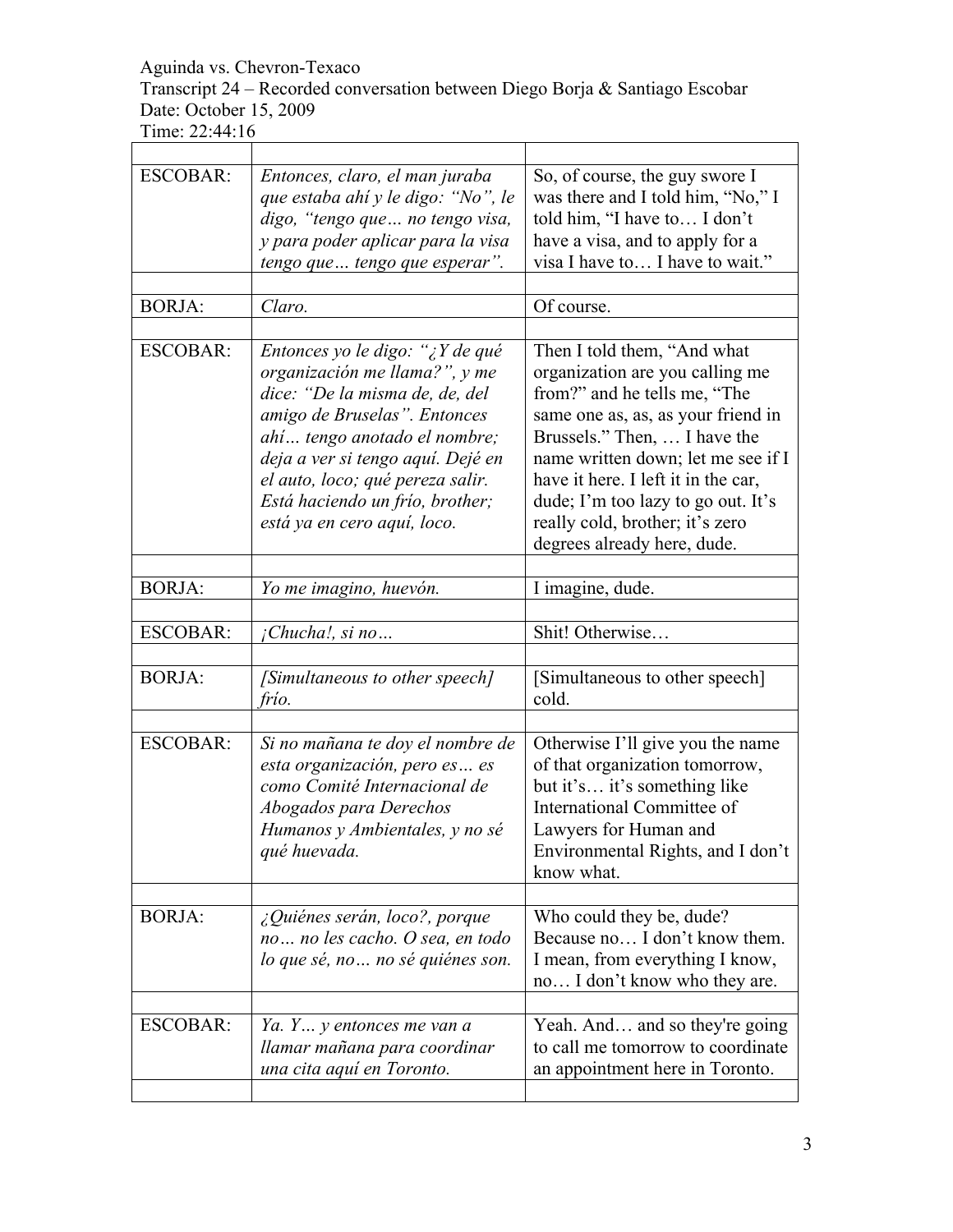Transcript 24 – Recorded conversation between Diego Borja & Santiago Escobar Date: October 15, 2009

| <b>BORJA:</b>   | ¿Y qué pruebas piensas darles de<br>que me conoces, huevón?                                                                                                                                                                                                                                                                                                                                                  | And what proof that you know<br>me are you thinking of giving<br>them, dude?                                                                                                                                                                                                                                                                                                                                   |
|-----------------|--------------------------------------------------------------------------------------------------------------------------------------------------------------------------------------------------------------------------------------------------------------------------------------------------------------------------------------------------------------------------------------------------------------|----------------------------------------------------------------------------------------------------------------------------------------------------------------------------------------------------------------------------------------------------------------------------------------------------------------------------------------------------------------------------------------------------------------|
| <b>ESCOBAR:</b> | Nada, ningunas pruebas. Sólo<br>vamos a conversar para ver qué<br>dicen la primera vez, ¿no es<br>cierto?                                                                                                                                                                                                                                                                                                    | Nothing, no proof. We're just<br>going to talk to see what they say<br>the first time, isn't that right?                                                                                                                                                                                                                                                                                                       |
| <b>BORJA:</b>   | Sí, sí. Mirá, <i>j</i> cuidado, loco!                                                                                                                                                                                                                                                                                                                                                                        | Yes, yes. Look, be careful, dude!                                                                                                                                                                                                                                                                                                                                                                              |
| <b>ESCOBAR:</b> | No, tranquilo.                                                                                                                                                                                                                                                                                                                                                                                               | No, don't worry.                                                                                                                                                                                                                                                                                                                                                                                               |
| <b>BORJA:</b>   | [Unintelligible] por quién. Lo que<br>yo sé es limitado, ¿cacha? Yo no<br>sé qué o sea, no sé hasta qué<br>punto la compañía tiene gente en<br>otros lados, entonces, te puedes<br>meter en problemas de gana y no<br>quisiera que te metas en<br>problemas, huevón. Porque estos<br>manes, una vez que se acabe el<br>juicio van atrás de todo el mundo<br>que le estuvo diciendo cosas,<br>$\zeta$ cachas? | [Unintelligible] for whom. What I<br>know is limited, you get it? I<br>don't know what I mean, I<br>don't know to what degree the<br>company has people in other<br>places, so you could get in<br>trouble, it's not worth it and I<br>wouldn't want you to have<br>problems, dude. Because these<br>guys, once the trial is over, they'll<br>go after everyone who was saying<br>things about it, you get it? |
| <b>ESCOBAR:</b> | ¿Cómo es eso?                                                                                                                                                                                                                                                                                                                                                                                                | How's that?                                                                                                                                                                                                                                                                                                                                                                                                    |
| <b>BORJA:</b>   | O sea, ahorita ganan el juicio o<br>lo que sea que ya  y después<br>comienzan las demandas contra<br>todo el mundo que dijo cosas,<br><i>i</i> cachas?                                                                                                                                                                                                                                                       | I mean, right now they'll win the<br>lawsuit or whatever soon and<br>then the lawsuits will start against<br>everyone who said things, you get<br>it?                                                                                                                                                                                                                                                          |
| <b>ESCOBAR:</b> | Comienzan retaliaciones, dices<br>vos.                                                                                                                                                                                                                                                                                                                                                                       | The retaliations start, you're<br>saying.                                                                                                                                                                                                                                                                                                                                                                      |
| <b>BORJA:</b>   | Sí. O sea, eso yo sé por un por<br>un fact.                                                                                                                                                                                                                                                                                                                                                                  | Yes. I mean, that, I know as for<br>a fact.                                                                                                                                                                                                                                                                                                                                                                    |
| <b>ESCOBAR:</b> | ¿Cómo es eso?                                                                                                                                                                                                                                                                                                                                                                                                | How's that?                                                                                                                                                                                                                                                                                                                                                                                                    |
| <b>BORJA:</b>   | O sea, eso de ley va a pasar.                                                                                                                                                                                                                                                                                                                                                                                | In other words, that's going to<br>happen for sure.                                                                                                                                                                                                                                                                                                                                                            |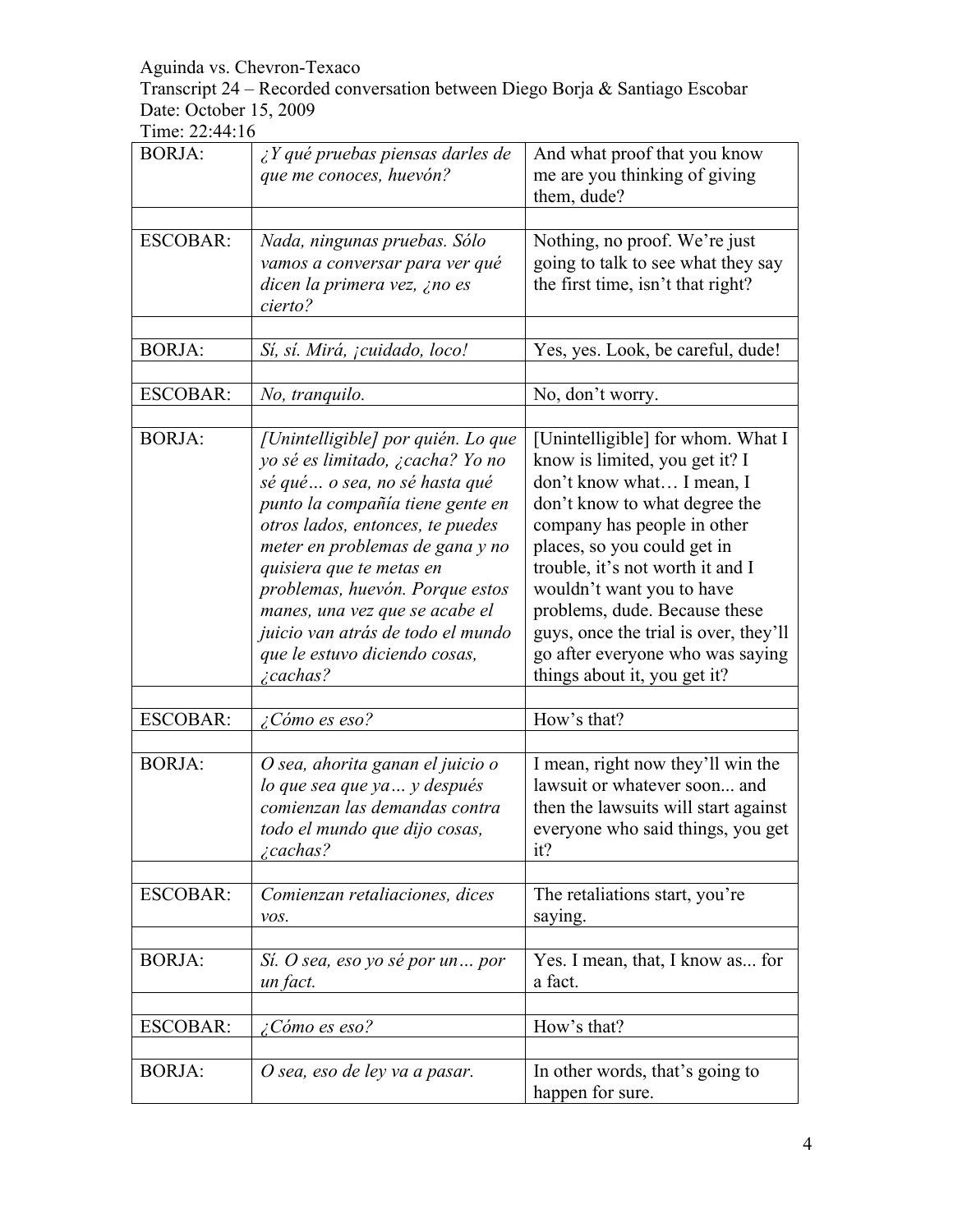Transcript 24 – Recorded conversation between Diego Borja & Santiago Escobar Date: October 15, 2009

| <b>ESCOBAR:</b> | Va a haber una una vendetta,<br>dices vos.                                                                                                                                                                                                          | There will be a a vendetta,<br>you're saying.                                                                                                                                                                                                                                     |
|-----------------|-----------------------------------------------------------------------------------------------------------------------------------------------------------------------------------------------------------------------------------------------------|-----------------------------------------------------------------------------------------------------------------------------------------------------------------------------------------------------------------------------------------------------------------------------------|
| <b>BORJA:</b>   | Claro, una desgracia. Ahorita<br>estamos hacen y dicen lo que<br>quieren, ¿no?, entonces no hacen<br>nada todavía porque están en<br>prueba. Pero una vez que<br>comprueben que que todo es<br>todo es  todo fue  o sea, que<br>ellos son inocentes | Of course, a disaster. Right now<br>we are they do and say what<br>they want, right? So they don't do<br>anything right now, because<br>they're being tested. But once<br>they prove that that everything<br>is everything is everything<br>was I mean, that they are<br>innocent |
| <b>ESCOBAR:</b> | Ya.                                                                                                                                                                                                                                                 | Yeah.                                                                                                                                                                                                                                                                             |
| <b>BORJA:</b>   | Tienen todas las herramientas del<br>mundo para irse atrás de toda la<br>gente, ¿cachas?, que dijo lo<br>contrario.                                                                                                                                 | They have all the tools in the<br>world to go after everyone, you<br>get it? Anyone who said<br>otherwise.                                                                                                                                                                        |
| <b>ESCOBAR:</b> | Ya.                                                                                                                                                                                                                                                 | Yeah.                                                                                                                                                                                                                                                                             |
| <b>BORJA:</b>   | Entonces, tienes que cogerle con<br>pinzas, si es que le vas a hacer,<br>huevón.                                                                                                                                                                    | Then, you have to be very<br>delicate about it, if you're going<br>to do it, dude.                                                                                                                                                                                                |
| <b>ESCOBAR:</b> | Claro, pero no hemos hablado<br>nada ni dicho nada, ¿no?                                                                                                                                                                                            | Of course, but we haven't spoken<br>about anything or said anything,<br>right?                                                                                                                                                                                                    |
| <b>BORJA:</b>   | Ya. No, solo digo que tengas<br>cuidado, bro. Esos manes, a veces<br>sorprende el nivel de alcance que<br>tienen, huevón.                                                                                                                           | Yeah. No, I'm just telling you to<br>be careful, bro. These guys,<br>sometimes it's surprising how far-<br>reaching they are, dude.                                                                                                                                               |
| <b>ESCOBAR:</b> | O sea, ¿vos que crees?, ¿que<br>ellos sean puedan ser de la<br>misma Chevrón?                                                                                                                                                                       | I mean, what do you think? That<br>they are they could be from<br>Chevron?                                                                                                                                                                                                        |
| <b>BORJA:</b>   | Sí.                                                                                                                                                                                                                                                 | Yes.                                                                                                                                                                                                                                                                              |
| ESCOBAR:        | [Riendo] <sub>i</sub> No seas perro!                                                                                                                                                                                                                | [Laughing] You are mean!                                                                                                                                                                                                                                                          |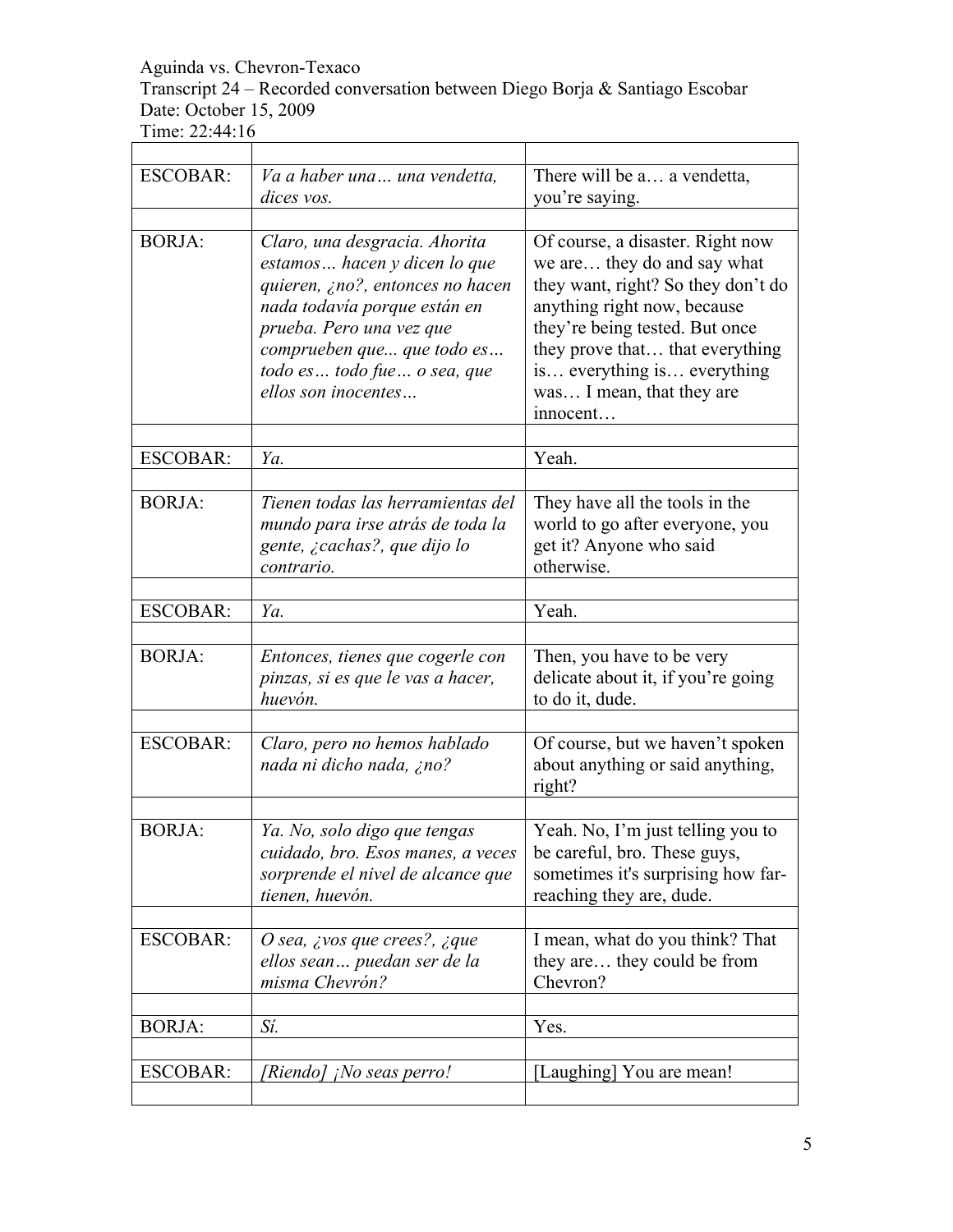#### Transcript 24 – Recorded conversation between Diego Borja & Santiago Escobar Date: October 15, 2009

| <b>BORJA:</b>   | Sí, loco.                                                                                                                                                                                                                                                                                                                                                                        | Yes, dude.                                                                                                                                                                                                                                                                                                                                                             |
|-----------------|----------------------------------------------------------------------------------------------------------------------------------------------------------------------------------------------------------------------------------------------------------------------------------------------------------------------------------------------------------------------------------|------------------------------------------------------------------------------------------------------------------------------------------------------------------------------------------------------------------------------------------------------------------------------------------------------------------------------------------------------------------------|
|                 |                                                                                                                                                                                                                                                                                                                                                                                  |                                                                                                                                                                                                                                                                                                                                                                        |
| <b>ESCOBAR:</b> | O sea o sea, yo le tengo que                                                                                                                                                                                                                                                                                                                                                     | I mean so I have to ask them                                                                                                                                                                                                                                                                                                                                           |
|                 | preguntar, entonces.                                                                                                                                                                                                                                                                                                                                                             | then.                                                                                                                                                                                                                                                                                                                                                                  |
|                 |                                                                                                                                                                                                                                                                                                                                                                                  |                                                                                                                                                                                                                                                                                                                                                                        |
| <b>BORJA:</b>   | O sea, no $\ldots$ no, ellos no $\ldots$ no, no<br>te van a no tienen por que<br>decirte tampoco si es verdad o<br>no, pero O sea, [Unintelligible]<br>nomás, o sea, ¿sí me entiendes?,<br>pero no te comprometas a nada;<br>simplemente quieres saber si es<br>que valdría la pena hablar<br>conmigo y todo eso, pero ten o<br>sea, ten la bola de cuidado,<br><i>i</i> cachas? | In other words, no no, not<br>them no, they're not going to<br>they don't have to tell you either,<br>if it's true or not, but I mean,<br>[Unintelligible] that's all, I mean,<br>do you understand me? But don't<br>agree to anything; you simply<br>want to know if it's worth it to<br>talk to me and all that, but be I<br>mean, be really careful, you get<br>it? |
|                 |                                                                                                                                                                                                                                                                                                                                                                                  |                                                                                                                                                                                                                                                                                                                                                                        |
| <b>ESCOBAR:</b> | Ya. ¿Y qué, más o menos, me<br>sugieres? O sea, los manes ya<br>saben, más o menos, a qué voy.                                                                                                                                                                                                                                                                                   | Yeah. And what, more or less,<br>would you suggest to me? I mean,<br>the guys already know, more or<br>less, why I'm going.                                                                                                                                                                                                                                            |
|                 |                                                                                                                                                                                                                                                                                                                                                                                  |                                                                                                                                                                                                                                                                                                                                                                        |
| <b>BORJA:</b>   | Claro. Me refiero a que hay que<br>tener clarito quiénes son. O sea,<br>quiénes "¿quién eres?, ¿cómo<br>asi?"; $\chi$ si me entiendes?<br>Entonces, primero identificamos<br>$\mathit{eso}$                                                                                                                                                                                      | Of course. What I'm referring to<br>is that you have to be very sure of<br>who they are. I mean, who<br>"who are you? How's that?" You<br>understand me, right? So, first<br>let's identify that                                                                                                                                                                       |
|                 |                                                                                                                                                                                                                                                                                                                                                                                  |                                                                                                                                                                                                                                                                                                                                                                        |
| <b>ESCOBAR:</b> | Ya.                                                                                                                                                                                                                                                                                                                                                                              | Yeah.                                                                                                                                                                                                                                                                                                                                                                  |
| <b>BORJA:</b>   | Y de ahí podemos avanzar,<br><i>i</i> cachas?                                                                                                                                                                                                                                                                                                                                    | And from there we can move<br>forward, you get it?                                                                                                                                                                                                                                                                                                                     |
| <b>ESCOBAR:</b> | Ya, okay.                                                                                                                                                                                                                                                                                                                                                                        | Yeah, okay.                                                                                                                                                                                                                                                                                                                                                            |
|                 |                                                                                                                                                                                                                                                                                                                                                                                  |                                                                                                                                                                                                                                                                                                                                                                        |
| <b>BORJA:</b>   | Porque o sea, eso es lo<br>primer el primer punto:<br>necesitamos saber si es que en<br>verdad son quien son y qué                                                                                                                                                                                                                                                               | Because I mean, that's the<br>first the first point: we need to<br>know if they really are who they<br>are and what                                                                                                                                                                                                                                                    |
| <b>ESCOBAR:</b> | Entonces yo les voy a decir:                                                                                                                                                                                                                                                                                                                                                     | So I'll say to them, "Who are you                                                                                                                                                                                                                                                                                                                                      |
|                 | "¿Quiénes son ustedes? Y<br>nosotros necesitamos primero                                                                                                                                                                                                                                                                                                                         | guys? And first we need to<br>corroborate who you are and then                                                                                                                                                                                                                                                                                                         |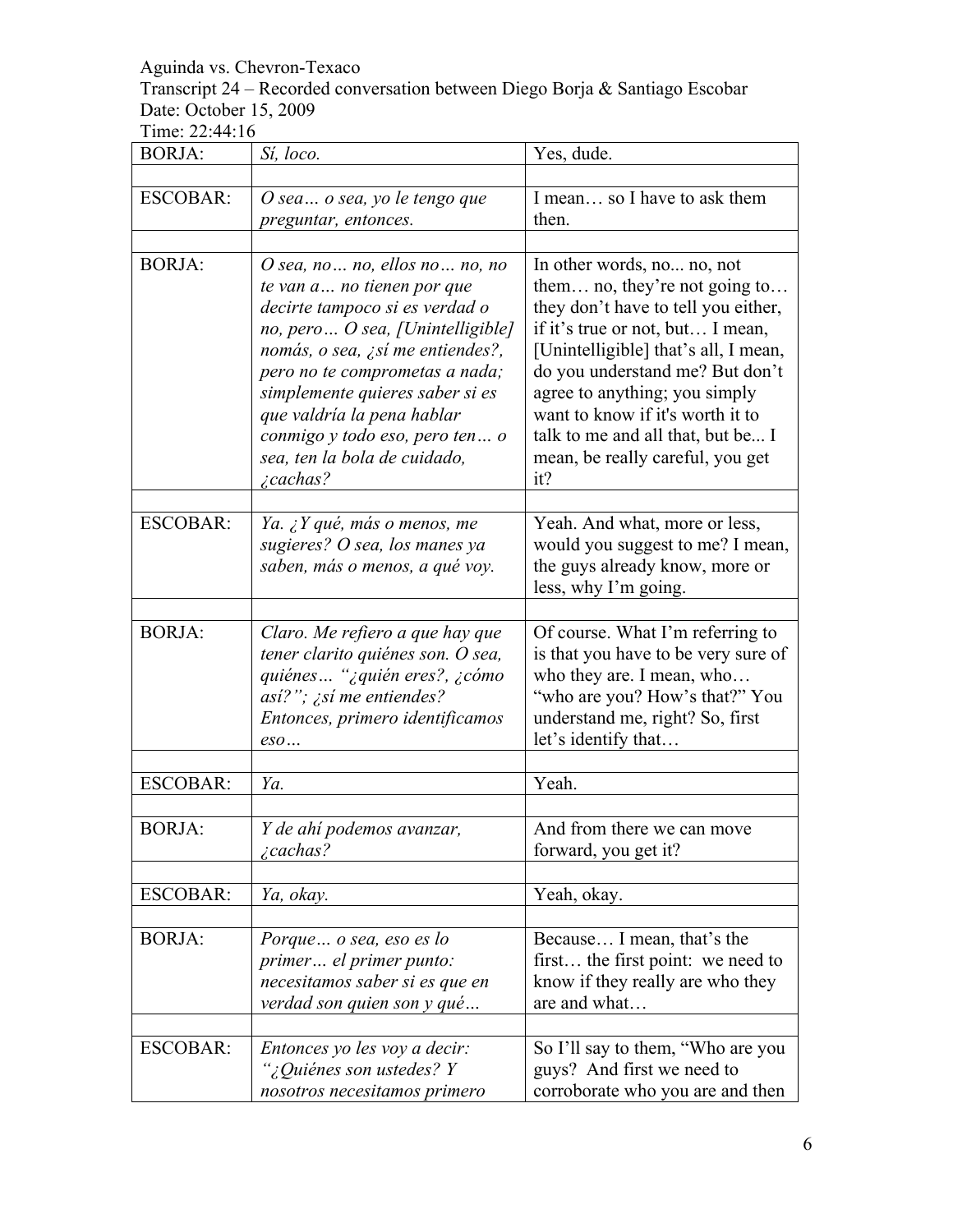Transcript 24 – Recorded conversation between Diego Borja & Santiago Escobar Date: October 15, 2009

|                 | corroborar quiénes son ustedes y<br>luego podemos volvernos a reunir<br>otra vez".                                                                                                                                                                                                                     | we can meet again."                                                                                                                                                                                                                                                                                                                                |
|-----------------|--------------------------------------------------------------------------------------------------------------------------------------------------------------------------------------------------------------------------------------------------------------------------------------------------------|----------------------------------------------------------------------------------------------------------------------------------------------------------------------------------------------------------------------------------------------------------------------------------------------------------------------------------------------------|
| <b>BORJA:</b>   | Sí, algo así. No les des nada,<br>nada                                                                                                                                                                                                                                                                 | Yes, something like that. Don't<br>give them anything, nothing                                                                                                                                                                                                                                                                                     |
| <b>ESCOBAR:</b> | Déjame déjame déjame<br>anotar: primero corroborar, ¿no<br>es cierto?                                                                                                                                                                                                                                  | Let me let me let me write it<br>down: First corroborate, isn't that<br>right?                                                                                                                                                                                                                                                                     |
| <b>BORJA:</b>   | Claro. Y no vayas a decirles que<br>yo dije nada ni nada por el estilo,<br>porque van a decir: "Claro, lo<br>dijo por medio del Santiago" y<br>después a mí me toca decir: "No<br>le conozco al Santiago", y<br>después van a decir: "Mira, sí le<br>conoce", y se arma el relajote,<br><i>cachas?</i> | Of course. And don't go telling<br>them that I said anything, or<br>anything like that, because<br>they're going to say, "Of course,<br>he said it through Santiago," and<br>then later I'll have to say, "I<br>don't know Santiago," and then<br>they're going to say, "Look, yes<br>you know him," and all hell will<br>break loose, you get it? |
| <b>ESCOBAR:</b> | Quiénes son; ya. Quiénes son,<br>porque nosotros también tenemos<br>que garantizarnos que con quien<br>vayamos a hablar no sean otras<br>personas.                                                                                                                                                     | Who they are; that's it. Who they<br>are, because we also have to<br>make sure the people we are<br>going to talk to aren't someone<br>else.                                                                                                                                                                                                       |
| <b>BORJA:</b>   | Claro, otras personas; esa es la<br>palabra.                                                                                                                                                                                                                                                           | Of course, someone else; that's<br>the word.                                                                                                                                                                                                                                                                                                       |
| <b>ESCOBAR:</b> | Ya. O sea, que no sean ni del un<br>lado ni del lado de Chevrón.                                                                                                                                                                                                                                       | Yeah. In other words, that they<br>aren't from either the one side,<br>nor from Chevron's side.                                                                                                                                                                                                                                                    |
| <b>BORJA:</b>   | Claro, de ningún lado. O sea o<br>sea, tenemos que garantizarnos<br>que, de que sean del lado que es.                                                                                                                                                                                                  | Of course, from neither side. I<br>mean so, we have to make sure<br>that, that they are from the right<br>side.                                                                                                                                                                                                                                    |
| <b>ESCOBAR:</b> | Ya. O sea, tenemos que verificar y<br>corroborar que son quienes dicen<br>ser.                                                                                                                                                                                                                         | Yeah. In other words, we have to<br>verify and corroborate they are<br>who they say they are.                                                                                                                                                                                                                                                      |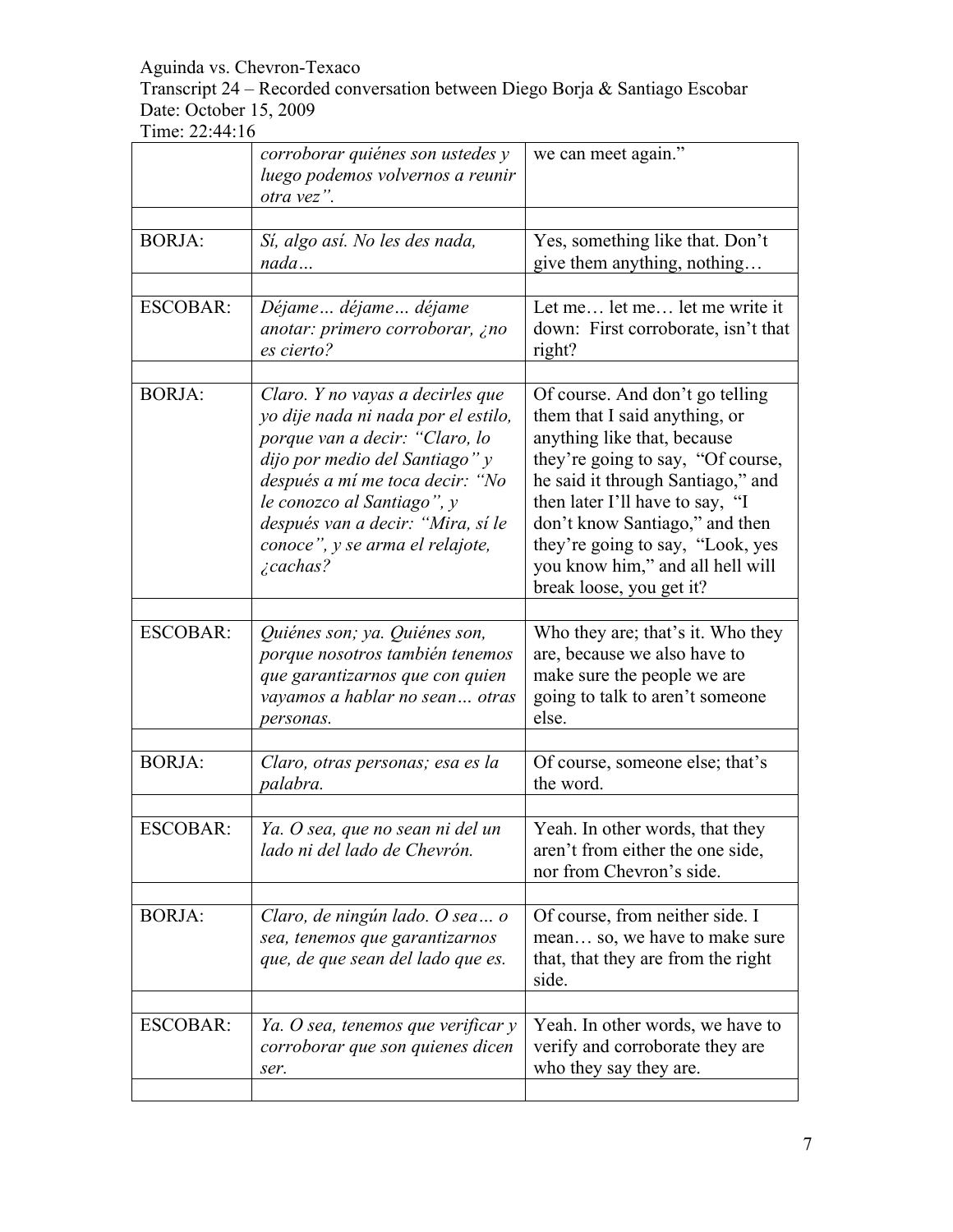Transcript 24 – Recorded conversation between Diego Borja & Santiago Escobar Date: October 15, 2009

| <b>BORJA:</b>   | Correcto.                                                                                                                                                                                                                                                                                                                                | Correct.                                                                                                                                                                                                                                                                                                                                     |
|-----------------|------------------------------------------------------------------------------------------------------------------------------------------------------------------------------------------------------------------------------------------------------------------------------------------------------------------------------------------|----------------------------------------------------------------------------------------------------------------------------------------------------------------------------------------------------------------------------------------------------------------------------------------------------------------------------------------------|
| <b>ESCOBAR:</b> | Ya, correcto. Entonces, solo les<br>digo: "Hay esta posibilidad de<br>que el amigo"                                                                                                                                                                                                                                                      | Okay, correct. So then, I'll just<br>tell them, "There's this possibility<br>that a friend"                                                                                                                                                                                                                                                  |
| <b>BORJA:</b>   | Entre en razón.                                                                                                                                                                                                                                                                                                                          | Becomes reasonable.                                                                                                                                                                                                                                                                                                                          |
| <b>ESCOBAR:</b> | " el amigo Diego pueda entrar<br>en razón ya que se ha dado<br>cuenta de que  de que hay<br>$algo$ "                                                                                                                                                                                                                                     | " my friend Diego could<br>become reasonable since he's<br>realized that that there's<br>something"                                                                                                                                                                                                                                          |
| <b>BORJA:</b>   | [Simultaneous to other speech]<br>sólo eso.                                                                                                                                                                                                                                                                                              | [Simultaneous to other speech]<br>only that.                                                                                                                                                                                                                                                                                                 |
| ESCOBAR:        | $i$ No?                                                                                                                                                                                                                                                                                                                                  | No?                                                                                                                                                                                                                                                                                                                                          |
| <b>BORJA:</b>   | [Simultaneous to other speech]<br>más. Diles: "Mira" O a lo<br>mejor puedes decirle: "Mira, él<br>es súper razonable, yo le<br>conozco", ¿sí me entiendes?,<br>pero no que no como que he<br>dicho algo, sino que, "él es<br>razonable, yo le conozco y sé que<br>él está ", "perdido entre dos<br>aguas" [en tono cantado y<br>burlón]. | [Simultaneous to other speech]<br>more. Tell them, "Look" Or<br>perhaps you can say, "Look, he's<br>super reasonable, I know him,"<br>you understand me, right? But not<br>that  not that I've said<br>something, but that, "he's<br>reasonable, I know him and I<br>know that he's" "is of two<br>minds" [in a singing and joking<br>tone]. |
| <b>ESCOBAR:</b> | Ya [riendo], que está confundido<br>y que en un rato de confusión, y<br>que, <i>j</i> bueno!, parece que está<br>recuperando la coherencia.                                                                                                                                                                                              | Okay [laughing], that he's<br>confused and in a moment of<br>indecision, and that, good! It<br>seems like he's recovering his<br>logic.                                                                                                                                                                                                      |
| <b>BORJA:</b>   | Claro, [Unintelligible]: "Mira, él<br>nunca pensó que iba a llegar a<br>esa envergadura", o una cosa<br>así, ¿sí me entiendes?                                                                                                                                                                                                           | Of course [Unintelligible],<br>"Look, he never thought it was<br>going to be of this magnitude," or<br>something like that, you<br>understand me, right?                                                                                                                                                                                     |
| <b>ESCOBAR:</b> | Ya.                                                                                                                                                                                                                                                                                                                                      | Yeah.                                                                                                                                                                                                                                                                                                                                        |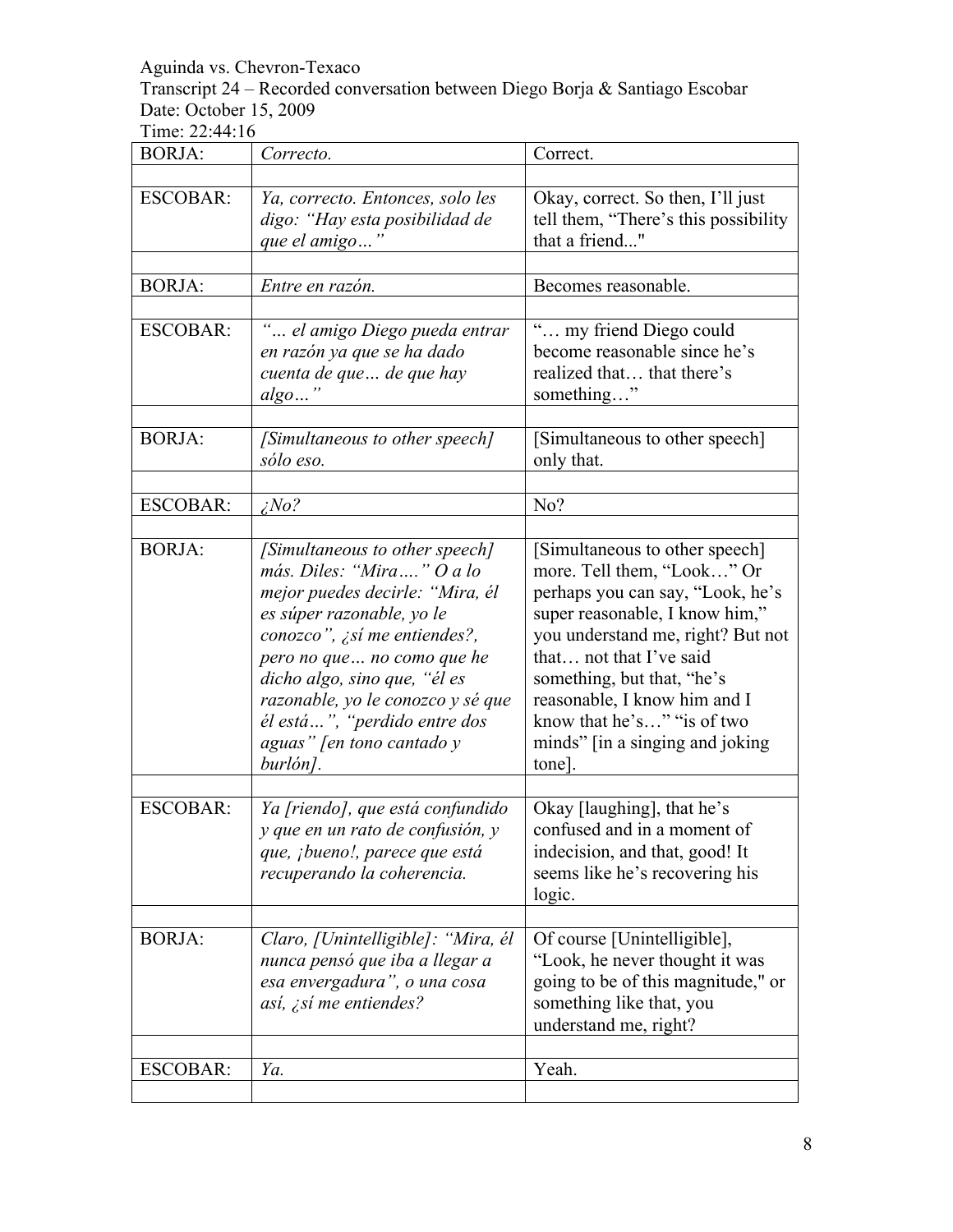Transcript 24 – Recorded conversation between Diego Borja & Santiago Escobar Date: October 15, 2009

| <b>BORJA:</b>   | Pero que no sea comprometedor<br>sino que sea más como<br>percepción tuya, porque vaya a<br>decir: "Claro, el Diego dijo eso",<br>y yo capaz que me toca decir que<br>no, $\zeta$ sí me entiendes? | But not committing, more like<br>your perception, because they'll<br>say, "Of course, Diego said that,"<br>and possibly I'll have to say no,<br>you understand? |
|-----------------|----------------------------------------------------------------------------------------------------------------------------------------------------------------------------------------------------|-----------------------------------------------------------------------------------------------------------------------------------------------------------------|
| <b>ESCOBAR:</b> | Ya.                                                                                                                                                                                                | Yeah.                                                                                                                                                           |
| <b>BORJA:</b>   | [Simultaneous to other speech]<br>como una percepción: "Yo le<br>conozco porque es mi pana y sé<br>que él está o sea, está<br>dividido", ¿sí me entiendes?                                         | [Simultaneous to other speech]<br>like a perception, "I know him,<br>because he's my buddy and I<br>know that he's I mean, he's<br>divided," You understand me? |
| <b>ESCOBAR:</b> | Ya.                                                                                                                                                                                                | Yeah.                                                                                                                                                           |
| <b>BORJA:</b>   | Pero pero yo porque le<br>conozco.                                                                                                                                                                 | But but it's because I know<br>him.                                                                                                                             |
| <b>ESCOBAR:</b> | Ya. Bueno, ya tengo claro. Bien<br>que me has dado este punto, loco,<br>para yo pedirles nombre y<br>apellido, dirección y todo.                                                                   | Yeah. Okay, now it's clear to me.<br>It's good that you gave me that<br>point, dude, so I can ask them for<br>their full names, address and all.                |
| <b>BORJA:</b>   | Sí, ¿verdad? Lo que no quiero es<br>que te metas en problemas de<br>gana, huevón.                                                                                                                  | Yes, right? What I don't want is<br>for you to get into problems for<br>nothing, dude.                                                                          |
| <b>ESCOBAR:</b> | Ya.                                                                                                                                                                                                | Yeah.                                                                                                                                                           |
| <b>BORJA:</b>   | Porque estos manes están en<br>todas, loco.                                                                                                                                                        | Because these guys are involved<br>in everything, dude.                                                                                                         |
| <b>ESCOBAR:</b> | $\chi$ Y qué me podría pasar?                                                                                                                                                                      | And what can happen to me?                                                                                                                                      |
| <b>BORJA:</b>   | O sea, podría ser que vayan a<br>decir que tú trabajabas para ellos<br>de cierta manera o  te pueden<br>dar cualquier cosa, ¿cachas?<br>Estos manes                                                | I mean, it could be that they'll say<br>you worked for them in some way<br>or they can give you anything,<br>you get it? These guys                             |
| <b>ESCOBAR:</b> | ¿Que yo estoy trabajando para<br>quién?                                                                                                                                                            | That I'm working for whom?                                                                                                                                      |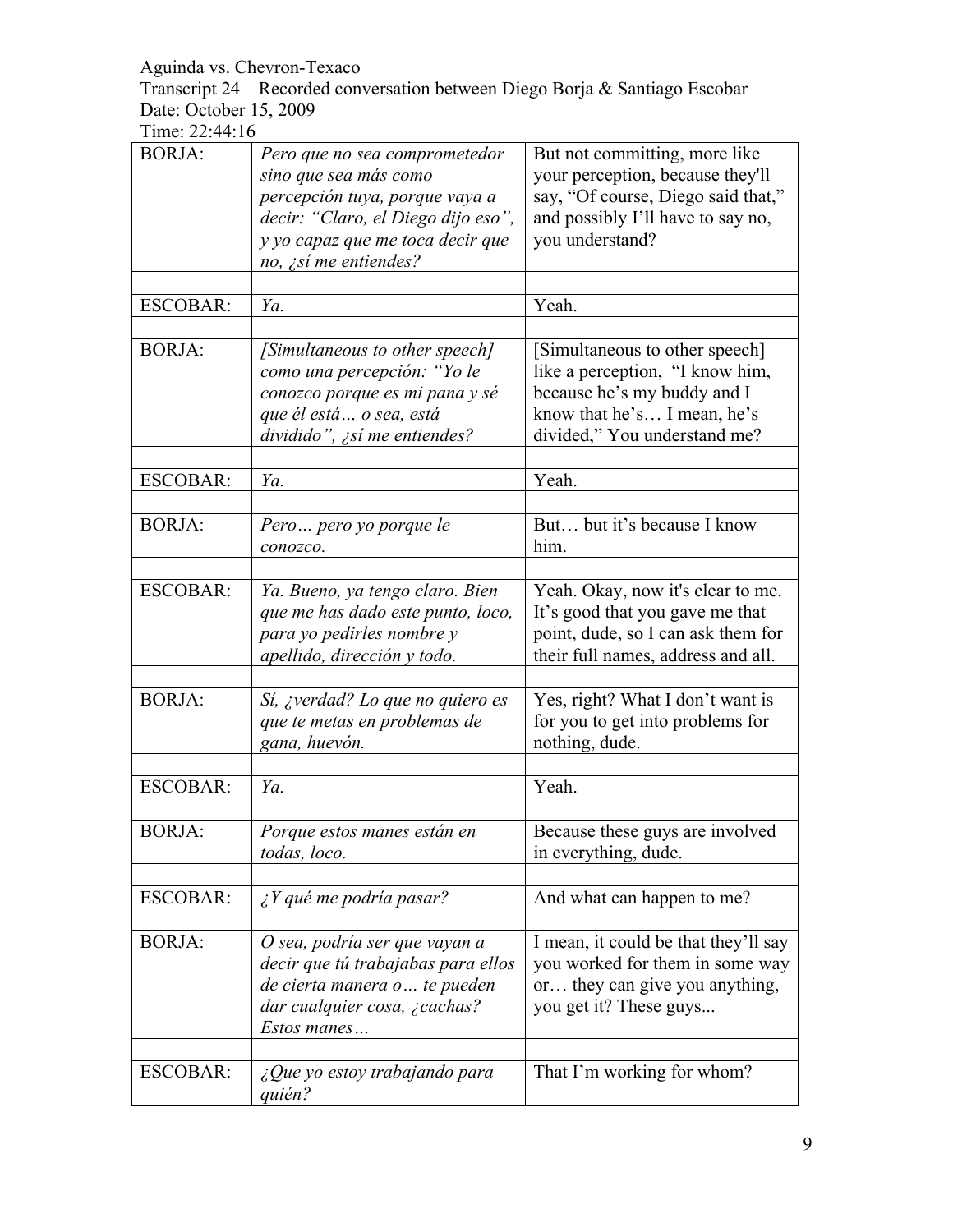Transcript 24 – Recorded conversation between Diego Borja & Santiago Escobar Date: October 15, 2009

Time: 22:44:16

| <b>BORJA:</b>   | Para para desestabilizar la<br>verdad o lo [Simultaneous to<br>other speech]                                                                                              | To to destabilize the truth or<br>the [Simultaneous to other<br>$\text{speedn}$                                                                                                           |
|-----------------|---------------------------------------------------------------------------------------------------------------------------------------------------------------------------|-------------------------------------------------------------------------------------------------------------------------------------------------------------------------------------------|
|                 |                                                                                                                                                                           |                                                                                                                                                                                           |
| <b>ESCOBAR:</b> | jAh ya, ya, ya, ya, ya! Okay.                                                                                                                                             | Oh, yeah, yeah, yeah, yeah, yeah!<br>Okay.                                                                                                                                                |
|                 |                                                                                                                                                                           |                                                                                                                                                                                           |
| <b>BORJA:</b>   | Entonces                                                                                                                                                                  | Then                                                                                                                                                                                      |
|                 |                                                                                                                                                                           |                                                                                                                                                                                           |
| <b>ESCOBAR:</b> | Me pueden me pueden ahí<br>acusar de cualquier cosa para                                                                                                                  | They can they can accuse me<br>of anything to                                                                                                                                             |
|                 |                                                                                                                                                                           |                                                                                                                                                                                           |
| <b>BORJA:</b>   | Claro. Y que así no sea verdad,<br>porque si ya te acusan eso va<br>también en tu récord porque yo<br>soy el acusado.                                                     | Of course. And so that way it<br>wouldn't be true, because if they<br>accuse you that also goes in your<br>record, because I'm the defendant.                                             |
|                 |                                                                                                                                                                           |                                                                                                                                                                                           |
| <b>ESCOBAR:</b> | Aún así aún así ellos<br>metieran o sea, para<br>difamarme, dices,<br>deslegitimarme.                                                                                     | Even so even so they could<br>put I mean, to slander me,<br>you're saying, to make me not<br>legitimate.                                                                                  |
|                 |                                                                                                                                                                           |                                                                                                                                                                                           |
| <b>BORJA:</b>   | Claro, [Unintelligible] ya lo<br>lograrían, y el hecho de que tú<br>estás en el otro país y todo eso,<br>no se va a ver bien, ¿cachas?, en<br>tu récord.                  | Of course, [Unintelligible] they<br>would achieve that, and the fact<br>that you're in the other country<br>and all that, will look bad, you get<br>it? On your record.                   |
|                 |                                                                                                                                                                           |                                                                                                                                                                                           |
| <b>ESCOBAR:</b> | Ya, claro.                                                                                                                                                                | Yeah, of course.                                                                                                                                                                          |
| <b>BORJA:</b>   | Entonces, la idea es hacerlo<br>perfecto, si es que se hace algo, y<br>si no simplemente                                                                                  | So, the idea is to do it perfectly, if<br>we do anything, and if not<br>simply                                                                                                            |
|                 |                                                                                                                                                                           |                                                                                                                                                                                           |
| <b>ESCOBAR:</b> | No, no; sólo vos y yo lo sabemos.                                                                                                                                         | No, no; only you and I know it.                                                                                                                                                           |
| <b>BORJA:</b>   | Claro, y además que  o sea, ver<br>si es que en verdad es posible. Si<br>no es posible, lo dejamos ahí y ha<br>sido una locura más que siempre<br>hemos hablado, ¿cachas? | Of course, and also that I mean,<br>to see if it's really possible. If it's<br>not possible, we leave it at that<br>and it's just one more crazy thing<br>that we talk about, you get it? |
|                 |                                                                                                                                                                           |                                                                                                                                                                                           |
| <b>ESCOBAR:</b> | Ya.                                                                                                                                                                       | Yeah.                                                                                                                                                                                     |

 $\overline{\phantom{0}}$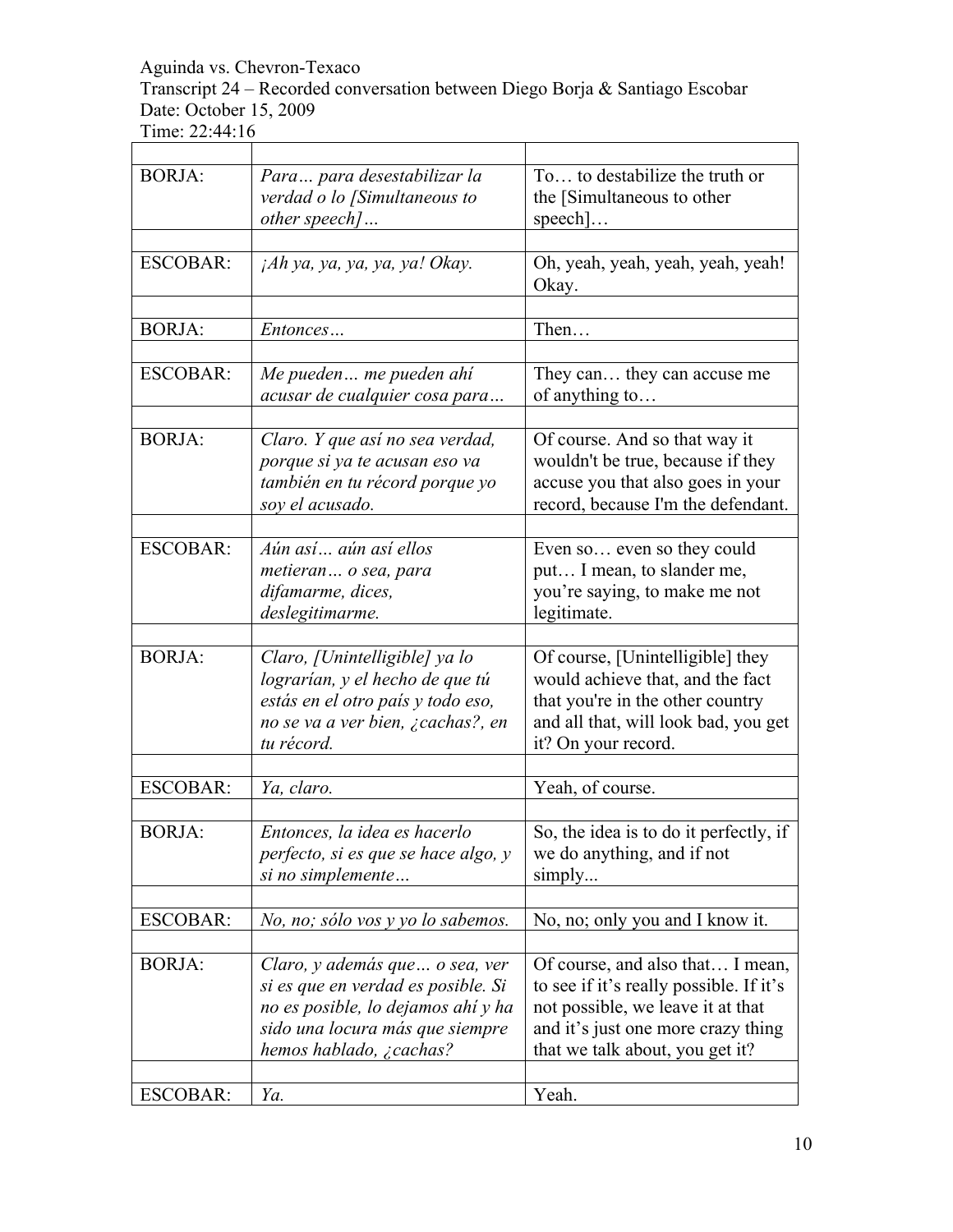Transcript 24 – Recorded conversation between Diego Borja & Santiago Escobar Date: October 15, 2009

| <b>BORJA:</b>   | Pero, <i>jputa!, con pinza, loco.</i>                                                                             | But shit! Delicately, dude.                                                                                     |
|-----------------|-------------------------------------------------------------------------------------------------------------------|-----------------------------------------------------------------------------------------------------------------|
| <b>ESCOBAR:</b> | Ya, ya.                                                                                                           | Yeah, yeah.                                                                                                     |
|                 |                                                                                                                   |                                                                                                                 |
| <b>BORJA:</b>   | [Simultaneous to other speech]<br>ahorita con bueno, he estado<br>con mis abogados todo el día hoy<br>día, huevón | [Simultaneous to other speech]<br>right now with well, I've been<br>with my lawyers all day today,<br>dude.     |
| <b>ESCOBAR:</b> | <i>iDónde estuviste?</i>                                                                                          | Where were you?                                                                                                 |
| <b>BORJA:</b>   | Ahí en la oficina de ellos.                                                                                       | Over there in their office.                                                                                     |
| <b>ESCOBAR:</b> | ¿Dónde es eso?, ¿en San<br>Francisco?                                                                             | Where's that? In San Francisco?                                                                                 |
| <b>BORJA:</b>   | En Berkeley.                                                                                                      | In Berkeley.                                                                                                    |
|                 |                                                                                                                   |                                                                                                                 |
| <b>ESCOBAR:</b> | ¡Ah! O sea, vos estás [riendo].<br>¿Dónde es el headquarters de<br>estos manes, el cuartel general?               | Oh! In other words, you are<br>[laughing]. Where's the<br>headquarters for those guys, the<br>central barracks? |
| <b>BORJA:</b>   | ¿El de la compañía?                                                                                               | For the company?                                                                                                |
| <b>ESCOBAR:</b> | Sí, de Chevrón.                                                                                                   | Yes, for Chevron.                                                                                               |
| <b>BORJA:</b>   | [Unintelligible].                                                                                                 | [Unintelligible].                                                                                               |
| <b>ESCOBAR:</b> | $\sum$ En dónde?                                                                                                  | Where?                                                                                                          |
| <b>BORJA:</b>   | En San Ramón.                                                                                                     | In San Ramon.                                                                                                   |
| <b>ESCOBAR:</b> | <i>iDónde es eso?</i>                                                                                             | Where is that?                                                                                                  |
| <b>BORJA:</b>   | Como a unos veinte minutos,<br>treinta minutos de Berkeley.                                                       | Like twenty minutes, thirty<br>minutes from Berkeley.                                                           |
| <b>ESCOBAR:</b> | Ya                                                                                                                | Okay                                                                                                            |
| <b>BORJA:</b>   | Entonces estaba con ellos, y estos<br>manes son o sea, la compañía<br>es súper ¿cómo te digo?, están              | So I was with them, and these<br>guys are I mean, the company<br>is super How can I explain it to               |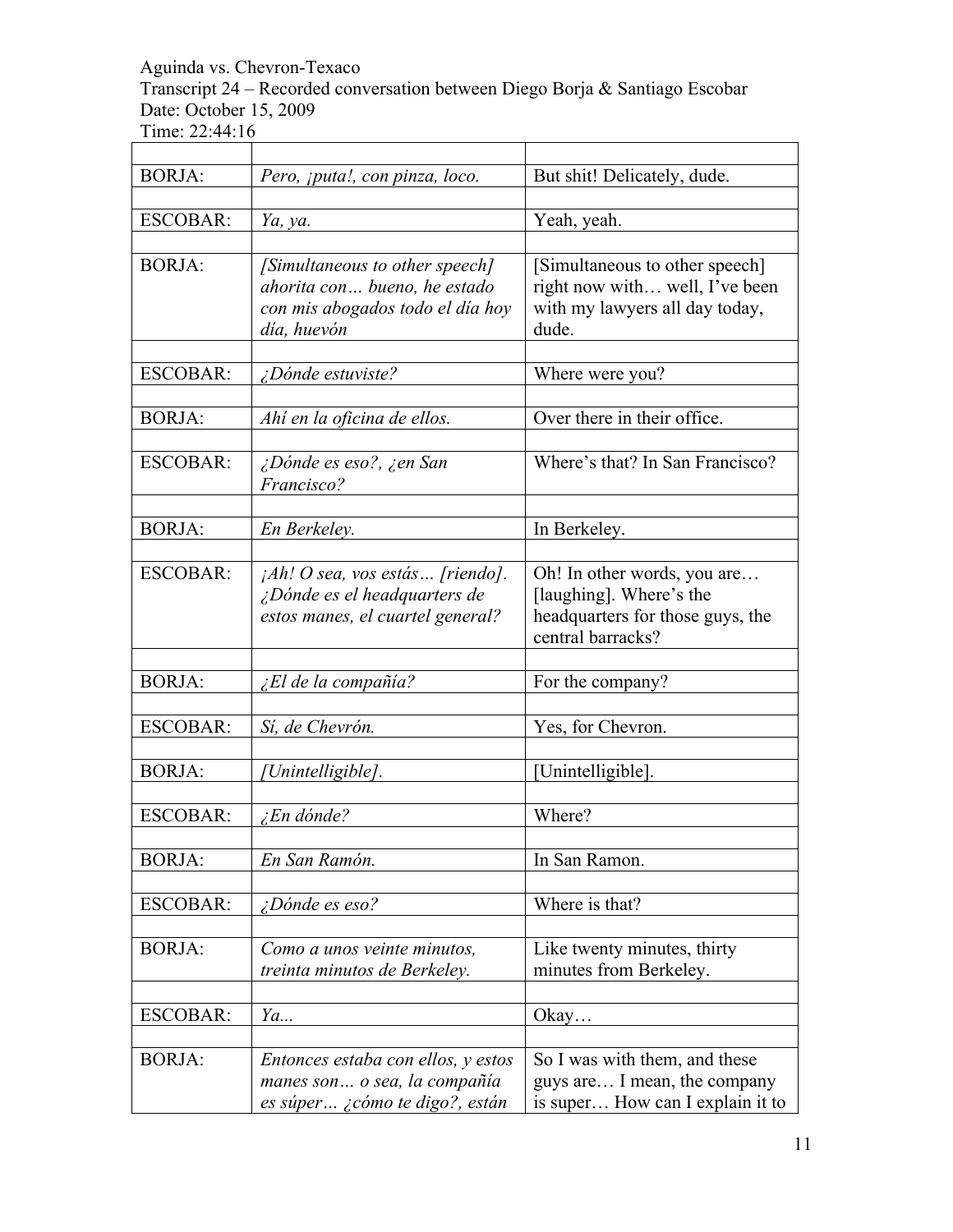Transcript 24 – Recorded conversation between Diego Borja & Santiago Escobar Date: October 15, 2009

|                 | en todas. Siempre están parece<br>que parece que no se movieran<br>pero, ¡puta!, están<br>[Unintelligible] muchas veces,<br>loco.                                                                                                            | you? They're involved in<br>everything. They're always it<br>seems that it seems like they<br>haven't moved, but, shit! They<br>are [Unintelligible] many times,<br>dude.                                                                           |
|-----------------|----------------------------------------------------------------------------------------------------------------------------------------------------------------------------------------------------------------------------------------------|-----------------------------------------------------------------------------------------------------------------------------------------------------------------------------------------------------------------------------------------------------|
| <b>ESCOBAR:</b> | ¿Están qué?                                                                                                                                                                                                                                  | They're what?                                                                                                                                                                                                                                       |
|                 |                                                                                                                                                                                                                                              |                                                                                                                                                                                                                                                     |
| <b>BORJA:</b>   | Están de regreso; o sea, están ya<br>de regreso cuando uno está de<br>ida, huevón.                                                                                                                                                           | They're ahead of you; I mean,<br>they're off and running when<br>you're just starting, dude.                                                                                                                                                        |
| <b>ESCOBAR:</b> | Ya. ¿Y qué dicen los manes?                                                                                                                                                                                                                  | Yeah. And what are those guys<br>saying?                                                                                                                                                                                                            |
| <b>BORJA:</b>   | O sea, estábamos hablado de,<br>básicamente, la parte migratoria<br>$mia$ , ¿no?                                                                                                                                                             | So, we were taking about,<br>basically, my immigration issue,<br>right?                                                                                                                                                                             |
| <b>ESCOBAR:</b> | Ya.                                                                                                                                                                                                                                          | Yeah.                                                                                                                                                                                                                                               |
|                 |                                                                                                                                                                                                                                              |                                                                                                                                                                                                                                                     |
| <b>BORJA:</b>   | O sea, independientemente de lo<br>que  de lo que yo diga, hay<br>diferentes formas. O sea, igual<br>pasaría a ser, puede ser asilado<br>político; hay la E-1, la L-1B.<br>Estamos viendo a ver cuáles son<br>las mejores opciones, ¿cachas? | I mean, independently from<br>what from what I say, there are<br>different ways. I mean, it would<br>still be, it could be under political<br>asylum; there's the E-1, the L-1B.<br>We are looking to see what the<br>best options are, you get it? |
| <b>ESCOBAR:</b> | Ya. ¿Pero te van a sacar como<br>asilado político?                                                                                                                                                                                           | Yeah. But they're going to get<br>you out under political asylum?                                                                                                                                                                                   |
| <b>BORJA:</b>   | Yo creo que  o sea, es la más<br>rápida y te dan unos beneficios<br>que ni siquiera tienen los propios<br>ciudadanos, huevón; hasta<br>excepciones de impuestos y cosas<br>así, huevón.                                                      | I think that I mean, it's the<br>fastest and they give you some<br>benefits that citizens don't even<br>have, dude; even tax exemptions<br>and things like that, dude.                                                                              |
| <b>ESCOBAR:</b> | Ya. ¿Y qué van a argumentar<br>para darte eso?                                                                                                                                                                                               | Yeah. And what are their<br>arguments to get you that?                                                                                                                                                                                              |
| <b>BORJA:</b>   | Bueno, ahorita ya, pues todo el                                                                                                                                                                                                              | Well, right now, well the entire                                                                                                                                                                                                                    |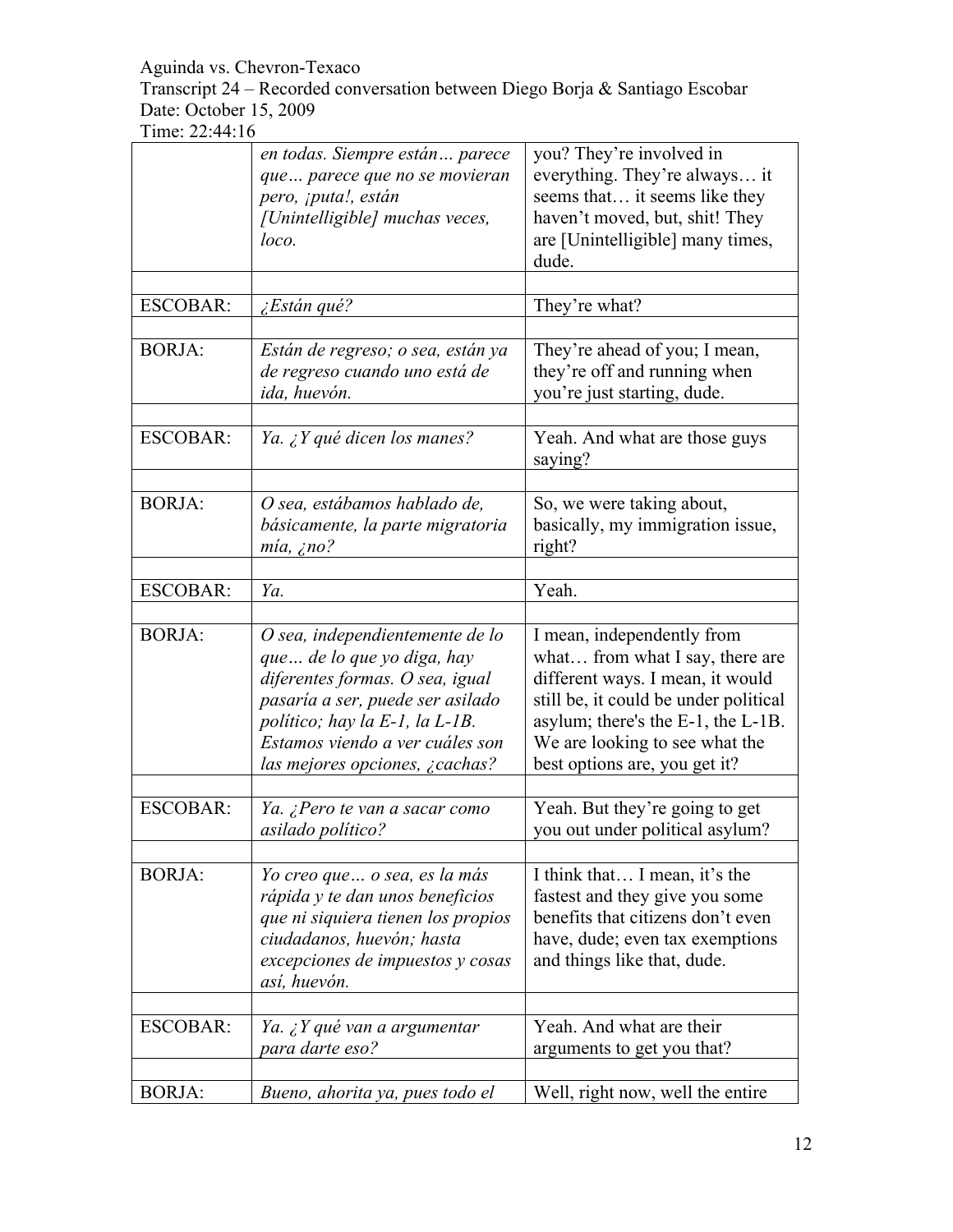Transcript 24 – Recorded conversation between Diego Borja & Santiago Escobar Date: October 15, 2009

|                 | argumento existe ya; todo lo que<br>está en la prensa es  el hecho de<br>que el gobierno no<br>[Unintelligible] eso y haya<br>asumido ciertas posiciones. No<br>ves que tú te puedes asilar<br>politicamente por exponer<br>corrupción o por pensar<br>diferente, religiosamente o<br>políticamente, o piensas que<br>algún grupo está perseguido.<br>Entonces, yo tengo hasta lo que<br>quiera de eso. | argument already exists;<br>everything that's in the news is<br>the fact that the government<br>doesn't [Unintelligible] that, and<br>has taken certain positions. Don't<br>you see that you can get political<br>asylum for exposing corruption or<br>for thinking differently,<br>religiously or politically, or you<br>think a group is being persecuted.<br>Then, I have as much as they<br>want of that. |
|-----------------|---------------------------------------------------------------------------------------------------------------------------------------------------------------------------------------------------------------------------------------------------------------------------------------------------------------------------------------------------------------------------------------------------------|---------------------------------------------------------------------------------------------------------------------------------------------------------------------------------------------------------------------------------------------------------------------------------------------------------------------------------------------------------------------------------------------------------------|
| <b>ESCOBAR:</b> | Ya.                                                                                                                                                                                                                                                                                                                                                                                                     | Yeah.                                                                                                                                                                                                                                                                                                                                                                                                         |
|                 |                                                                                                                                                                                                                                                                                                                                                                                                         |                                                                                                                                                                                                                                                                                                                                                                                                               |
| <b>BORJA:</b>   | Papeles y papeles; lo que quiera.                                                                                                                                                                                                                                                                                                                                                                       | Papers and papers; as much as<br>they want.                                                                                                                                                                                                                                                                                                                                                                   |
| <b>ESCOBAR:</b> | Ya. Pero el gobierno no te ha<br>condenado ni te ha acusado de<br>nada, ¿no?                                                                                                                                                                                                                                                                                                                            | Okay. But the government hasn't<br>sentenced you or accused you of<br>anything, right?                                                                                                                                                                                                                                                                                                                        |
| <b>BORJA:</b>   | No, pues no, pero en este caso<br>no eso no significa si es que<br>solo me están acusando sino que<br>si yo siento que es inseguro.                                                                                                                                                                                                                                                                     | No, well no, but in this case no<br>that doesn't mean that if they are<br>just accusing me, but if I feel it<br>isn't safe.                                                                                                                                                                                                                                                                                   |
|                 |                                                                                                                                                                                                                                                                                                                                                                                                         |                                                                                                                                                                                                                                                                                                                                                                                                               |
| <b>ESCOBAR:</b> | Ya.                                                                                                                                                                                                                                                                                                                                                                                                     | Okay.                                                                                                                                                                                                                                                                                                                                                                                                         |
| <b>BORJA:</b>   | O sea, no es sólo basado en lo<br>que los  en eso. O sea, hay gente<br>que llega acá sin nada de<br>pruebas, nada que  o sea, ni<br>siquiera la mitad de pruebas que<br>yo tengo, ¿cachas?                                                                                                                                                                                                              | I mean, it's not just based on what<br>the on that. I mean, there are<br>people who come here with no<br>proof, nothing that I mean, not<br>even half of the proof I have, you<br>get it?                                                                                                                                                                                                                     |
| <b>ESCOBAR:</b> | Ya.                                                                                                                                                                                                                                                                                                                                                                                                     | Okay.                                                                                                                                                                                                                                                                                                                                                                                                         |
|                 |                                                                                                                                                                                                                                                                                                                                                                                                         |                                                                                                                                                                                                                                                                                                                                                                                                               |
| <b>BORJA:</b>   | O sea, llegan con, por ejemplo,<br>con laceraciones y dicen:<br>";Chuta!, yo estuve en en<br>Jordania y me pegaban", huevón<br>[Simultaneous to other speech].                                                                                                                                                                                                                                          | In other words, they arrive, for<br>example, covered with wounds<br>and they say, "Shit! I was in in<br>Jordan and they hit me," dude<br>Simultaneous to other speech].                                                                                                                                                                                                                                       |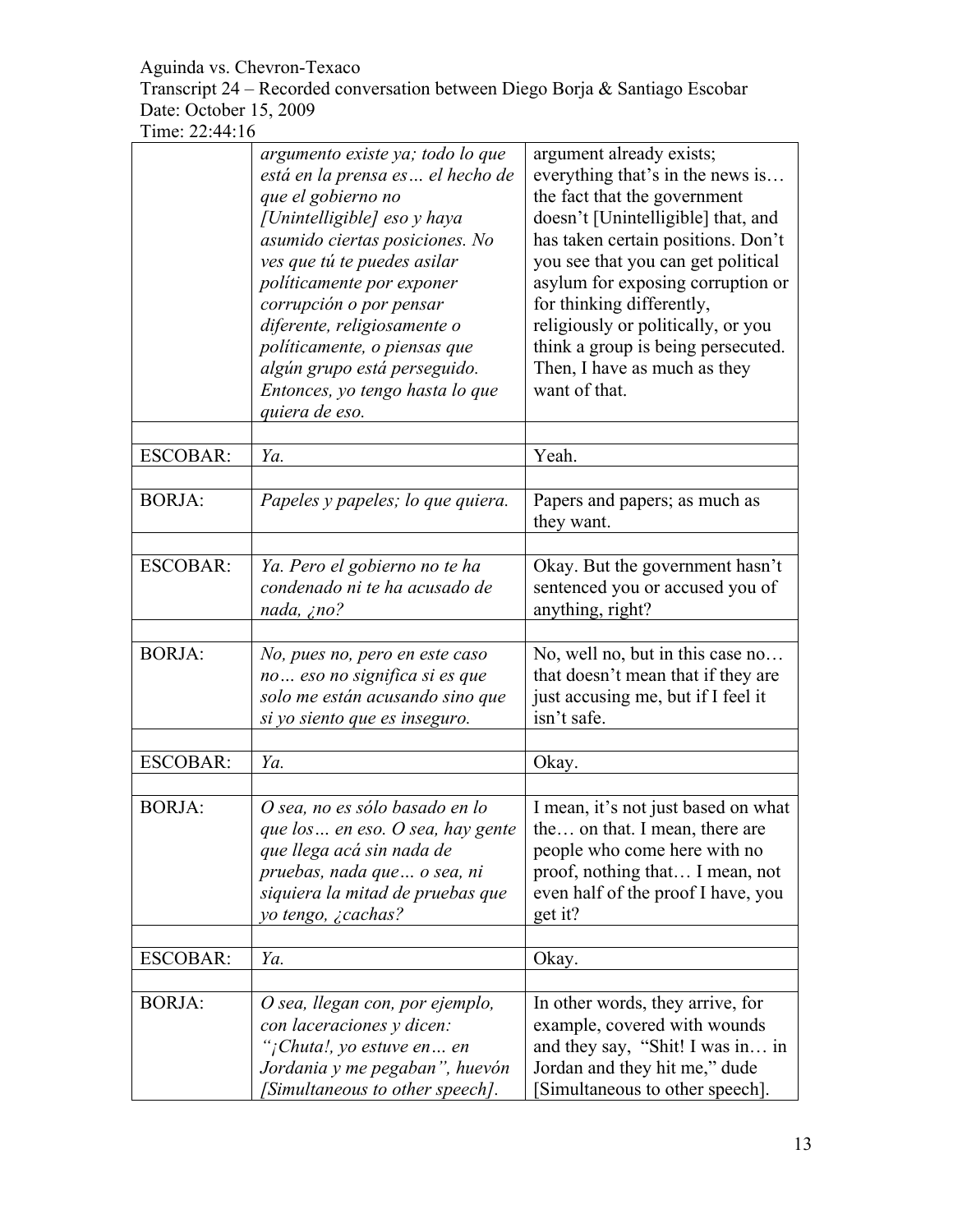Transcript 24 – Recorded conversation between Diego Borja & Santiago Escobar Date: October 15, 2009

Time: 22:44:16

| <b>ESCOBAR:</b> | Ya.                                                          | Yeah.                                                               |
|-----------------|--------------------------------------------------------------|---------------------------------------------------------------------|
|                 |                                                              |                                                                     |
| <b>BORJA:</b>   | $\angle$ <i>Cachas?</i>                                      | You get it?                                                         |
|                 |                                                              |                                                                     |
| <b>ESCOBAR:</b> | Ya, ya ten entiendo. O sea, que                              | Yes, I understand you now. In                                       |
|                 | estos                                                        | other words, that these                                             |
|                 |                                                              |                                                                     |
| <b>BORJA:</b>   | [Simultaneous to other speech].                              | [Simultaneous to other speech].                                     |
|                 |                                                              |                                                                     |
| <b>ESCOBAR:</b> | Estos abogados te asesoraron<br>bajo qué figura pedir o sea, | These lawyers advised you what<br>to request I mean, which way      |
|                 | bajo qué figura quedarte en                                  | to file so you can stay in the                                      |
|                 | Estados Unidos?                                              | <b>United States?</b>                                               |
|                 |                                                              |                                                                     |
| <b>BORJA:</b>   | Claro, estamos viendo la mejor.                              | Of course, we're looking at the                                     |
|                 | Todavía no sabemos cuál pero                                 | best one. We still don't know                                       |
|                 | estamos  o sea, ahorita me                                   | which, but we are I mean, they                                      |
|                 | expusieron todas las versiones,                              | just showed me all the options,                                     |
|                 | $\angle$ <i>cachas?</i>                                      | you get it?                                                         |
|                 |                                                              |                                                                     |
| <b>ESCOBAR:</b> | Ya. ¿Qué nomás te dijeron?                                   | Yeah. They just told you?                                           |
|                 |                                                              |                                                                     |
| <b>BORJA:</b>   | ¿Cómo te digo? Hay está de la                                | How can I explain it? There's                                       |
|                 | político o de parte de la laboral,                           | this political or by means of                                       |
|                 | hay la parte temporal. Entonces                              | employment, there's the                                             |
|                 | son varias opciones, pero todo                               | temporary way. So, there are                                        |
|                 | depende de cómo se desarrolle la<br>cosa en el futuro.       | several options, but it all depends<br>on how things develop in the |
|                 |                                                              | future.                                                             |
|                 |                                                              |                                                                     |
| <b>ESCOBAR:</b> | $\lambda$ Y cuándo te van a resolver eso,                    | And when are they going to                                          |
|                 | la cuestión?                                                 | resolve that, the issue?                                            |
|                 |                                                              |                                                                     |
| <b>BORJA:</b>   | O sea, yo estoy legal igual aquí.                            | I mean, I'm here legally anyway.                                    |
|                 | O sea, no estoy ilegal ni                                    | I mean, I'm not illegal or                                          |
|                 | [Simultaneous to other speech]                               | [Simultaneous to other speech]                                      |
|                 |                                                              |                                                                     |
| <b>ESCOBAR:</b> | Pero por seis meses nomás, ¿no?                              | But only for six months, right?                                     |
|                 |                                                              |                                                                     |
| <b>BORJA:</b>   | Pero claro, de ahí pido un                                   | But of course, after that I'll                                      |
|                 | <i>ajuste, que se llama.</i>                                 | request an adjustment, that's what                                  |
|                 |                                                              | it's called.                                                        |
|                 |                                                              |                                                                     |

 $\overline{\phantom{0}}$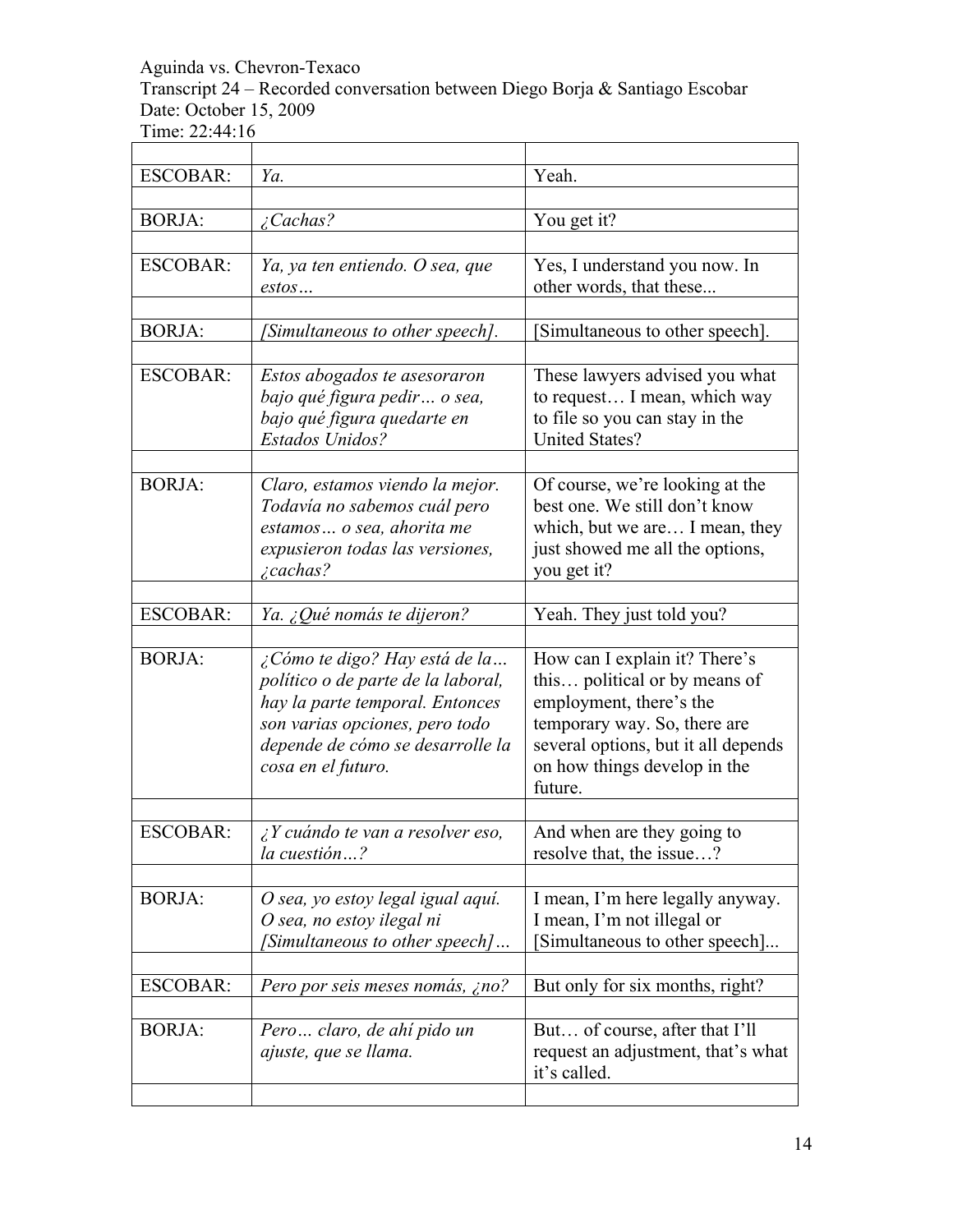#### Transcript 24 – Recorded conversation between Diego Borja & Santiago Escobar Date: October 15, 2009

| <b>ESCOBAR:</b> | Y te dan una extensión.                                                                                                                                                                                                                                                                                                                                                         | And they give you an extension.                                                                                                                                                                                                                                                                                                                                                          |
|-----------------|---------------------------------------------------------------------------------------------------------------------------------------------------------------------------------------------------------------------------------------------------------------------------------------------------------------------------------------------------------------------------------|------------------------------------------------------------------------------------------------------------------------------------------------------------------------------------------------------------------------------------------------------------------------------------------------------------------------------------------------------------------------------------------|
|                 |                                                                                                                                                                                                                                                                                                                                                                                 |                                                                                                                                                                                                                                                                                                                                                                                          |
| <b>BORJA:</b>   | Una extensión o simplemente<br>puedo ya pedir una temporal por<br>dos años y después cambiarme al<br>asilo. Todo depende  yo quiero<br>esperar a ver cómo cómo sean<br>las cosas, porque si es que no<br>tomo el camino que  que parece<br>que voy a tomar, yo no podría<br>aplicar asilo, entonces  si es que<br>aplico por el asilo no puedo<br>regresar al Ecuador, ¿cachas? | An extension, or I can simply<br>request a temporary one for two<br>years at that point and then later<br>change it to asylum. It all<br>depends I want to wait to see<br>how how things come out,<br>because if I don't take the path<br>that that it seems I'm going to<br>take, I couldn't apply for asylum,<br>then if I apply for asylum I can't<br>go back to Ecuador, you get it? |
| <b>ESCOBAR:</b> | ¿Cómo, cómo?                                                                                                                                                                                                                                                                                                                                                                    | What, what?                                                                                                                                                                                                                                                                                                                                                                              |
|                 |                                                                                                                                                                                                                                                                                                                                                                                 |                                                                                                                                                                                                                                                                                                                                                                                          |
| <b>BORJA:</b>   | Si es que aplico al asilo, no puedo<br>regresar al Ecuador.                                                                                                                                                                                                                                                                                                                     | If I apply for asylum, I can't go<br>back to Ecuador.                                                                                                                                                                                                                                                                                                                                    |
| <b>ESCOBAR:</b> | Claro, pierdes el asilo si                                                                                                                                                                                                                                                                                                                                                      | Of course, you lose your asylum                                                                                                                                                                                                                                                                                                                                                          |
|                 | regresas.                                                                                                                                                                                                                                                                                                                                                                       | if you go back.                                                                                                                                                                                                                                                                                                                                                                          |
|                 |                                                                                                                                                                                                                                                                                                                                                                                 |                                                                                                                                                                                                                                                                                                                                                                                          |
| <b>BORJA:</b>   | Claro. Entonces todo depende de<br>cómo se desarrollen las cosas.<br>Porque es capaz que a mí si es<br>que no se van a dar bien las<br>cosas, yo tengo que regresar al<br>país y cambiarme de lado.                                                                                                                                                                             | Of course. So, it all depends on<br>how things develop. Because it's<br>possible that I if things don't<br>turn out well, I have to go back to<br>my country and switch sides.                                                                                                                                                                                                           |
|                 |                                                                                                                                                                                                                                                                                                                                                                                 |                                                                                                                                                                                                                                                                                                                                                                                          |
| <b>ESCOBAR:</b> | <sup>[</sup> Riendo].                                                                                                                                                                                                                                                                                                                                                           | [Laughing].                                                                                                                                                                                                                                                                                                                                                                              |
|                 |                                                                                                                                                                                                                                                                                                                                                                                 |                                                                                                                                                                                                                                                                                                                                                                                          |
| <b>BORJA:</b>   | Por decirte.                                                                                                                                                                                                                                                                                                                                                                    | In a manner of speaking.                                                                                                                                                                                                                                                                                                                                                                 |
| <b>ESCOBAR:</b> | ¿Cómo, cómo? No te caché eso;<br>si no salen las                                                                                                                                                                                                                                                                                                                                | What, what? I didn't get that; if<br>things don't turn out                                                                                                                                                                                                                                                                                                                               |
| <b>BORJA:</b>   | O sea, siempre dejo mis ventanas<br>abiertas, ¿cachas?, entonces                                                                                                                                                                                                                                                                                                                | I mean, I always leave the door<br>open, you get it? So then                                                                                                                                                                                                                                                                                                                             |
| <b>ESCOBAR:</b> | Ya.                                                                                                                                                                                                                                                                                                                                                                             | Yeah.                                                                                                                                                                                                                                                                                                                                                                                    |
|                 |                                                                                                                                                                                                                                                                                                                                                                                 |                                                                                                                                                                                                                                                                                                                                                                                          |
| <b>BORJA:</b>   | Lo que menos quiero hacer es<br>tomar decisiones apresuradas.<br>Por eso es que les tengo ahí                                                                                                                                                                                                                                                                                   | The last thing I want to do is to<br>make decisions in a hurry. That's<br>why I have them there but just                                                                                                                                                                                                                                                                                 |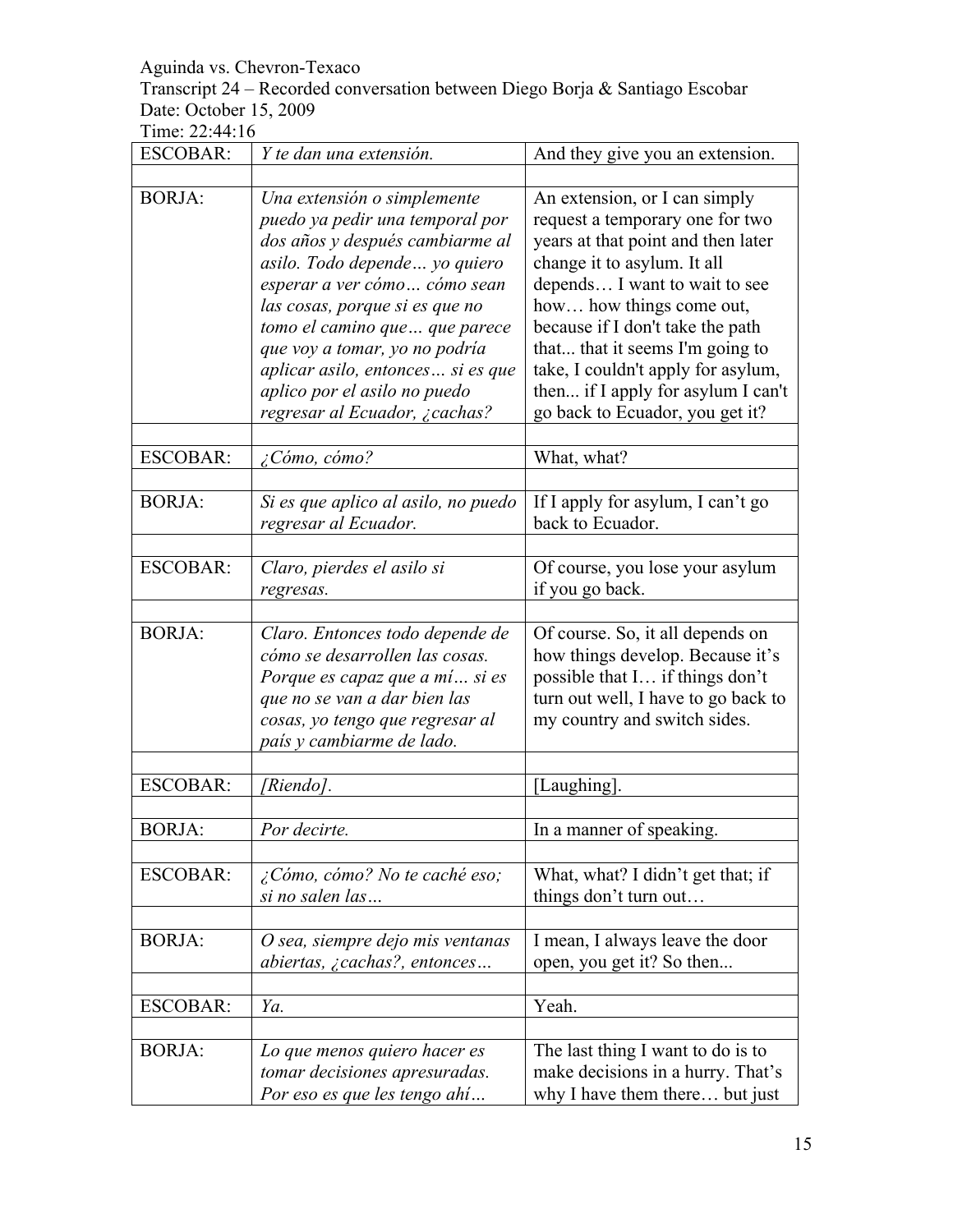Transcript 24 – Recorded conversation between Diego Borja & Santiago Escobar Date: October 15, 2009

|                 | pero como a guaguas enseñando:<br>"A ve, y esto y esto y esto"                                                                                                    | teaching them like children, "Oh<br>see, and this, and this, and this"                                                                                                                            |
|-----------------|-------------------------------------------------------------------------------------------------------------------------------------------------------------------|---------------------------------------------------------------------------------------------------------------------------------------------------------------------------------------------------|
| <b>ESCOBAR:</b> | Ya, ya te cacho. Porque, claro, si<br>tomas una decisión ahorita, ellos<br>te darían ya. O sea, si vos dices.<br>"Quiero ser asilado", ellos te<br>hacen ahorita. | Yeah, now I get you. Because, of<br>course, if you make a decision<br>right now, they would give it to<br>you now. I mean, if you say, "I<br>want asylum," they would do it<br>for you right now. |
| <b>BORJA:</b>   | Claro.                                                                                                                                                            | Of course.                                                                                                                                                                                        |
| <b>ESCOBAR:</b> | Si vos les dices: "Quiero ser<br>contratado para la empresa", te<br>hacen ahorita.                                                                                | If you tell them, "I want to be<br>employed by the company," they<br>do that now.                                                                                                                 |
| <b>BORJA:</b>   | Correcto.                                                                                                                                                         | Correct.                                                                                                                                                                                          |
| <b>ESCOBAR:</b> | O sea, lo que vos les pidas, te<br>dan.                                                                                                                           | So, what you ask for, they give<br>you.                                                                                                                                                           |
| <b>BORJA:</b>   | O sea, más o menos tiene que ser<br>algo así, porque si no<br>[Simultaneous to other speech]                                                                      | In other words, more or less it has<br>to be something like that, because<br>otherwise [Simultaneous to other<br>$\text{speed}$                                                                   |
| <b>ESCOBAR:</b> | $O$ sea $o$ sea                                                                                                                                                   | I mean in other words                                                                                                                                                                             |
| <b>BORJA:</b>   | Entonces, es como que la cosa<br>hay que tener cuidado, hay que                                                                                                   | Then, it's like the thing you<br>have to be careful, you have to                                                                                                                                  |
| ESCOBAR:        | Ya te cacho. Entonces, si es que<br>vos te apresuras y dices: "Quiero<br>ser aquí residente por medio de la<br>visa politica", ¿no?, asilo<br>político.           | Now, I get you. Then, if you're in<br>a rush and you say, "I want to be<br>a resident here by means of the<br>political visa," right? Political<br>asylum.                                        |
| <b>BORJA:</b>   | Claro, ahí me toca                                                                                                                                                | Of course, then I have to                                                                                                                                                                         |
| <b>ESCOBAR:</b> | Y te quedas aquí, y si luego pasa<br>cualquier cosa de que entras en<br>razón y te cambias de bando, ya<br>no ahí se va a ver como que<br>mal, jno?               | And you stay here, and then<br>something happens to make you<br>see reason and you change sides,<br>no more that will kind of look<br>bad, right?                                                 |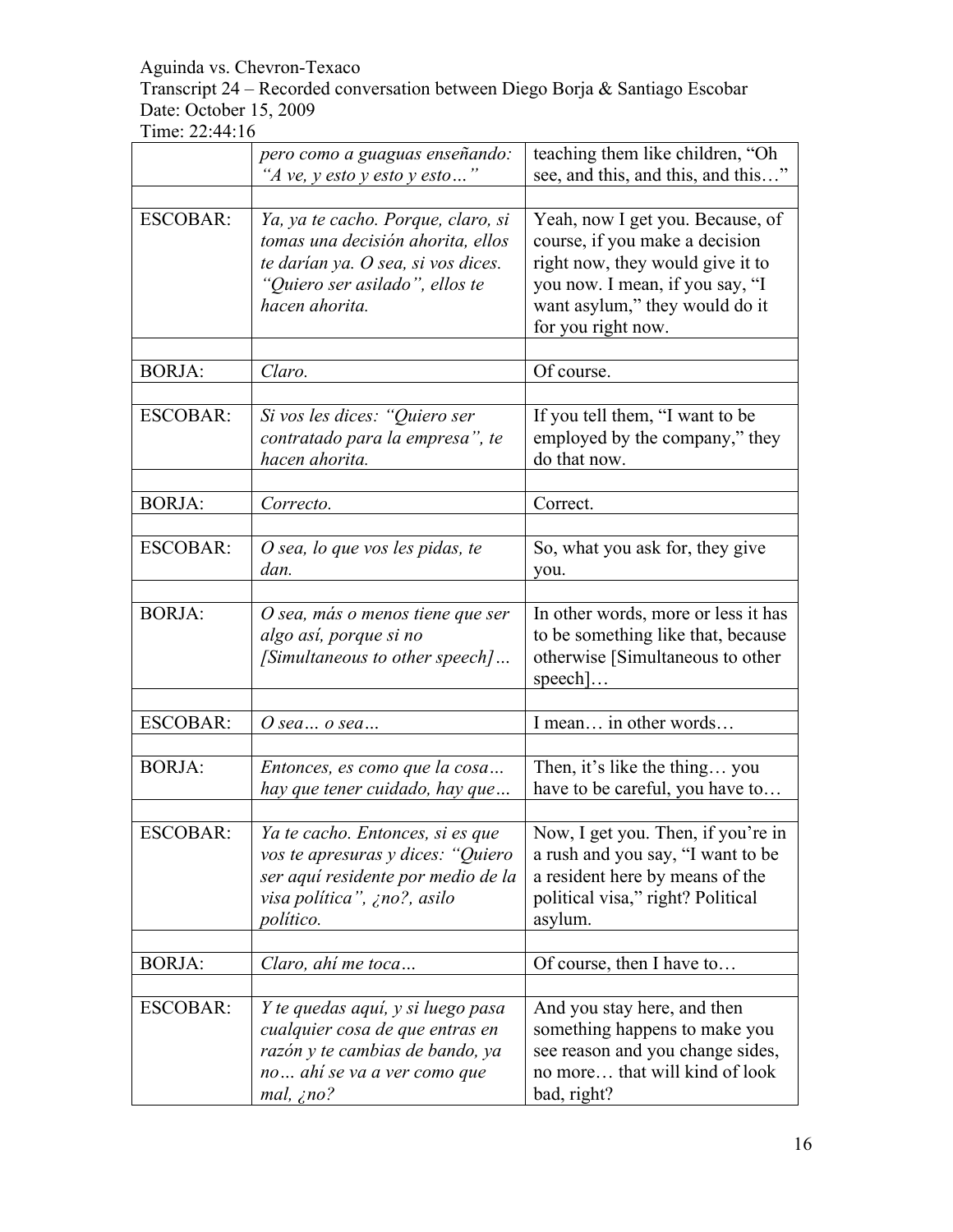Transcript 24 – Recorded conversation between Diego Borja & Santiago Escobar Date: October 15, 2009

| <b>BORJA:</b>   | Claro. Aunque es totalmente<br>independiente, ¿sabías?                                                                                                                                                                                                                                                                                                                                                                 | Of course. Even though it's<br>totally independent, did you know<br>that?                                                                                                                                                                                                                                                                                                                                                                   |
|-----------------|------------------------------------------------------------------------------------------------------------------------------------------------------------------------------------------------------------------------------------------------------------------------------------------------------------------------------------------------------------------------------------------------------------------------|---------------------------------------------------------------------------------------------------------------------------------------------------------------------------------------------------------------------------------------------------------------------------------------------------------------------------------------------------------------------------------------------------------------------------------------------|
|                 |                                                                                                                                                                                                                                                                                                                                                                                                                        |                                                                                                                                                                                                                                                                                                                                                                                                                                             |
| <b>ESCOBAR:</b> | Ya.                                                                                                                                                                                                                                                                                                                                                                                                                    | Okay.                                                                                                                                                                                                                                                                                                                                                                                                                                       |
|                 |                                                                                                                                                                                                                                                                                                                                                                                                                        |                                                                                                                                                                                                                                                                                                                                                                                                                                             |
| <b>BORJA:</b>   | Me estaban explicando eso<br>también. No  o existe  no hay<br>otra  o sea, con  yo ahorita,<br>yo  o sea, si es que yo quisiera,<br>por ejemplo, ser asilado, solo con<br>las pruebas que yo tengo del de<br>la  de la prensa y todo eso, con<br>eso ya podría independientemente<br>de lo que haga la compañía,<br>ino?, yo como persona no me<br>cuesta mucho hacerlo, solito, sin<br>[Simultaneous to other speech] | They were explaining that to me<br>also. No or there exists<br>there's no other I mean, with<br>right now, I I mean, if I wanted<br>to, for example, get asylum, only<br>with the proof that I have from<br>the from the from the media<br>and all that, with that I could,<br>independently from what the<br>company does, right?, As a<br>person it doesn't cost a lot to do<br>that, by myself, without<br>Simultaneous to other speech] |
| <b>ESCOBAR:</b> | Ya.                                                                                                                                                                                                                                                                                                                                                                                                                    | Okay.                                                                                                                                                                                                                                                                                                                                                                                                                                       |
|                 |                                                                                                                                                                                                                                                                                                                                                                                                                        |                                                                                                                                                                                                                                                                                                                                                                                                                                             |
| <b>BORJA:</b>   | $\sum$ Si me entiendes?                                                                                                                                                                                                                                                                                                                                                                                                | You understand me?                                                                                                                                                                                                                                                                                                                                                                                                                          |
| <b>ESCOBAR:</b> | Ya te cacho. O sea, con o sin el<br>apoyo de la empresa, vos puedes<br>aplicar eso independientemente,<br>dices vos.                                                                                                                                                                                                                                                                                                   | Now, I get you. In other words,<br>with or without the company's<br>support, you can apply for that<br>independently, you're saying.                                                                                                                                                                                                                                                                                                        |
| <b>BORJA:</b>   | Claro, sí.                                                                                                                                                                                                                                                                                                                                                                                                             | Yes, of course.                                                                                                                                                                                                                                                                                                                                                                                                                             |
|                 |                                                                                                                                                                                                                                                                                                                                                                                                                        |                                                                                                                                                                                                                                                                                                                                                                                                                                             |
| <b>ESCOBAR:</b> | Ya. Pero si te vas en contra de<br>de la Chevrón, no te quedarías<br>ahí ni cagando.                                                                                                                                                                                                                                                                                                                                   | Okay. But if you go against<br>Chevron, you wouldn't stay there,<br>no way.                                                                                                                                                                                                                                                                                                                                                                 |
| <b>BORJA:</b>   | Es que hay formas de irse en<br>contra y y también quedarme<br>con esa parte. O sea, puedo<br>quedarme con las dos partes. Ya<br>me di cuenta bien; estaba<br>pensando en eso porque<br>[Simultaneous to other speech]                                                                                                                                                                                                 | It's that there are ways of going<br>against and and also keep that<br>part. I mean, I can keep both<br>parts. I realize that now; I was<br>thinking about that because<br>[Simultaneous to other speech]                                                                                                                                                                                                                                   |
|                 |                                                                                                                                                                                                                                                                                                                                                                                                                        |                                                                                                                                                                                                                                                                                                                                                                                                                                             |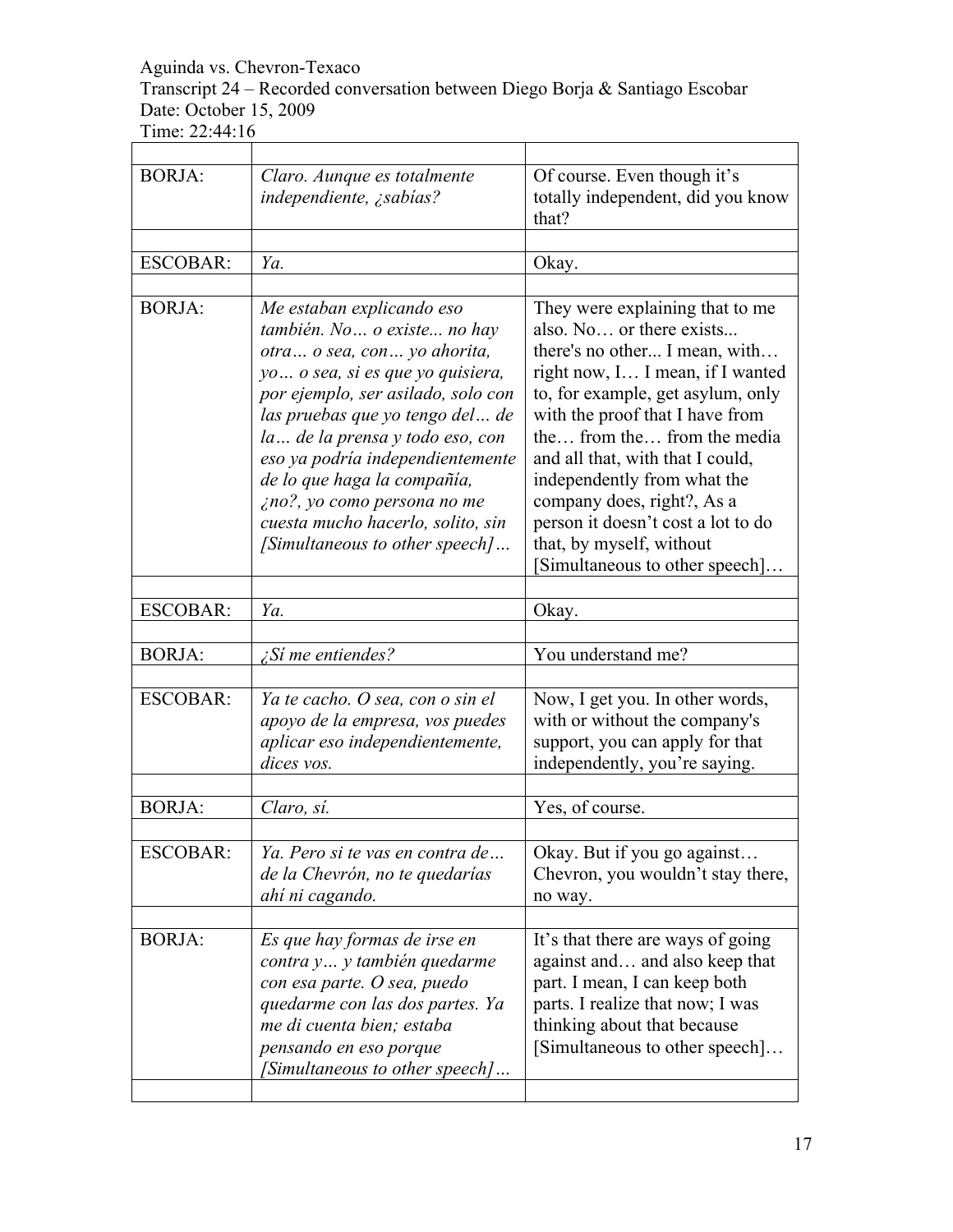Transcript 24 – Recorded conversation between Diego Borja & Santiago Escobar Date: October 15, 2009

| <b>ESCOBAR:</b> | A ver, cuéntame, cuéntame. Vos<br>siempre estás adelante también.<br>Eres                                                                           | Let's see, tell me, tell me. You're<br>always one step ahead also.<br>You're                                                                                                  |
|-----------------|-----------------------------------------------------------------------------------------------------------------------------------------------------|-------------------------------------------------------------------------------------------------------------------------------------------------------------------------------|
| <b>BORJA:</b>   | [Simultaneous to other speech].                                                                                                                     | Simultaneous to other speech].                                                                                                                                                |
| <b>ESCOBAR:</b> | Eres malandro.                                                                                                                                      | You're a scoundrel.                                                                                                                                                           |
| <b>BORJA:</b>   | O sea, porque una cosa es que me<br>estén persiguiendo por algo que<br>yo hice, ¿no es cierto?                                                      | In other words, one thing is that<br>they are persecuting me for<br>something I did, isn't that right?                                                                        |
| <b>ESCOBAR:</b> | Ya.                                                                                                                                                 | Yeah.                                                                                                                                                                         |
| <b>BORJA:</b>   | Pero puedo decir que me<br>mandaron a hacer. Eso no quita<br>que  que  que yo lo hice. O<br>sea, eso no quita que<br>[Simultaneous to other speech] | But I can say that they ordered<br>me to do it. That doesn't change<br>that that that I did it. In other<br>words, that doesn't change that<br>[Simultaneous to other speech] |
| <b>ESCOBAR:</b> | Que te mandó o sea, ¿vos dices<br>que te mandó a hacer quién eso?                                                                                   | That someone ordered you in<br>other words, who will you say<br>sent you to do that?                                                                                          |
| <b>BORJA:</b>   | O sea, que me mandaron,<br>digamos.                                                                                                                 | In other words, they ordered me,<br>let's say.                                                                                                                                |
| <b>ESCOBAR:</b> | Que te me mandaron                                                                                                                                  | That you they ordered me                                                                                                                                                      |
| <b>BORJA:</b>   | [Simultaneous to other speech]<br>eso ha pasado, pero sí me<br>entiendes, ¿no? No  no quiero<br>hablar así clarito por teléfono<br>pero             | [Simultaneous to other speech]<br>that happened, but do you<br>understand me, no? No I don't<br>want to talk clearly about it on the<br>telephone, but                        |
| <b>ESCOBAR:</b> | Ya, ya.                                                                                                                                             | Okay, okay.                                                                                                                                                                   |
| <b>BORJA:</b>   | Pero si mandaron, no me quita<br>que esté  que esté bajo ese<br>que esté perseguido pues.                                                           | But if they ordered, that doesn't<br>change that I'm that I'm under<br>that that I'm being persecuted.                                                                        |
| <b>ESCOBAR:</b> | Aún así aún así la esta, la<br>la                                                                                                                   | Even so even like that it's, it<br>1t                                                                                                                                         |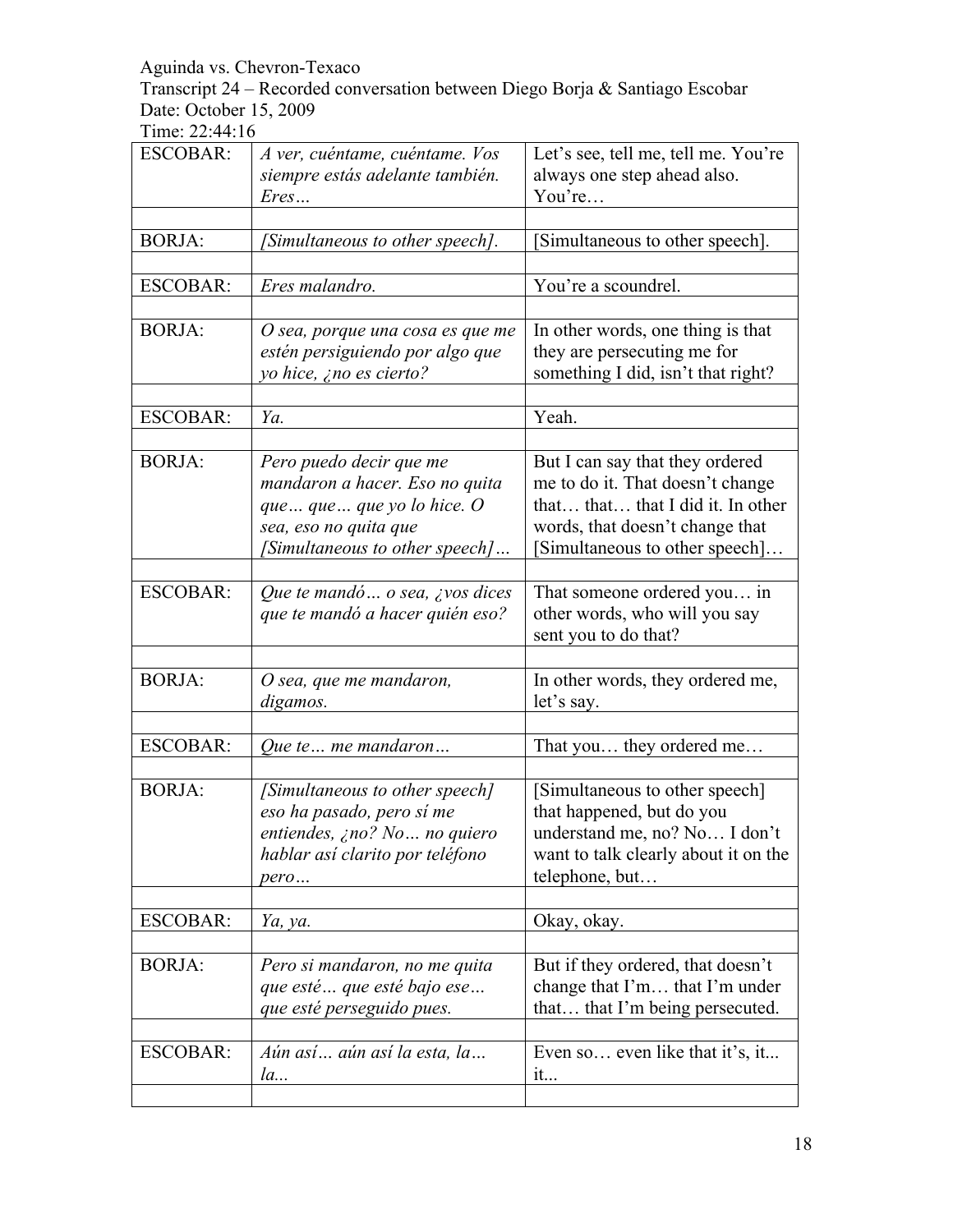Transcript 24 – Recorded conversation between Diego Borja & Santiago Escobar Date: October 15, 2009

| <b>BORJA:</b>   | [Simultaneous to other speech] si<br>les cagaría a ellos, pero me<br>quedo yo con los  ¿sí me<br>entiendes?                                                                            | [Simultaneous to other speech] it<br>would screw them, but I would<br>keep the Do you understand<br>me?                                                                                                       |
|-----------------|----------------------------------------------------------------------------------------------------------------------------------------------------------------------------------------|---------------------------------------------------------------------------------------------------------------------------------------------------------------------------------------------------------------|
| <b>ESCOBAR:</b> | Ya te cacho. Aún así aún así<br>o sea, si es que  ya, ya; ya te<br>entiendo. O sea, si Chevrón te<br>mandó, igual no importa, igual te<br>protegen.                                    | Now, I get you. Even so even<br>so I mean, if it's that yeah,<br>yeah; now I understand. In other<br>words, if Chevron sent you, just<br>the same it doesn't matter; just<br>the same they would protect you. |
| <b>BORJA:</b>   | No; pues o sea, si es que como<br>yo puedo hacer<br>independientemente de la<br>compañía o no, el asilo.                                                                               | No; well in other words, if it's<br>that like I can do it<br>independently from the company<br>or not, the asylum.                                                                                            |
| <b>ESCOBAR:</b> | Ya.                                                                                                                                                                                    | Yeah.                                                                                                                                                                                                         |
|                 |                                                                                                                                                                                        |                                                                                                                                                                                                               |
| <b>BORJA:</b>   | Así diga así diga: "Sí, ellos me<br>mandaron", yo ya estoy<br>perseguido igual.                                                                                                        | Even if I say even if I say,<br>"Yes, they ordered me," I'm still<br>persecuted all the same.                                                                                                                 |
| <b>ESCOBAR:</b> | Claro.                                                                                                                                                                                 | Of course.                                                                                                                                                                                                    |
| <b>BORJA:</b>   | Entonces, les puedo cagar a ellos<br>y quedarme con con la<br>ciudadanía.                                                                                                              | So then, I can screw them and<br>keep the the citizenship.                                                                                                                                                    |
| <b>ESCOBAR:</b> | Ya, ya te cacho. O sea, sí o sí<br>deben darte protección a vos.                                                                                                                       | Yeah, now I get you. In other<br>words, either way, they should<br>give you protection.                                                                                                                       |
| <b>BORJA:</b>   | [Simultaneous to other speech].                                                                                                                                                        | [Simultaneous to other speech].                                                                                                                                                                               |
|                 |                                                                                                                                                                                        |                                                                                                                                                                                                               |
| <b>ESCOBAR:</b> | Porque claro, porque si es que se<br>descubre de que  de que  de<br>que  de que Chevrón le  ¿cómo<br>se llama lo que me dijistes?, ¿esa<br>ley de corrupción en los Estados<br>Unidos? | Because of course, because if it's<br>discovered that that that<br>that Chevron what's that called<br>that you told me? That corruption<br>law in the United States?                                          |
| <b>BORJA:</b>   | <i>Ah! El CorruptionActa de no sé</i><br>qué. $iAy!$ , yo no me acuerdo                                                                                                                | Oh! The Corruption Act I don't<br>know what all. Oh! I don't                                                                                                                                                  |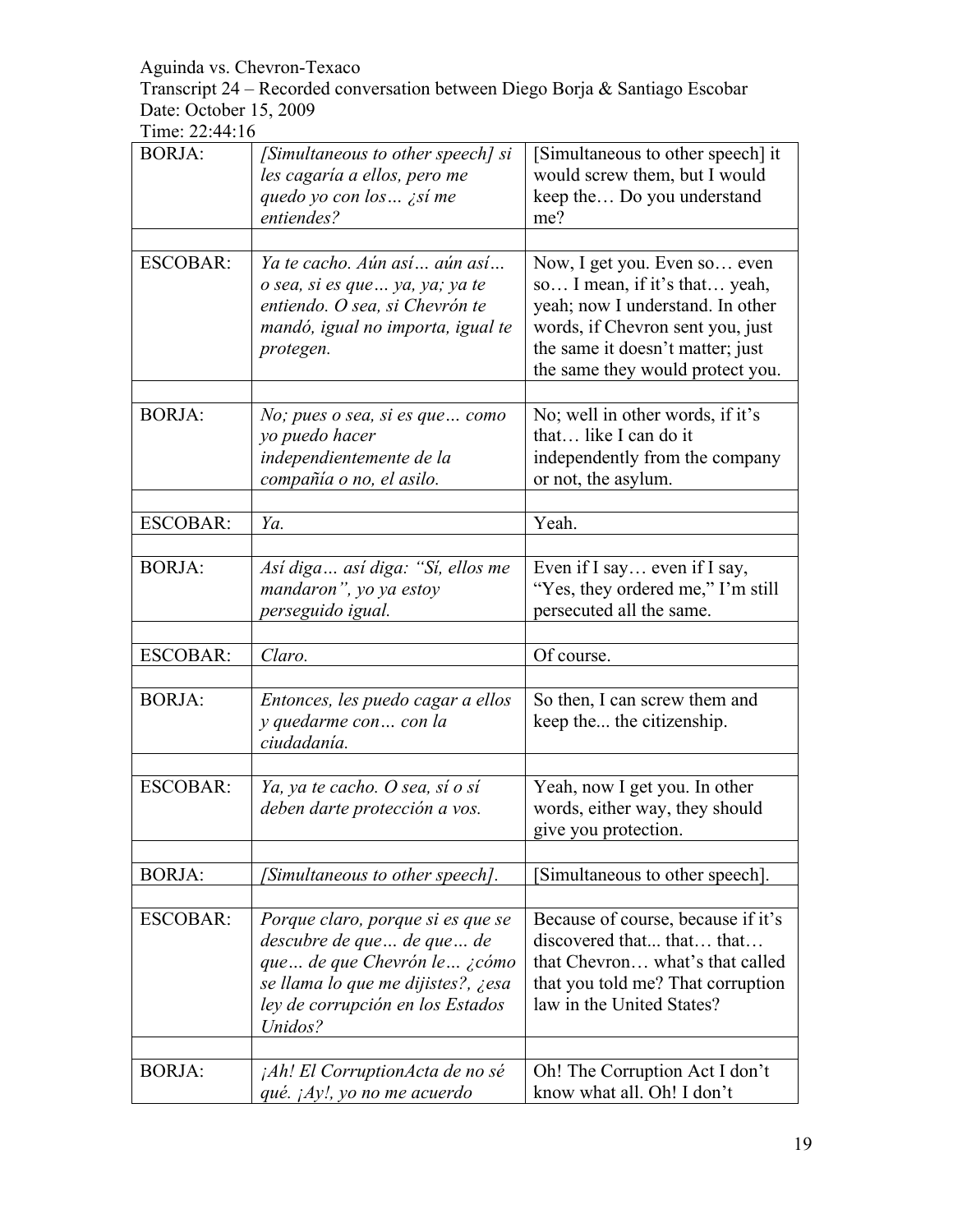Transcript 24 – Recorded conversation between Diego Borja & Santiago Escobar Date: October 15, 2009

|                 | [Unintelligible]. Claro, se cagan,<br>se cagan; o sea, les cierran.                               | remember [Unintelligible]. Of<br>course, they're screwed, they're<br>screwed; I mean, they'll close<br>them down. |
|-----------------|---------------------------------------------------------------------------------------------------|-------------------------------------------------------------------------------------------------------------------|
| <b>ESCOBAR:</b> | Les cierran. Les cierran y a vos<br>tendrían que protegerte; el<br>estado, no la empresa.         | They'll close them. They'll close<br>them and they'd have to protect<br>you; the government, not the<br>company.  |
| <b>BORJA:</b>   | Claro.                                                                                            | Of course.                                                                                                        |
| <b>ESCOBAR:</b> | Ya te cacho. Claro, porque es<br>independiente el estado de la<br>empresa.                        | Now, I get you. Of course,<br>because the government is<br>independent from the company.                          |
| <b>BORJA:</b>   | Claro, totalmente.                                                                                | Of course, totally.                                                                                               |
| <b>ESCOBAR:</b> | Ya te                                                                                             | Now you                                                                                                           |
| <b>BORJA:</b>   | Entonces, yo todo eso yo<br>obviamente no les digo, te digo<br>sólo a ti, pero [Unintelligible].  | Then, all that I obviously I<br>don't tell them, I'm only telling<br>you, but [Unintelligible].                   |
| <b>ESCOBAR:</b> | Claro.                                                                                            | Of course.                                                                                                        |
| <b>BORJA:</b>   | Entonces eso me da más eso<br>inclusive me da má                                                  | Then that gives me more in fact<br>that gives me more                                                             |
| <b>ESCOBAR:</b> | Seguridad.                                                                                        | Security.                                                                                                         |
| <b>BORJA:</b>   | Más seguridad.                                                                                    | More security.                                                                                                    |
| <b>ESCOBAR:</b> | Ya. ¿Y no has hablado con nadie<br>del estado gringo?                                             | Yeah. And you haven't talked to<br>anyone from the Gringo<br>Government?                                          |
| <b>BORJA:</b>   | $\zeta$ Cómo, el? No, no, no; no,<br>todavía no, sólo con sólo con<br>abogados.                   | Like the? No, no, no, no; not<br>yet, only with only with<br>lawyers.                                             |
| <b>ESCOBAR:</b> | Es que, aparentemente, no tiene<br>no tiene no tiene jurisdicción<br>ahorita Estados Unidos en el | Because, apparently it doesn't it<br>doesn't the United States<br>doesn't have jurisdiction in the                |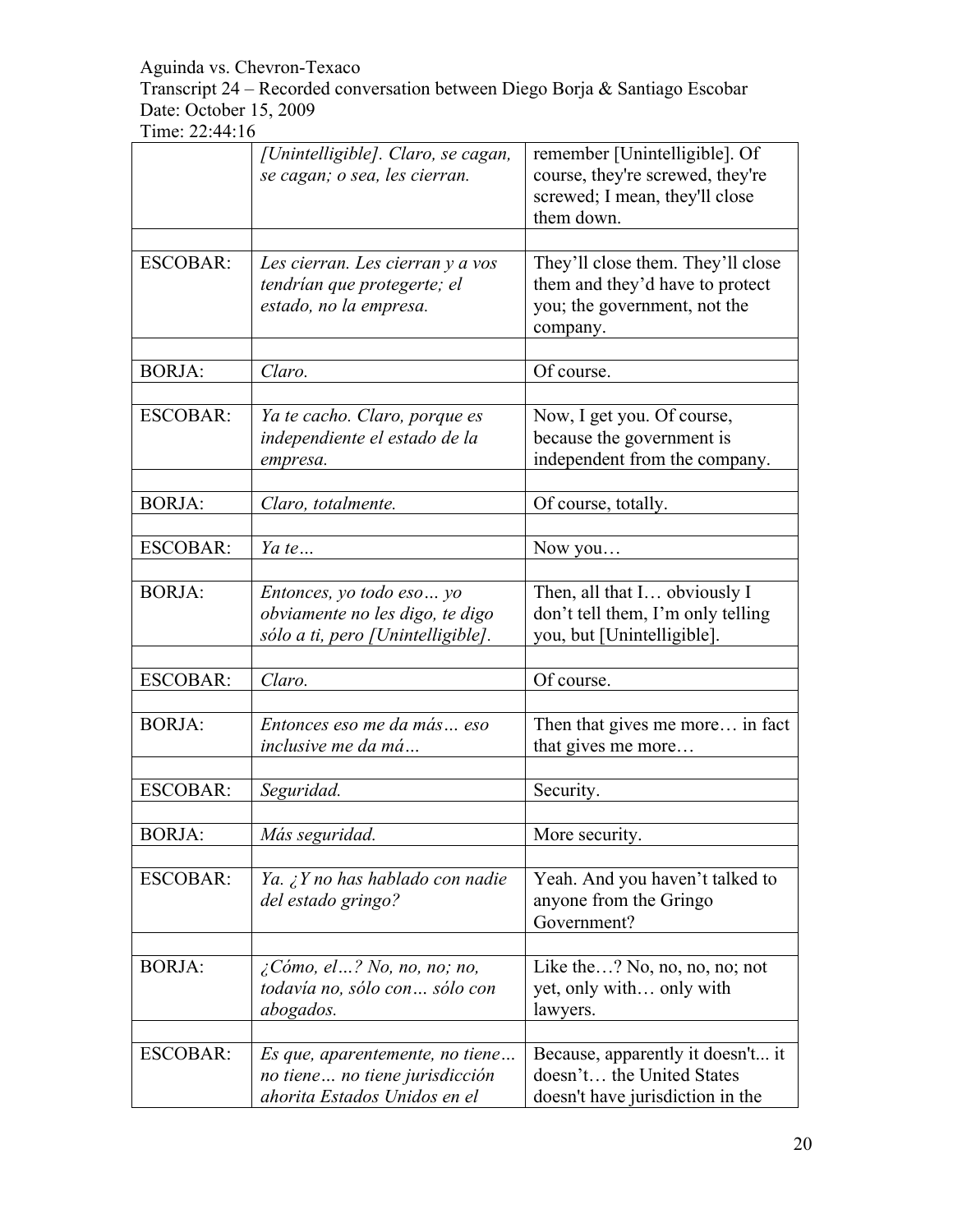Transcript 24 – Recorded conversation between Diego Borja & Santiago Escobar Date: October 15, 2009

|                 | juicio, ¿no?                                                                                                                                                                                                                                                                               | trial, right?                                                                                                                                                                                                                                                                                     |
|-----------------|--------------------------------------------------------------------------------------------------------------------------------------------------------------------------------------------------------------------------------------------------------------------------------------------|---------------------------------------------------------------------------------------------------------------------------------------------------------------------------------------------------------------------------------------------------------------------------------------------------|
|                 |                                                                                                                                                                                                                                                                                            |                                                                                                                                                                                                                                                                                                   |
| <b>BORJA:</b>   | $jEh!$ No, si tiene. $j$ No ves que<br>ellos fueron los que mandaron a<br>allá para que se decida allá? Y lo<br>que se tome en cuenta allá se<br>aplica aquí.                                                                                                                              | Huh! No, they do. Don't you<br>see they're the ones who sent it<br>there so it would be decided<br>there? And what is done there,<br>will apply here.                                                                                                                                             |
| <b>ESCOBAR:</b> | Ya. Por eso digo, la jurisdicción<br>ahorita es en Ecuador.                                                                                                                                                                                                                                | Yeah. That's why I'm saying, the<br>jurisdiction right now is in<br>Ecuador.                                                                                                                                                                                                                      |
| <b>BORJA:</b>   | Claro, entonces se supone que lo<br>que dijo el primer juez de aquí:<br>"Lo que decida el juez de allá<br>[Simultaneous to other speech]<br>acá. Como sabemos que no tienen<br>ningún bien allá, se va a<br>secuestrar". O sea, se lo<br>tomaría aquí, aquí se ejecutaría<br>la sentencia. | Of course, so supposedly what the<br>first judge from here said,<br>"Whatever the judge there"<br>decides [Simultaneous to other<br>speech] here. Since we know they<br>have no property there, it will be<br>confiscated" I mean, they'll<br>take it here, they'll execute the<br>sentence here. |
| <b>ESCOBAR:</b> | Ya.                                                                                                                                                                                                                                                                                        | Yeah.                                                                                                                                                                                                                                                                                             |
| <b>BORJA:</b>   | ¿Sí me cachas? Entonces, ahí es<br>donde el juez de aquí dice:<br>"Okay, ¿cómo así dijo este juez<br>$esto?$ "                                                                                                                                                                             | You get me? Then, that's where<br>the judge from here says, "Okay,<br>how is it that this judge said<br>this?"                                                                                                                                                                                    |
| <b>ESCOBAR:</b> | Ya.                                                                                                                                                                                                                                                                                        | Yeah.                                                                                                                                                                                                                                                                                             |
| <b>BORJA:</b>   | Entonces, si es verdad, entonces<br>ahi, ¡pa!, coge y les quitan las<br>cosas.                                                                                                                                                                                                             | So, it's true, then, boom! He<br>comes in and takes their things.                                                                                                                                                                                                                                 |
| <b>ESCOBAR:</b> | Está en tus manos.                                                                                                                                                                                                                                                                         | It's in your hands.                                                                                                                                                                                                                                                                               |
| <b>BORJA:</b>   | Entonces ahí ahí es donde la<br>gente ahí es donde la gente va<br>a decir: "Okay, ahora sí su<br>testimonio". Pero para eso puede<br>ser un año, ¿no? O sea, en<br>verdad sí tenemos tiempo.                                                                                               | Then  that's when the people<br>the people will say, "Okay, now<br>your testimony." But it might be a<br>year for that to happen, right? I<br>mean, really we have time.                                                                                                                          |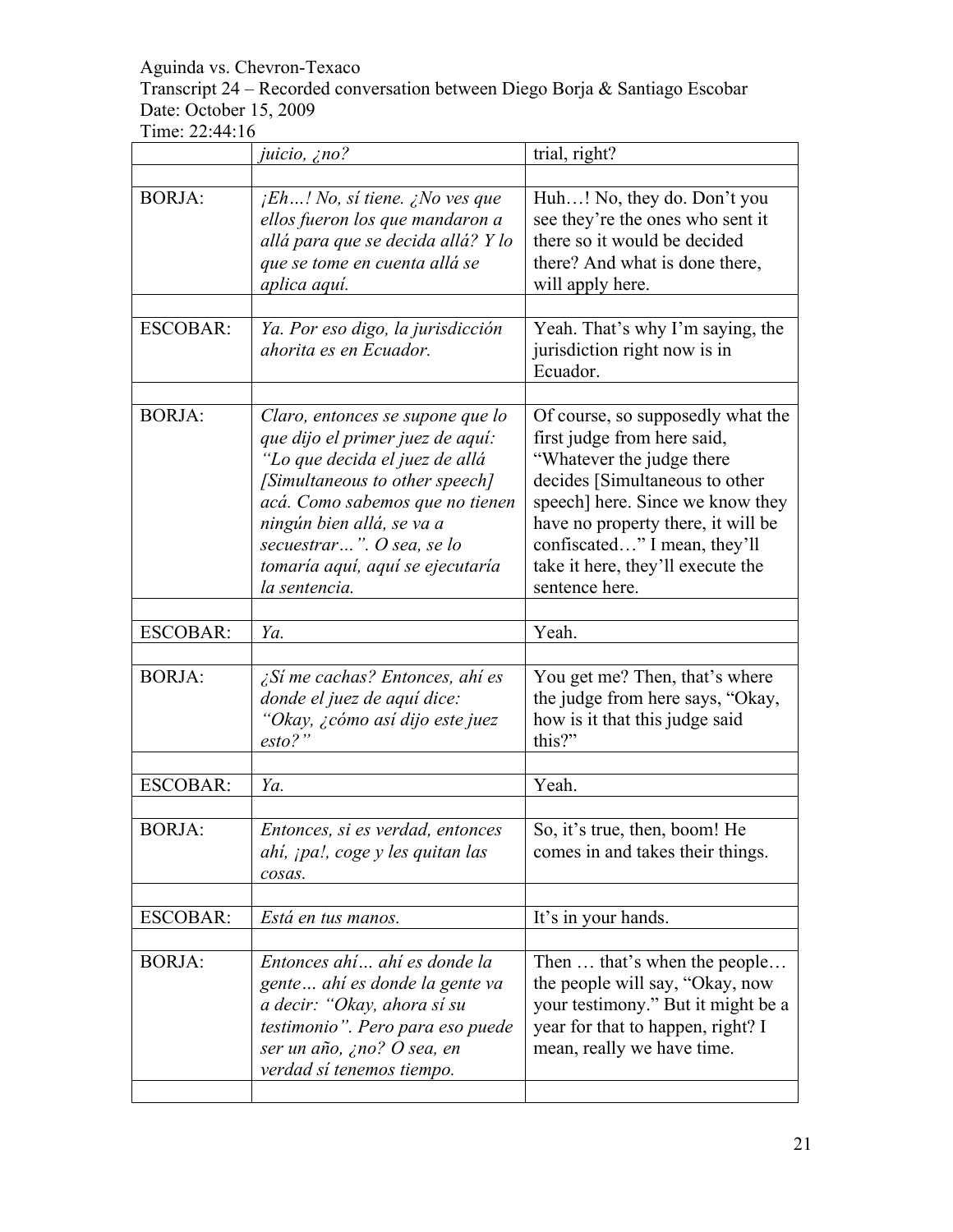Transcript 24 – Recorded conversation between Diego Borja & Santiago Escobar Date: October 15, 2009

| <b>ESCOBAR:</b> | O puede ser diez.                                                                                                                                                             | Or it could be ten.                                                                                                                                                                                                      |
|-----------------|-------------------------------------------------------------------------------------------------------------------------------------------------------------------------------|--------------------------------------------------------------------------------------------------------------------------------------------------------------------------------------------------------------------------|
|                 |                                                                                                                                                                               |                                                                                                                                                                                                                          |
| <b>BORJA:</b>   | O pueden $i$ Um! Puede ser No<br>creo. No creo porque ya el tú<br>has visto ya la propaganda allá<br>en el país; no le van a dejar a<br>este juez que se demore mucho<br>más. | Or it could be Hmm! It could<br>be I don't think so. I don't<br>think so, because already the<br>you've already seen the<br>propaganda there in the country;<br>they're not going to let that judge<br>wait much longer. |
| <b>ESCOBAR:</b> | $\lambda$ Cuánto crees que que  que<br>haya de tiempo? O sea, para que<br>dicte sentencia.                                                                                    | How much do you believe that<br>that time that there is? I mean,<br>for him to announce the sentence.                                                                                                                    |
| <b>BORJA:</b>   | Yo creo que a finales del próximo<br>año.                                                                                                                                     | I think at the end of next year.                                                                                                                                                                                         |
| <b>ESCOBAR:</b> | <i>iAh! O sea, un año más.</i>                                                                                                                                                | Oh! So, one more year.                                                                                                                                                                                                   |
| <b>BORJA:</b>   | Sí.                                                                                                                                                                           | Yes.                                                                                                                                                                                                                     |
| <b>ESCOBAR:</b> | $\zeta$ O a finales de este año?                                                                                                                                              | Or at the end of this year?                                                                                                                                                                                              |
| <b>BORJA:</b>   | No, del próximo. Ve, este año ya<br>iba a pasar.                                                                                                                              | No, next year. You see, this year<br>is almost over.                                                                                                                                                                     |
| <b>ESCOBAR:</b> | $\angle Y$ qué ? O sea, que por los, los,<br>los videos que  que  que<br>presentaron se va a demorar.                                                                         | And what? In other words,<br>because of the, the, the videos<br>that that that they presented<br>it's going to take a while.                                                                                             |
| <b>BORJA:</b>   | Claro. ¿No ves que eso ya dijeron<br>que saca el juez, que él iba a<br>dictar culpables en noviembre? O<br>sea, en este mes ya.                                               | Of course. Don't you see that<br>they already asked to have the<br>judge removed; he was going to<br>determine who's guilty in<br>November? In other words, this<br>month, right now.                                    |
| <b>ESCOBAR:</b> | $\angle Y$ vos cómo sabías que le iban a<br>dictar le iban a a declarar<br>culpable?                                                                                          | And how did you know that they<br>were going to determine they<br>were going to to declare who's<br>guilty?                                                                                                              |
| <b>BORJA:</b>   | <i>Porque está en los videos, ¿no</i>                                                                                                                                         | Because it's in the videos, didn't                                                                                                                                                                                       |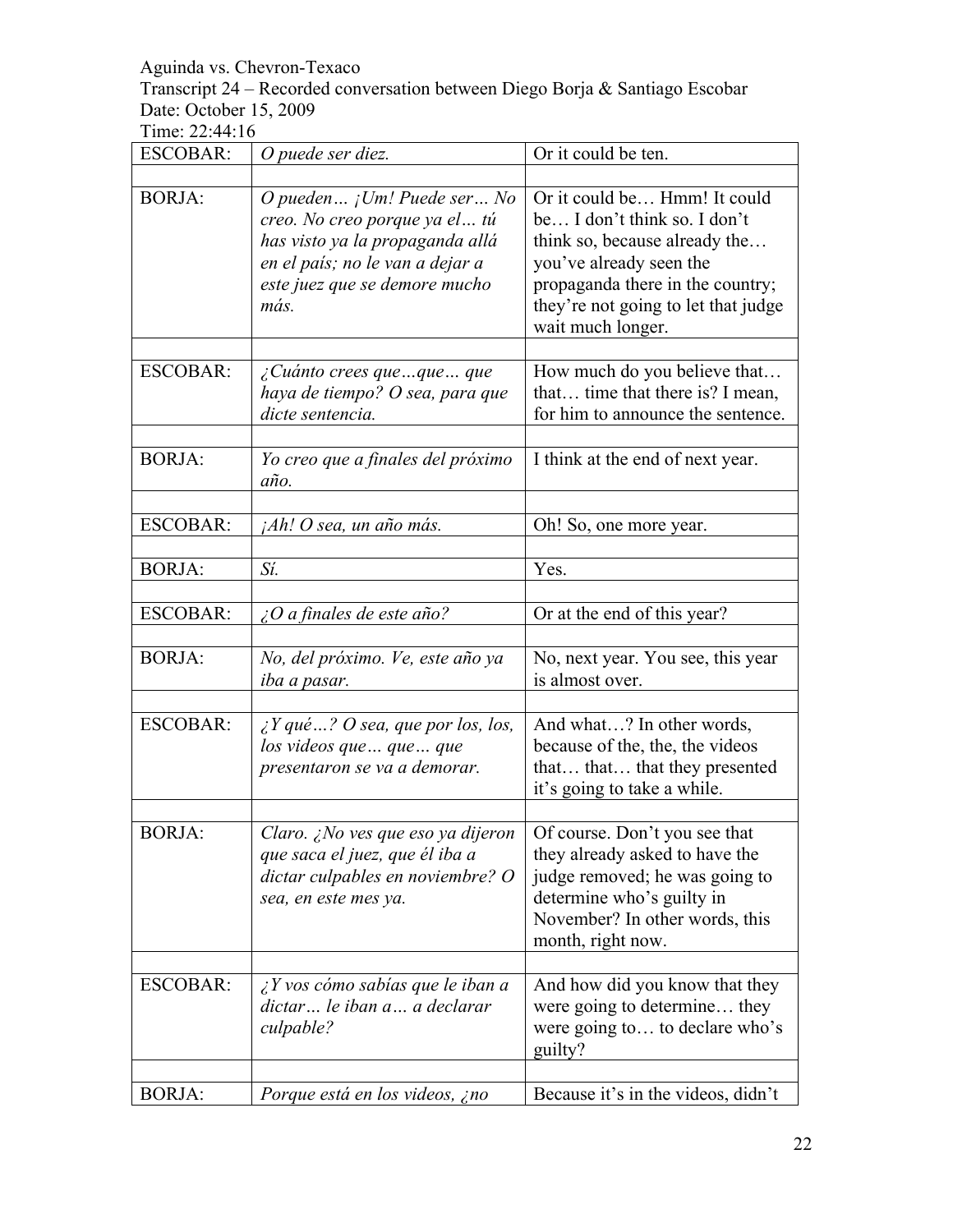Transcript 24 – Recorded conversation between Diego Borja & Santiago Escobar Date: October 15, 2009

|                 | viste? ¡Es un asco!                                                                                                                                                                                                                             | you see? It's gross!                                                                                                                                                                                                                                      |
|-----------------|-------------------------------------------------------------------------------------------------------------------------------------------------------------------------------------------------------------------------------------------------|-----------------------------------------------------------------------------------------------------------------------------------------------------------------------------------------------------------------------------------------------------------|
| <b>ESCOBAR:</b> | $i$ Pero antes de eso?                                                                                                                                                                                                                          | But before that?                                                                                                                                                                                                                                          |
| <b>BORJA:</b>   | ¿Cómo, antes de eso?                                                                                                                                                                                                                            | What do you mean, before that?                                                                                                                                                                                                                            |
| <b>ESCOBAR:</b> | O sea                                                                                                                                                                                                                                           | I mean                                                                                                                                                                                                                                                    |
| <b>BORJA:</b>   | O sea, antes de eso yo no no<br>sabía exactamente, pero yo sabía<br>iban tenían que dictar<br>sentencia, pero no sabía cuál iba<br>a ser el                                                                                                     | I mean, before that I didn't I<br>didn't know exactly, but I knew<br>they were going to they had to<br>announce the sentence, but I<br>didn't know what it was going to<br>be the                                                                         |
| <b>ESCOBAR:</b> | Ya.                                                                                                                                                                                                                                             | Yeah.                                                                                                                                                                                                                                                     |
|                 |                                                                                                                                                                                                                                                 |                                                                                                                                                                                                                                                           |
| <b>BORJA:</b>   | $\angle$ Sí me entiendes?, el fallo. Pero<br>ya están diciendo en los videos,<br>eso es lo más loco.                                                                                                                                            | You understand me? The<br>sentence. But now they're saying<br>in the videos, that's the craziest.                                                                                                                                                         |
| <b>ESCOBAR:</b> | Ya.                                                                                                                                                                                                                                             | Yeah.                                                                                                                                                                                                                                                     |
|                 |                                                                                                                                                                                                                                                 |                                                                                                                                                                                                                                                           |
| <b>BORJA:</b>   | Entonces, [Simultaneous to other<br>speech] iba a dictar ya en<br>noviembre, iba a dictarles<br>culpables. Entonces, ahorita<br>sacaron eso y <i>jpum!</i> ,<br>[Simultaneous to other speech] al<br>juez ya ahorita entra entra otra<br>etapa. | Then, [Simultaneous to other<br>speech] he was going to return it<br>in November, he was going to<br>declare them guilty. Then, now<br>they took him out and boom!<br>[Simultaneous to other speech]<br>the judge right now begins<br>begins a new phase. |
| <b>ESCOBAR:</b> | Y tiene que conocer otro juez del<br>asunto.                                                                                                                                                                                                    | And another judge has to hear<br>the case.                                                                                                                                                                                                                |
| <b>BORJA:</b>   | Claro.                                                                                                                                                                                                                                          | Of course.                                                                                                                                                                                                                                                |
| <b>ESCOBAR:</b> | ¿Y vos cómo ves la cosa? O sea,<br>$dim$ e si tú  tú                                                                                                                                                                                            | And how do you see things<br>going? I mean, tell me if you<br>you                                                                                                                                                                                         |
| <b>BORJA:</b>   | Yo pienso que van a perder allá<br>igual.                                                                                                                                                                                                       | I think they'll lose just the same,<br>over there.                                                                                                                                                                                                        |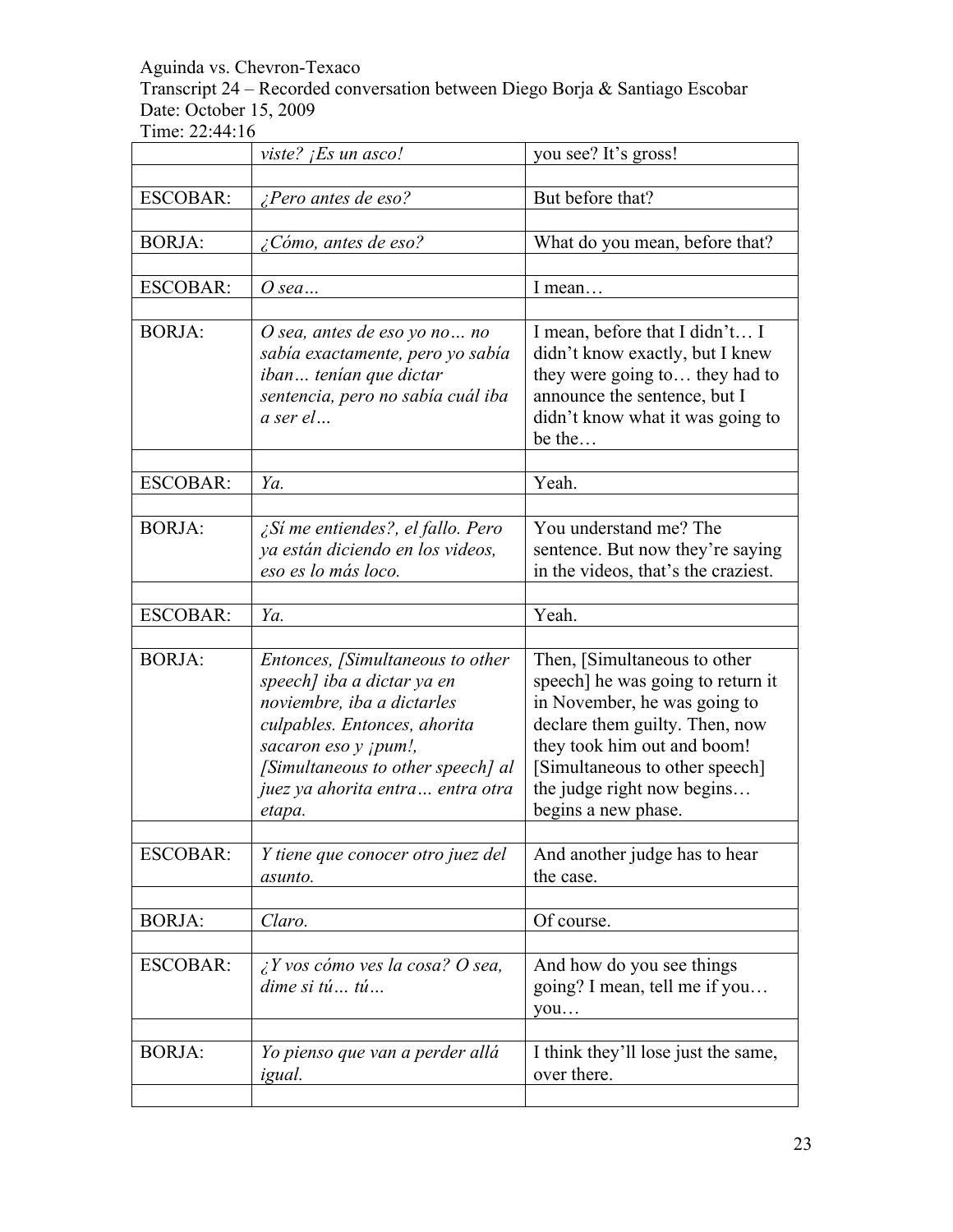Transcript 24 – Recorded conversation between Diego Borja & Santiago Escobar Date: October 15, 2009

| <b>ESCOBAR:</b> | Ya.                                                                                                                                                                                                                                                                                              | Okay.                                                                                                                                                                                                                                                                               |
|-----------------|--------------------------------------------------------------------------------------------------------------------------------------------------------------------------------------------------------------------------------------------------------------------------------------------------|-------------------------------------------------------------------------------------------------------------------------------------------------------------------------------------------------------------------------------------------------------------------------------------|
|                 |                                                                                                                                                                                                                                                                                                  |                                                                                                                                                                                                                                                                                     |
| <b>BORJA:</b>   | Pero no tiene nada que ver<br>porque ahora ya no tiene peso lo<br>que diga el país. Por eso lo están<br>demandando en La Haya.                                                                                                                                                                   | But it's not at all the same,<br>because now what the country<br>says has no weight. That's why<br>they are taking the case to The<br>Hague.                                                                                                                                        |
| <b>ESCOBAR:</b> | Ya.                                                                                                                                                                                                                                                                                              | Okay.                                                                                                                                                                                                                                                                               |
|                 |                                                                                                                                                                                                                                                                                                  |                                                                                                                                                                                                                                                                                     |
| <b>BORJA:</b>   | Entonces, el momento que anulen<br>todo lo que diga el país<br>[Simultaneous to other speech]                                                                                                                                                                                                    | Then, when they annul everything<br>the country says [Simultaneous to<br>other speech]                                                                                                                                                                                              |
| <b>ESCOBAR:</b> | ¿Pero es es porque vos entraste<br>ahorita de actor con esos videos?,<br><i>ipor eso es?</i>                                                                                                                                                                                                     | But is it is it because you came<br>in as an actor right now with<br>those videos? Is that why?                                                                                                                                                                                     |
| <b>BORJA:</b>   | Claro, claro. Entonces,<br>básicamente después van a tener<br>que decir: "Oiga ", tengo que<br>testificar, ¿no? Porque ahorita<br>todo el mundo está preguntado<br>cuál es cuál es cuál es mi<br>historia, cuál es mi historia. Y de<br>hecho, ya van a sacar mi una<br>declaración que yo hice. | Of course, of course. Then,<br>basically later they'll have to say,<br>"Listen," I have to testify,<br>right? Because right now<br>everyone's asking what's<br>what's what's my story, what's<br>my story. And in fact, they're<br>now going to bring out my a<br>statement I made. |
| <b>ESCOBAR:</b> | Cuenta.                                                                                                                                                                                                                                                                                          | Tell.                                                                                                                                                                                                                                                                               |
|                 |                                                                                                                                                                                                                                                                                                  |                                                                                                                                                                                                                                                                                     |
| <b>BORJA:</b>   | Ya vas a ver en el periódico, yo<br>creo que mañana o pasado tal<br>vez.                                                                                                                                                                                                                         | Soon you'll see in the newspaper,<br>I think tomorrow or the day after<br>perhaps.                                                                                                                                                                                                  |
| <b>ESCOBAR:</b> | $\zeta$ En cuál?                                                                                                                                                                                                                                                                                 | Which one?                                                                                                                                                                                                                                                                          |
| <b>BORJA:</b>   | En en todo lado está.                                                                                                                                                                                                                                                                            | In it's everywhere.                                                                                                                                                                                                                                                                 |
|                 |                                                                                                                                                                                                                                                                                                  |                                                                                                                                                                                                                                                                                     |
| <b>ESCOBAR:</b> | ¿Pero cómo van a sacar eso? No<br>te cacho.                                                                                                                                                                                                                                                      | But how are they going to print<br>that? I don't get it.                                                                                                                                                                                                                            |
| <b>BORJA:</b>   |                                                                                                                                                                                                                                                                                                  | So, it's a it's a statement where                                                                                                                                                                                                                                                   |
|                 | O sea, es una es una<br>declaración donde dicen: "Miren,<br>sí, yo vine, les entregué, le conocí                                                                                                                                                                                                 | they say, "Look, yes, I came here,<br>I gave them, I knew so-n-so, that                                                                                                                                                                                                             |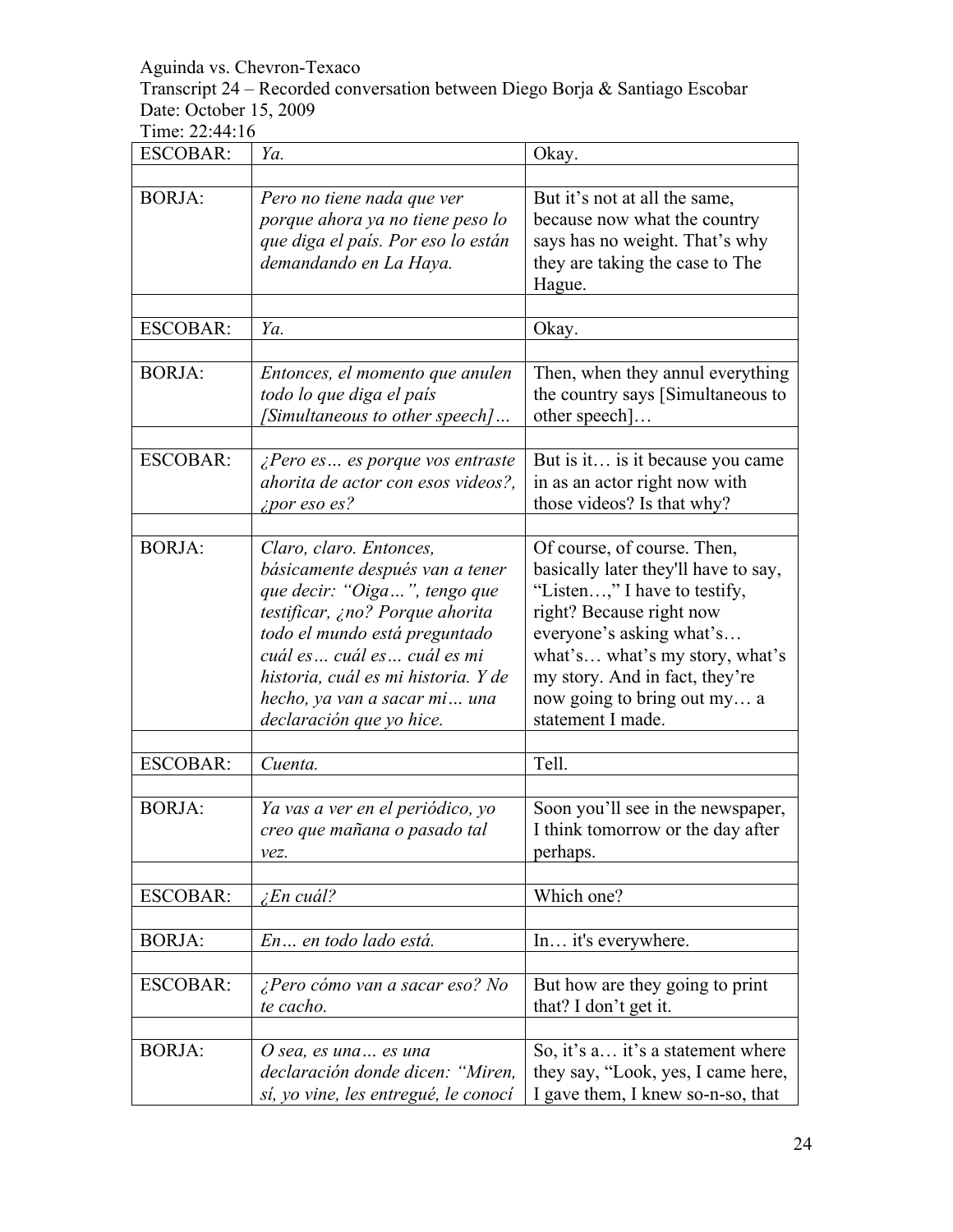Transcript 24 – Recorded conversation between Diego Borja & Santiago Escobar Date: October 15, 2009

|                 | a tal persona, esta persona me    | person introduced me to so-n-so         |
|-----------------|-----------------------------------|-----------------------------------------|
|                 | presentó a tal persona de         | from the Alianza, this Alianza,"        |
|                 | Alianza, esta Alianza", ta, ta,   | da, da, da, da, da. Do you              |
|                 | ta, ta, ta. ¿Sí entiendes? Todo.  | understand? Everything.                 |
|                 |                                   |                                         |
| <b>ESCOBAR:</b> | $\lambda$ Y eso dónde vas a?      | And where are you going to?             |
|                 |                                   |                                         |
| <b>BORJA:</b>   | [Simultaneous to other speech].   | [Simultaneous to other speech].         |
|                 |                                   |                                         |
| <b>ESCOBAR:</b> | ¿Dónde vas a presentar eso?       | Where are you going to present<br>that? |
|                 |                                   |                                         |
| <b>BORJA:</b>   | O sea, eso les van a dar a los    | In other words, they're going to        |
|                 | demandantes que están exigiendo.  | give that to the plaintiffs who are     |
|                 | Pero eso dice nada más lo que tú  | making the demands. But that            |
|                 | ves en los videos, en una especie | doesn't say anything more than          |
|                 | de resumen. No habla de lo  no    | what you saw in the videos, in a        |
|                 | habla nada de qué cuál fue mi     | type of summary. It doesn't talk        |
|                 | motivación, ¿sí me entiendes?     | about the it doesn't say                |
|                 |                                   | anything about what what was            |
|                 |                                   | my motivation, you understand           |
|                 |                                   | me?                                     |
|                 |                                   |                                         |
|                 |                                   |                                         |
| <b>ESCOBAR:</b> | Ya.                               | Okay.                                   |
|                 |                                   |                                         |
| <b>BORJA:</b>   | O cuál o qué fue lo que pasó      | Or what or what happened                |
|                 | antes de                          | before                                  |
|                 |                                   |                                         |
| <b>ESCOBAR:</b> | Ya.                               | Okay.                                   |
|                 |                                   |                                         |
| <b>BORJA:</b>   | Pero necesitan tener eso también, | But they need to have that also,        |
|                 | porque si no, ¡puta!, todo el     | because if not, shit! Everyone's        |
|                 | mundo está pensando que  o        | thinking that I mean, it can            |
|                 | sea, me puede afectar a mí no     | affect me not to have something         |
|                 | sacar algo así, porque pueden     | like that come out, because they        |
|                 | pensar que yo en verdad estoy     | could think that am I really            |
|                 | esperando que  a ver que se       | waiting for to see them fall, you       |
|                 | caigan, ¿cachas?, entonces no me  | get it?, So that's not good for me      |
|                 | conviene tampoco.                 | either.                                 |
|                 |                                   |                                         |
| <b>ESCOBAR:</b> | No, no  no te caché lo último.    | No, no I didn't get that last           |
|                 | Estas esperando que se caigan,    | thing. You're waiting for them to       |
|                 | ¿cómo, que se caigan?             | fall, how's that, for them to fall?     |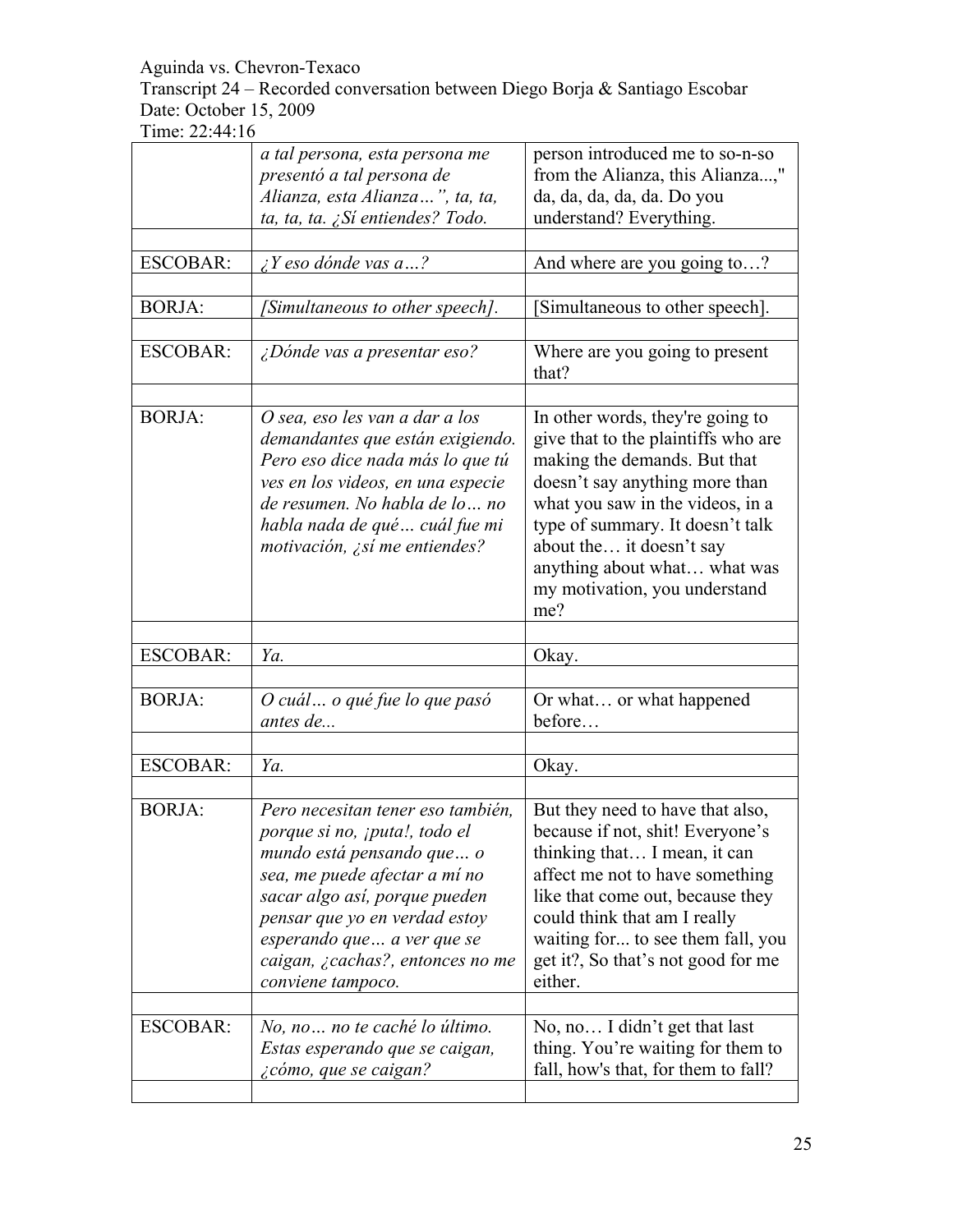Transcript 24 – Recorded conversation between Diego Borja & Santiago Escobar Date: October 15, 2009

| <b>BORJA:</b>   | O sea, que se caigan con algo.                                                                                                                                                                                                                       | I mean, that they put up<br>something.                                                                                                                                                                                                                                             |
|-----------------|------------------------------------------------------------------------------------------------------------------------------------------------------------------------------------------------------------------------------------------------------|------------------------------------------------------------------------------------------------------------------------------------------------------------------------------------------------------------------------------------------------------------------------------------|
| <b>ESCOBAR:</b> | jAh! Que te den alguna ayuda<br>económica.                                                                                                                                                                                                           | Oh! That they give you some<br>financial assistance.                                                                                                                                                                                                                               |
| <b>BORJA:</b>   | Claro, yo también tengo<br>quetengo que irme por el lado<br>amable. Pero obviamente no es                                                                                                                                                            | Of course, I also have to I have<br>to take the friendly side. But<br>obviously it's not                                                                                                                                                                                           |
| <b>ESCOBAR:</b> | O sea, ellos te dicen: "Bueno,<br>cáigase con algo y nosotros nos<br>caemos con algo".                                                                                                                                                               | I mean, they tell you, "Well, give<br>us something and we'll put up<br>something."                                                                                                                                                                                                 |
| <b>BORJA:</b>   | Claro, pero es más para el<br>público porque a nivel legal no<br>tiene ningún peso. ¿No ves<br>que?, ¿no ves que no está<br>hecho ni en la fiscalía de Ecuador<br>ni en la procuraduría ni en<br>ninguna corte de [Simultaneous<br>to other speech]? | Of course, but it's mostly for the<br>public because it has no legal<br>weight. Don't you see that?<br>Don't you see that it's not done in<br>the Attorney General's Office in<br>Ecuador, nor at the Attorney<br>General's, nor in any court of<br>Simultaneous to other speech]? |
| <b>ESCOBAR:</b> | Claro, claro. Tal cual, tal cual.<br>No tiene valor jurídico, dices vos.                                                                                                                                                                             | Of course, of course. Just as it is,<br>as it is. It has no legal value,<br>you're saying.                                                                                                                                                                                         |
| <b>BORJA:</b>   | No, no es ni nota  no es ni<br>notarizada.                                                                                                                                                                                                           | No, no it's not even nota it's<br>not even notarized.                                                                                                                                                                                                                              |
| <b>ESCOBAR:</b> | Ya.                                                                                                                                                                                                                                                  | Yeah.                                                                                                                                                                                                                                                                              |
| <b>BORJA:</b>   | Entonces están rogando que lo<br>notarice y yo: "No, no quiero".                                                                                                                                                                                     | So they're begging me to notarize<br>it and I, "No, I don't want to."                                                                                                                                                                                                              |
| <b>ESCOBAR:</b> | O sea, vos estás bien pilas. No<br>no te dejas ahí                                                                                                                                                                                                   | I mean, you're really on top of it.<br>No you don't let yourself                                                                                                                                                                                                                   |
| <b>BORJA:</b>   | Claro, <i>ipues qué va!</i>                                                                                                                                                                                                                          | Of course, no way!                                                                                                                                                                                                                                                                 |
| <b>ESCOBAR:</b> | Claro. O sea, los manes te                                                                                                                                                                                                                           | Of course. In other words, those                                                                                                                                                                                                                                                   |

 $1$  1 Translator's note: the verb "caer" can mean many things in different contexts; thus the confusion between the two speakers. Usually it means to fall, but in this case to let something (money, an offer) fall or drop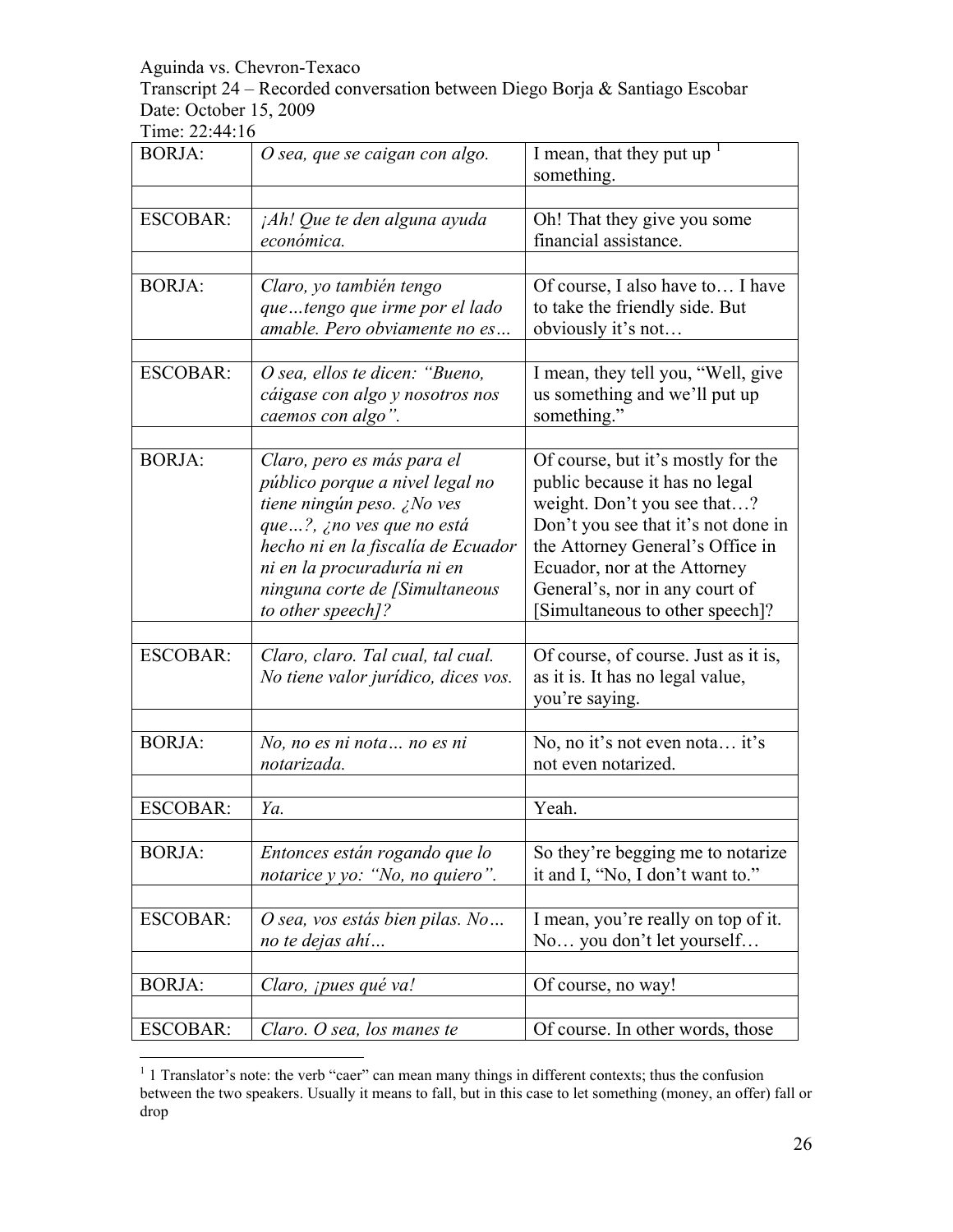#### Transcript 24 – Recorded conversation between Diego Borja & Santiago Escobar Date: October 15, 2009

|                 | dijeron: "Esto hay que<br>notarizar".                                                                                                                                                                                                                                                                                                                                                                  | guys told you, "This has to be<br>notarized."                                                                                                                                                                                                                                                                                                                                                   |
|-----------------|--------------------------------------------------------------------------------------------------------------------------------------------------------------------------------------------------------------------------------------------------------------------------------------------------------------------------------------------------------------------------------------------------------|-------------------------------------------------------------------------------------------------------------------------------------------------------------------------------------------------------------------------------------------------------------------------------------------------------------------------------------------------------------------------------------------------|
|                 |                                                                                                                                                                                                                                                                                                                                                                                                        |                                                                                                                                                                                                                                                                                                                                                                                                 |
| <b>BORJA:</b>   | Sí. "No, no quiero. Mándenla así<br>porque eso es para el público. Yo,<br>de hacer las cosas, cuando sea en<br>un en una corte. Esta pueden<br>mandarla porque ya, ¡bacán!,<br>mándenla". Tiene que decir algo,<br>ino?, pero pero no tiene<br>valor                                                                                                                                                   | Yes. "No, I don't want to." Send<br>it like that, because that's for the<br>public. I, to do things, when it's<br>in a in a court. You can send<br>this because it's done, cool! Send<br>it! It has to say something, right?<br>But but it has no value                                                                                                                                         |
| <b>ESCOBAR:</b> | ¿Estás seguro que no tiene valor<br><i>jurídico?</i>                                                                                                                                                                                                                                                                                                                                                   | Are you sure it has no legal<br>value?                                                                                                                                                                                                                                                                                                                                                          |
| <b>BORJA:</b>   | Ya, ya hablé con mis abogados de<br>esto también.                                                                                                                                                                                                                                                                                                                                                      | Yeah, I already spoke to my<br>lawyers about that as well.                                                                                                                                                                                                                                                                                                                                      |
| <b>ESCOBAR:</b> | Ya.                                                                                                                                                                                                                                                                                                                                                                                                    | Okay.                                                                                                                                                                                                                                                                                                                                                                                           |
| <b>BORJA:</b>   | Con los míos, digo; no los de<br>ellos.                                                                                                                                                                                                                                                                                                                                                                | With mine, I mean; not theirs.                                                                                                                                                                                                                                                                                                                                                                  |
| <b>ESCOBAR:</b> | Pero los tuyos, tuyos, ¿no dices<br>que les pagan también ellos?, y<br>no vaya a ser de que ellos están<br>recibiendo órdenes de ellos.                                                                                                                                                                                                                                                                | But yours, yours, didn't you say<br>that they also pay them? And<br>make sure they're not taking<br>orders from them.                                                                                                                                                                                                                                                                           |
| <b>BORJA:</b>   | También pensé eso pero aquí<br>aquí en los Estados Unidos no<br>funciona así. Aquí en los Estados<br>Unidos en verdad la cosa es la<br>cosa es  Por ejemplo, si es que<br>tú te vas a divorciar de tu esposa,<br>tú tienes que pagarle al abogado<br>de tu esposa y el abogado de tu<br>esposa no es que  no es que te<br>vaya a dejar de sacar todo<br>porque tú le estás pagando,<br>$\zeta$ cachas? | I also thought that, but here here<br>in the United States it doesn't<br>work that way. Here in the United<br>States really the thing is the<br>thing is For example, if you're<br>going to divorce your wife, you<br>have to pay your wife's lawyer<br>and it's not that your wife's<br>lawyer is it's not that he's<br>going to let you take everything<br>because you're paying, you get it? |
| <b>ESCOBAR:</b> | Ya.                                                                                                                                                                                                                                                                                                                                                                                                    | Okay.                                                                                                                                                                                                                                                                                                                                                                                           |
| <b>BORJA:</b>   | O sea, aquí la ley es así.                                                                                                                                                                                                                                                                                                                                                                             | I mean, that's how the law is                                                                                                                                                                                                                                                                                                                                                                   |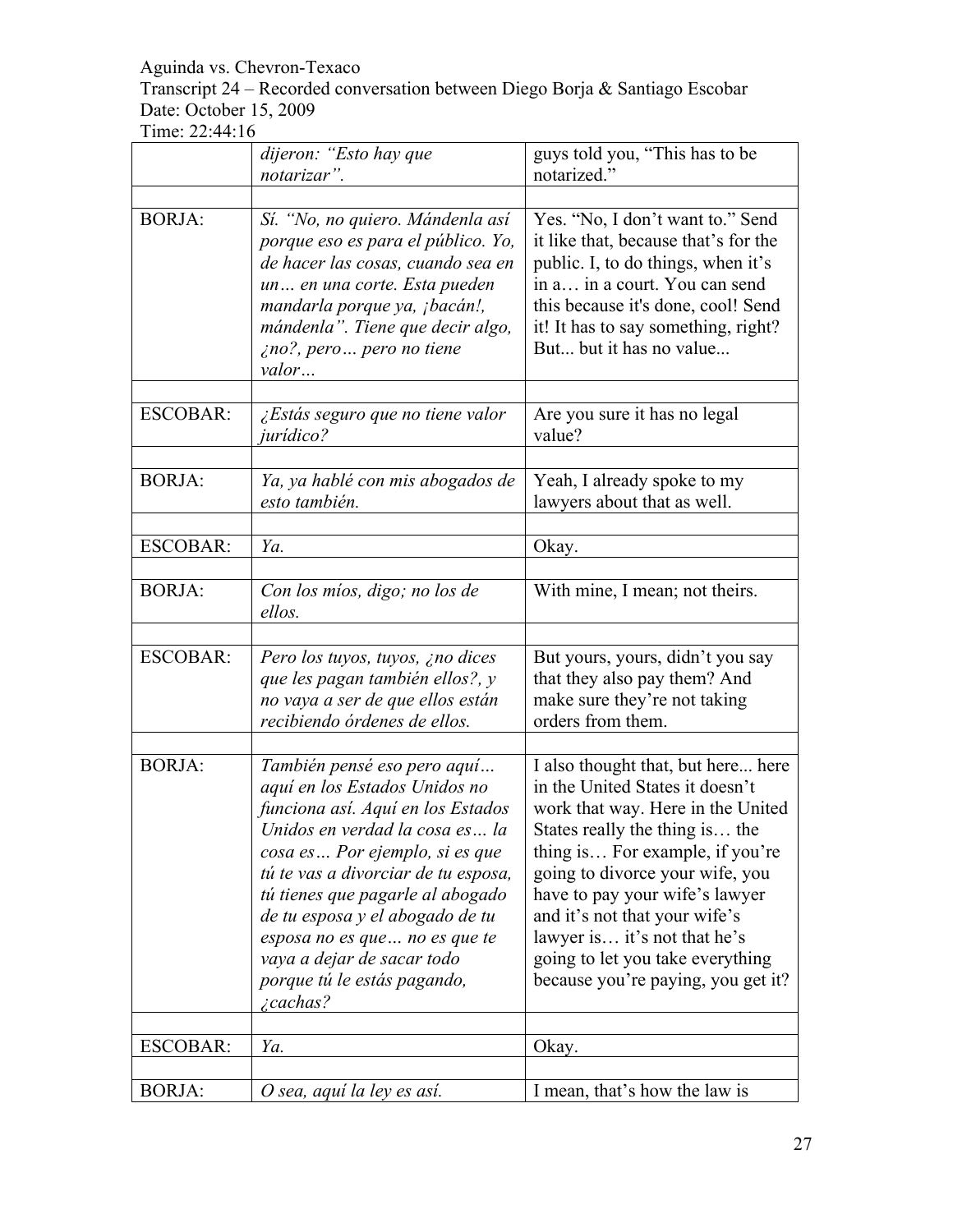#### Transcript 24 – Recorded conversation between Diego Borja & Santiago Escobar Date: October 15, 2009

|                 |                                                                                                                                                                                                                                                                            | here.                                                                                                                                                                                                                                               |
|-----------------|----------------------------------------------------------------------------------------------------------------------------------------------------------------------------------------------------------------------------------------------------------------------------|-----------------------------------------------------------------------------------------------------------------------------------------------------------------------------------------------------------------------------------------------------|
|                 |                                                                                                                                                                                                                                                                            |                                                                                                                                                                                                                                                     |
| <b>ESCOBAR:</b> | Ya. O sea, piensas que estos<br>abogados les han estos<br>abogados son imparciales.                                                                                                                                                                                        | Yeah. So, you think these lawyers<br>have these lawyers are<br>impartial.                                                                                                                                                                           |
|                 |                                                                                                                                                                                                                                                                            |                                                                                                                                                                                                                                                     |
| <b>BORJA:</b>   | Sí. Más que  más que lo que me<br>hayan dicho, se están ganando mi<br>confianza, loco, porque están en<br>la misma línea de pensamiento<br>que la mía, ¿cachas?                                                                                                            | Yes. More than it's more than<br>what they have told me, they are<br>earning my trust, dude, because<br>they are on the same train of<br>thought as I am, you get it?                                                                               |
| <b>ESCOBAR:</b> | ¿Pero y no será que te hacen<br>creer eso? Yo no creo, loco,<br>porque lo lógico es creer que si<br>es que  si es que Chevrón les<br>paga a los manes, a tus<br>abogados, entonces están<br>recibiendo órdenes de ellos.                                                   | But, and couldn't it be that<br>they're making you believe that?<br>I don't think so, dude, because the<br>logical thing is to believe that if it<br>is that if Chevron pays those<br>guys, your lawyers, then they are<br>taking orders from them. |
| <b>BORJA:</b>   | Verás, yo pienso que de cierta<br>manera sí quieren que sea a mi<br>o sea, yo creo que sí  sí existe<br>eso de fondo porque quieren que<br>todo salga amigablemente,<br><i>i</i> cachas?                                                                                   | You see, I think that in a certain<br>way, they do want it to be for<br>me I mean, I think so that<br>exists underneath, because they<br>want everything to end amicably,<br>you get it?                                                            |
|                 |                                                                                                                                                                                                                                                                            |                                                                                                                                                                                                                                                     |
| <b>ESCOBAR:</b> | Ya. O sea, que vos mismo aceptes<br>lo que ellos te sugieren.                                                                                                                                                                                                              | Yeah. In other words, that you<br>accept what they suggest to you.                                                                                                                                                                                  |
| <b>BORJA:</b>   | Claro. O sea, quieren que salga<br>todo amigablemente. ¿Pero qué<br>es lo que me ayuda a mí? Yo a<br>mis abogados les puedo gritar y<br>decir huevadas, y se supone que<br>no pueden decir. Les estoy les<br>estoy diciendo de cierta manera<br>ya a la compañía, ¿cachas? | Of course. I mean, they want<br>everything to end amicably. But<br>what is it that helps me? I can yell<br>at my lawyers and talk bullshit,<br>and supposedly they can't say.<br>I'm in a certain way I'm saying<br>it to the company, you get it?  |
|                 |                                                                                                                                                                                                                                                                            |                                                                                                                                                                                                                                                     |
| <b>ESCOBAR:</b> | Ya.                                                                                                                                                                                                                                                                        | Yeah.                                                                                                                                                                                                                                               |
| <b>BORJA:</b>   | Entonces, como que me da<br>cierto libertad de lanzar,<br>iputa!, lo que me da la gana                                                                                                                                                                                     | So then, like it gives me some<br>freedom to throw out, shit,<br>whatever I want to say, you get                                                                                                                                                    |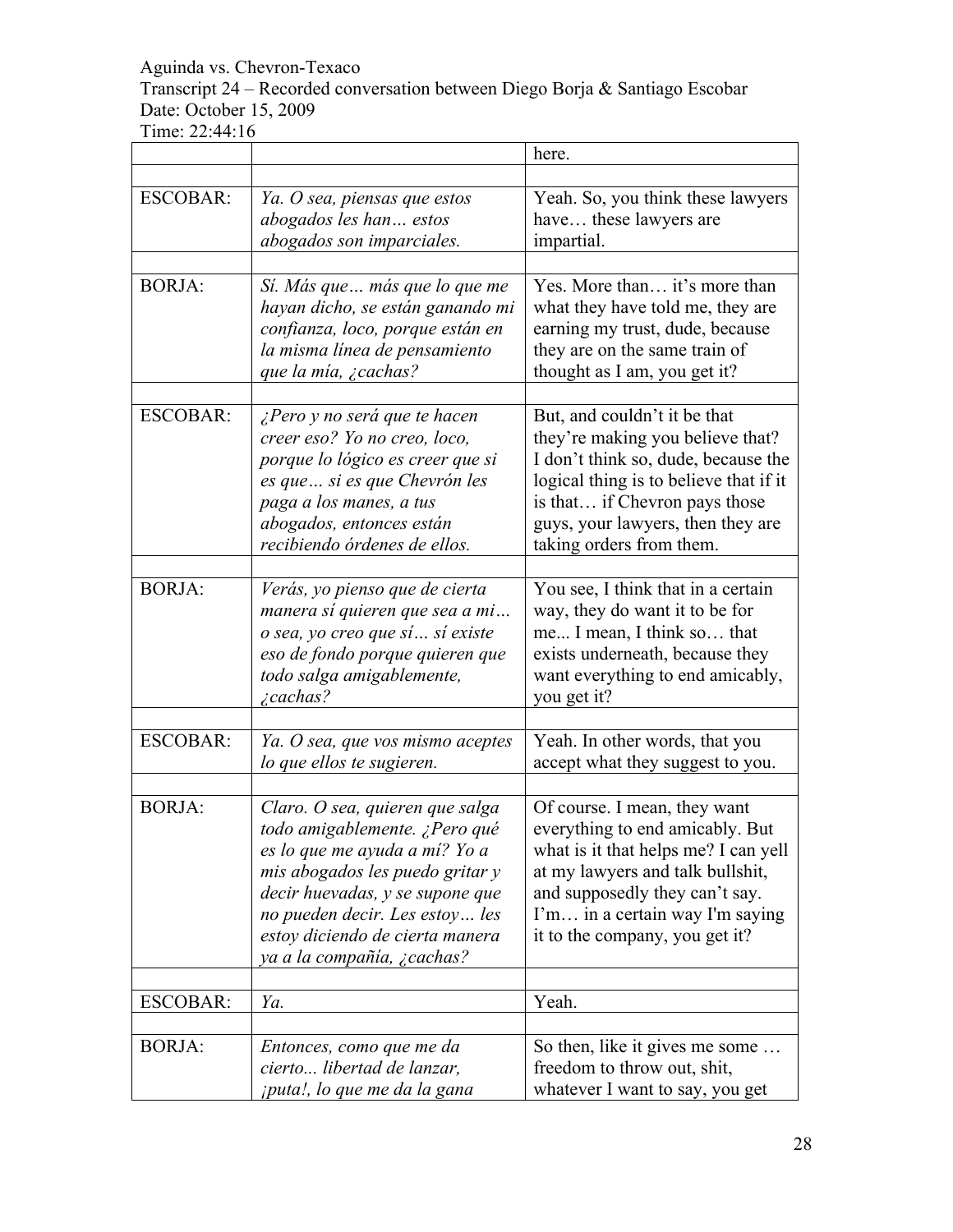Transcript 24 – Recorded conversation between Diego Borja & Santiago Escobar Date: October 15, 2009

|                 | decir, ¿cachas? Porque se supone<br>que hay un "client privilege<br>confidencial agreement",<br><i>i</i> cachas?                                                                                                                                                                        | it? Because supposedly there's a<br>"client privilege confidential<br>agreement," you get it?                                                                                                                                                                                                            |
|-----------------|-----------------------------------------------------------------------------------------------------------------------------------------------------------------------------------------------------------------------------------------------------------------------------------------|----------------------------------------------------------------------------------------------------------------------------------------------------------------------------------------------------------------------------------------------------------------------------------------------------------|
| <b>ESCOBAR:</b> | Ya. Y se supone que ellos no<br>pueden delatar lo que vos estás<br>diciéndoles.                                                                                                                                                                                                         | Okay. And supposedly they can't<br>reveal what you're saying to<br>them.                                                                                                                                                                                                                                 |
| <b>BORJA:</b>   | Cuando  cuando  cuando yo<br>cada vez que hablo con ellos,<br>asumo que les van a contar,<br>entonces les pone en una posición<br>de que, <i>iputa!</i> , este man está loco<br>en verdad, ¿cachas? [Riendo].                                                                           | When when when I every<br>time I speak to them, I assume<br>they're going to tell them, so then<br>you put them in a position where,<br>shit, this guy's truly crazy, you<br>get it? [Laughing].                                                                                                         |
| <b>ESCOBAR:</b> | Ya.                                                                                                                                                                                                                                                                                     | Yeah.                                                                                                                                                                                                                                                                                                    |
| <b>BORJA:</b>   | Sin que tengan que  sin que<br>tenga que ser oficial.                                                                                                                                                                                                                                   | Without them having to<br>without it having to be official.                                                                                                                                                                                                                                              |
| <b>ESCOBAR:</b> | Ya te entiendo.                                                                                                                                                                                                                                                                         | Now I understand you.                                                                                                                                                                                                                                                                                    |
| <b>BORJA:</b>   | Entonces es un juego de poder.<br>Por eso te digo que esos manes<br>están en todas, loco. ¡ Y puta!, yo<br>te juro que aquí  tú ves el pelo,<br>loco. Me <i>jputa!</i> , me han salido<br>canas, no tienes idea, loco. Estoy<br>con el pelo, te juro, medio<br>medio blanco ya, huevón. | So it's a power play. That's why<br>I'm telling you those guys are<br>involved in everything, dude. And<br>shit! I swear to you that here<br>you see the hair, dude. I shit!<br>My hair's gone grey, you have no<br>idea, dude. This with the hair, I<br>swear to you, half half white<br>already, dude. |
| <b>ESCOBAR:</b> | $O$ sea, estás                                                                                                                                                                                                                                                                          | I mean, you're                                                                                                                                                                                                                                                                                           |
| <b>BORJA:</b>   | Pensar y pensar y pensar y<br>pensar.                                                                                                                                                                                                                                                   | Thinking, and thinking, and<br>thinking, and thinking.                                                                                                                                                                                                                                                   |
| <b>ESCOBAR:</b> | [Riendo] Te tienen maquinando a<br>full.                                                                                                                                                                                                                                                | [Laughing] They have you<br>running at full speed.                                                                                                                                                                                                                                                       |
| <b>BORJA:</b>   | ¡Puta!, te juro. Después de esta sí<br>ya me gradué de ley, huevón.                                                                                                                                                                                                                     | Shit! I swear to you. After this<br>I've graduated for sure, dude.                                                                                                                                                                                                                                       |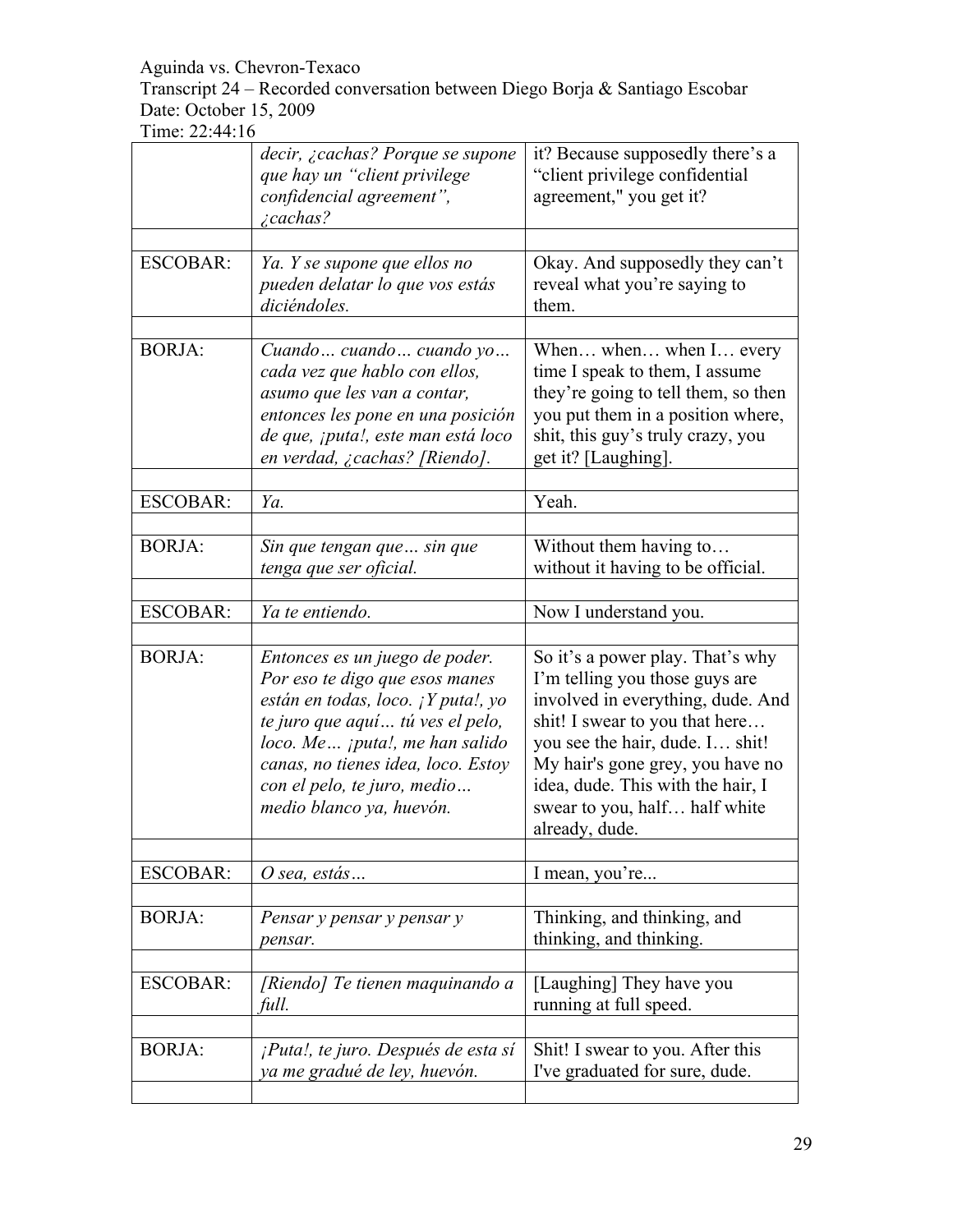Transcript 24 – Recorded conversation between Diego Borja & Santiago Escobar Date: October 15, 2009

| <b>ESCOBAR:</b> | Entonces te jubilas también.                                                                                                                                                                                 | Then you'll retire, also.                                                                                                                                                                                                    |
|-----------------|--------------------------------------------------------------------------------------------------------------------------------------------------------------------------------------------------------------|------------------------------------------------------------------------------------------------------------------------------------------------------------------------------------------------------------------------------|
| <b>BORJA:</b>   | [Riendo] No sé. Yo  yo, dejar de<br>trabajar, ni cagando. ¡Puta!,<br>imaginate, 33 años, ¿qué me da?<br>No, yo lo que quiero es aprende<br>ciertas cosas, como lo que te<br>decía del Trading, ¿te acuerdas? | [Laughing] I don't know. I I,<br>stop working, no way. Shit!<br>Imagine, 33 years old, what's in it<br>for me? No, what I want is to<br>learn certain things, like what I<br>told you about the Trading, do<br>you remember? |
| <b>ESCOBAR:</b> | Sí.                                                                                                                                                                                                          | Yes.                                                                                                                                                                                                                         |
| <b>BORJA:</b>   | Eso es lo que me fascinaría a mí.                                                                                                                                                                            | That's what I would find<br>fascinating.                                                                                                                                                                                     |
| <b>ESCOBAR:</b> | Oye, ¿y qué pasó con el gringo<br>Wayne?                                                                                                                                                                     | Hey, and what happened to the<br>gringo, Wayne?                                                                                                                                                                              |
| <b>BORJA:</b>   | $i$ Puta! ¿Qué también será de ese<br>man, loco? No me contesta ya; ya<br>ni me llama. La compañía le<br>despidió al abogado.                                                                                | Shit! What happened to that man<br>also, dude? He doesn't answer<br>any more; he doesn't even call me<br>anymore. The company fired his<br>lawyer.                                                                           |
| <b>ESCOBAR:</b> | No te entiendo, ¿cómo es eso?                                                                                                                                                                                | I don't understand you, how's<br>that?                                                                                                                                                                                       |
| <b>BORJA:</b>   | Así como a mí me pusieron uno.                                                                                                                                                                               | Just like they gave me one.                                                                                                                                                                                                  |
| <b>ESCOBAR:</b> | Ya.                                                                                                                                                                                                          | Yeah.                                                                                                                                                                                                                        |
| <b>BORJA:</b>   | A él le dieron otro.                                                                                                                                                                                         | They gave him a different one.                                                                                                                                                                                               |
| <b>ESCOBAR:</b> | Ya.                                                                                                                                                                                                          | Yeah.                                                                                                                                                                                                                        |
| <b>BORJA:</b>   | Y el man le mandó a la mierda,<br>huevón.                                                                                                                                                                    | And the guy told him to go to<br>hell, dude.                                                                                                                                                                                 |
| <b>ESCOBAR:</b> | Ya.                                                                                                                                                                                                          | Yeah.                                                                                                                                                                                                                        |
| <b>BORJA:</b>   | Y se fue a conseguir uno propio.<br>Yo también podía conseguir uno<br>propio, pero él se fue a conseguir<br>un pana de él, y la cosa no creo                                                                 | And he went to find his own. I<br>could also get my own, but he<br>went to find one of his buddies,<br>and I don't think things are going                                                                                    |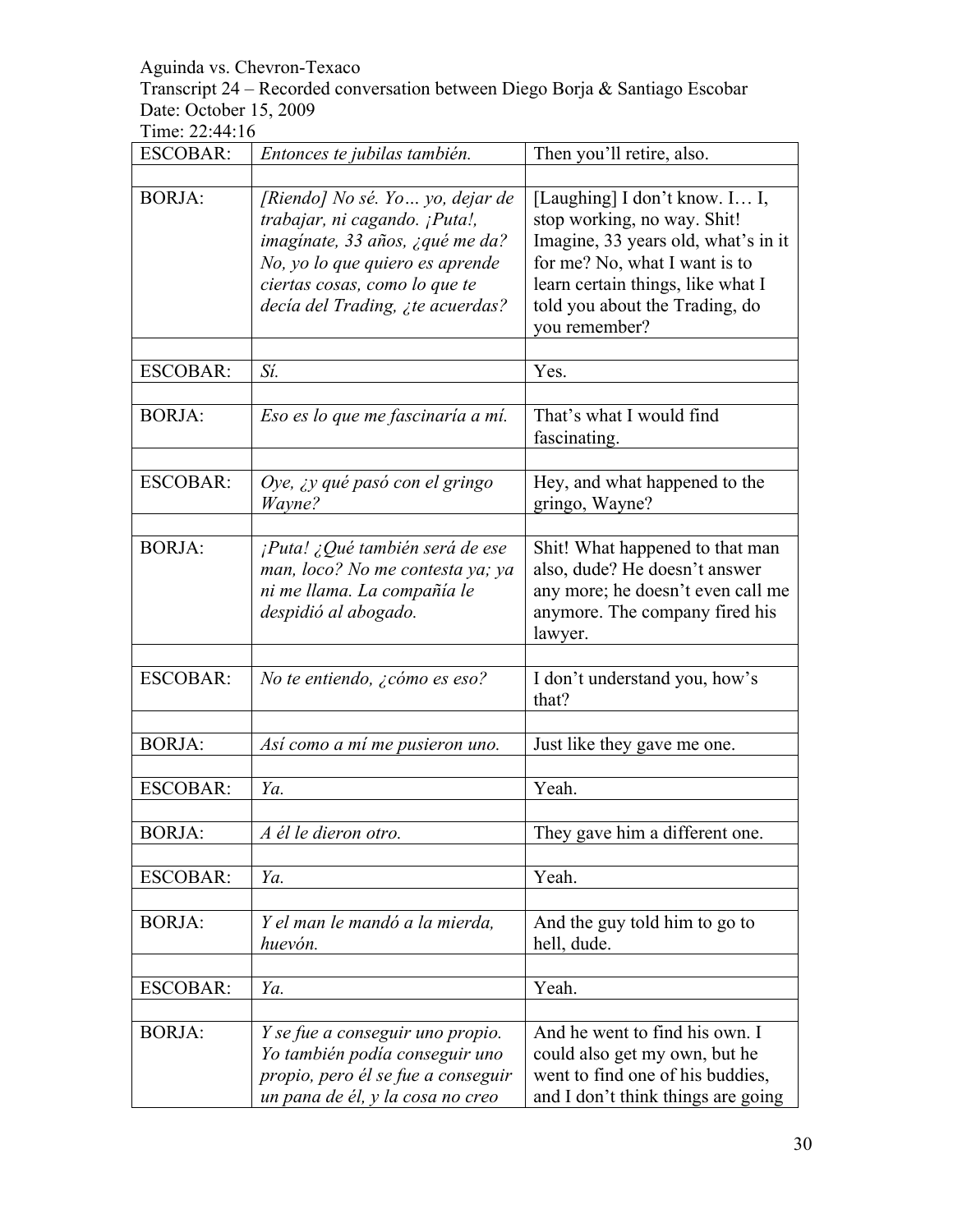Transcript 24 – Recorded conversation between Diego Borja & Santiago Escobar Date: October 15, 2009

|                 | que esté yendo amigablemente.           | amicably.                           |
|-----------------|-----------------------------------------|-------------------------------------|
|                 |                                         |                                     |
| <b>ESCOBAR:</b> | $\angle$ <i>Y</i> entonces?             | And then?                           |
| <b>BORJA:</b>   | ¡Puta![Unintelligible]. No sé.          | Shit! [Unintelligible]. I don't     |
|                 | Ahí ahí se desapareció el man.          | know. There there that guy          |
|                 |                                         | disappeared.                        |
|                 |                                         |                                     |
| <b>ESCOBAR:</b> | Ya.                                     | Yeah.                               |
|                 |                                         |                                     |
| <b>BORJA:</b>   | Lo que oi fue lo que te conté de        | What I heard was what I told you    |
|                 | estos rusos y esas mierdas.             | about these Russians and that shit. |
|                 |                                         |                                     |
| <b>ESCOBAR:</b> | Ya.                                     | Okay.                               |
| <b>BORJA:</b>   | iFocote!                                | Wild!                               |
|                 |                                         |                                     |
| <b>ESCOBAR:</b> | Ya te cacho.                            | Now, I get you.                     |
|                 |                                         |                                     |
| <b>BORJA:</b>   | $iFocote!$ $iQu\acute{e}$ loco, $ino?!$ | Wild! It's nuts, right?             |
|                 |                                         |                                     |
| <b>ESCOBAR:</b> | ¡Chucha! Me dejaste pensando,           | Shit! You made me think, dude.      |
|                 | loco. Te toca  o sea, vos tienes        | It's your turn I mean, you have     |
|                 | que cubrirte o sea, no confiar          | to protect yourself I mean,         |
|                 | en nadie.                               | don't trust anyone.                 |
|                 |                                         |                                     |
| <b>BORJA:</b>   | No, no puedo.                           | No, I can't.                        |
| <b>ESCOBAR:</b> | No puedes.                              | You can't.                          |
|                 |                                         |                                     |
| <b>BORJA:</b>   | No puedo porque no hay nadie,           | I can't, because there isn't        |
|                 | huevón.                                 | anyone, dude.                       |
|                 |                                         |                                     |
| <b>ESCOBAR:</b> | Pero yo cacho, y estoy seguro que       | But I understand and I'm sure that  |
|                 | los abogados que tienes que van a       | the lawyers you have will persu     |
|                 | persu a convencer. O sea, lo            | convince. I mean, what they are     |
|                 | que están haciendo, ganándote tu        | doing, earning your trust so you    |
|                 | confianza para que termines             | end up doing what they want in      |
|                 | haciendo lo que ellos quieren de        | an amicable, friendly way.          |
|                 | una manera amistosa, amigable.          |                                     |
| <b>BORJA:</b>   | Y verás que si yo voy a trabajar        | And you'll see that if I go to work |
|                 | ahí, o si es que la cosa termina        | there, or if things turn out well   |
|                 | bien así, eso va a tener que ser        | like that, that's going to have to  |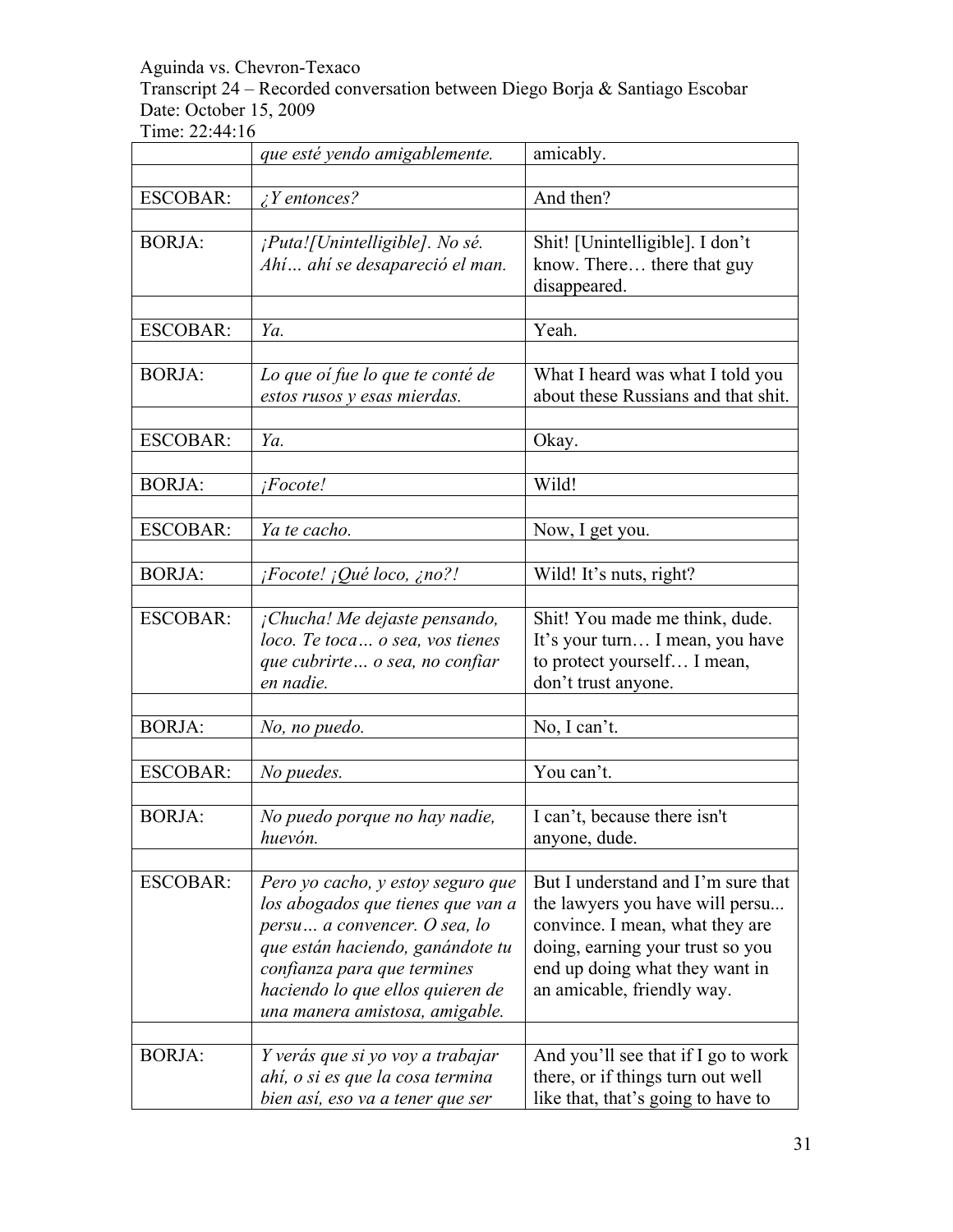Transcript 24 – Recorded conversation between Diego Borja & Santiago Escobar Date: October 15, 2009

|                 | amigable, pero como que  ellos<br>como que me frenan hasta dónde<br>puedo llegar, se supone,<br><i>i</i> cachas?                                                                                                              | be amicable, but like they kind<br>of put the breaks on me, in terms<br>of how far I can go, supposedly,<br>you get it?                                                                                                         |
|-----------------|-------------------------------------------------------------------------------------------------------------------------------------------------------------------------------------------------------------------------------|---------------------------------------------------------------------------------------------------------------------------------------------------------------------------------------------------------------------------------|
|                 |                                                                                                                                                                                                                               |                                                                                                                                                                                                                                 |
| <b>ESCOBAR:</b> | Ya.                                                                                                                                                                                                                           | Yeah.                                                                                                                                                                                                                           |
| <b>BORJA:</b>   | Pero obviamente, yo siempre<br>tengo ese prejuicio de ellos,<br>entonces obviamente no les hago<br>mucho caso.                                                                                                                | But obviously, I always have that<br>prejudice of theirs, so obviously I<br>don't pay them much attention.                                                                                                                      |
| <b>ESCOBAR:</b> | Ya.                                                                                                                                                                                                                           | Okay.                                                                                                                                                                                                                           |
|                 |                                                                                                                                                                                                                               |                                                                                                                                                                                                                                 |
| <b>BORJA:</b>   | Pero hasta ahora, les veo bien,<br>$\lambda$ cachas? O sea, no no han<br>dicho cosas que sean como que,<br>¡chuta!, [Unintelligible].                                                                                         | But until now, I think they're<br>good, you get it? I mean, no<br>they haven't said things that are<br>like, shit! [Unintelligible].                                                                                            |
|                 |                                                                                                                                                                                                                               |                                                                                                                                                                                                                                 |
| <b>ESCOBAR:</b> | Ya. Pero esta este documento<br>que te han hecho firmar $\chi y$<br>cuándo?, o sea, que te han<br>hecho pero está con tu firma,<br>ino es cierto?                                                                             | Okay. But this this document<br>they made you sign and<br>when? I mean, that they made<br>you but it has your signature,<br>isn't that right?                                                                                   |
|                 |                                                                                                                                                                                                                               |                                                                                                                                                                                                                                 |
| <b>BORJA:</b>   | Claro. No, mañana lo voy a hacer.                                                                                                                                                                                             | Of course. No, I'm going to do it<br>tomorrow.                                                                                                                                                                                  |
|                 |                                                                                                                                                                                                                               |                                                                                                                                                                                                                                 |
| <b>ESCOBAR:</b> | Pero al rato que ya pones tu<br>firma, ya es un documento que<br>ratifica lo que dices.                                                                                                                                       | But as soon as you sign it, it's a<br>document that confirms what<br>you're saying.                                                                                                                                             |
|                 |                                                                                                                                                                                                                               |                                                                                                                                                                                                                                 |
| <b>BORJA:</b>   | En Estados Unidos, estuve<br>leyendo con estos abogados<br>también, no tiene no tiene<br>validez en cuestión de testimonio<br>en jurado. Una  porque es un<br>affidávit, no es una declaración ni<br>una deposition, ¿cachas? | In the United States, I was<br>reading with these lawyers also, it<br>doesn't have it has no validity<br>in terms of sworn testimony. A<br>because it's an affidavit, it's not a<br>statement, nor a deposition, you<br>get it? |
| <b>ESCOBAR:</b> | Ya.                                                                                                                                                                                                                           | Okay.                                                                                                                                                                                                                           |
|                 |                                                                                                                                                                                                                               |                                                                                                                                                                                                                                 |
| <b>BORJA:</b>   | Entonces yo no pierdo lo que se<br>dice "leverage", apalancamiento                                                                                                                                                            | So then I don't lose what they call<br>leverage, leverage for negotiating.                                                                                                                                                      |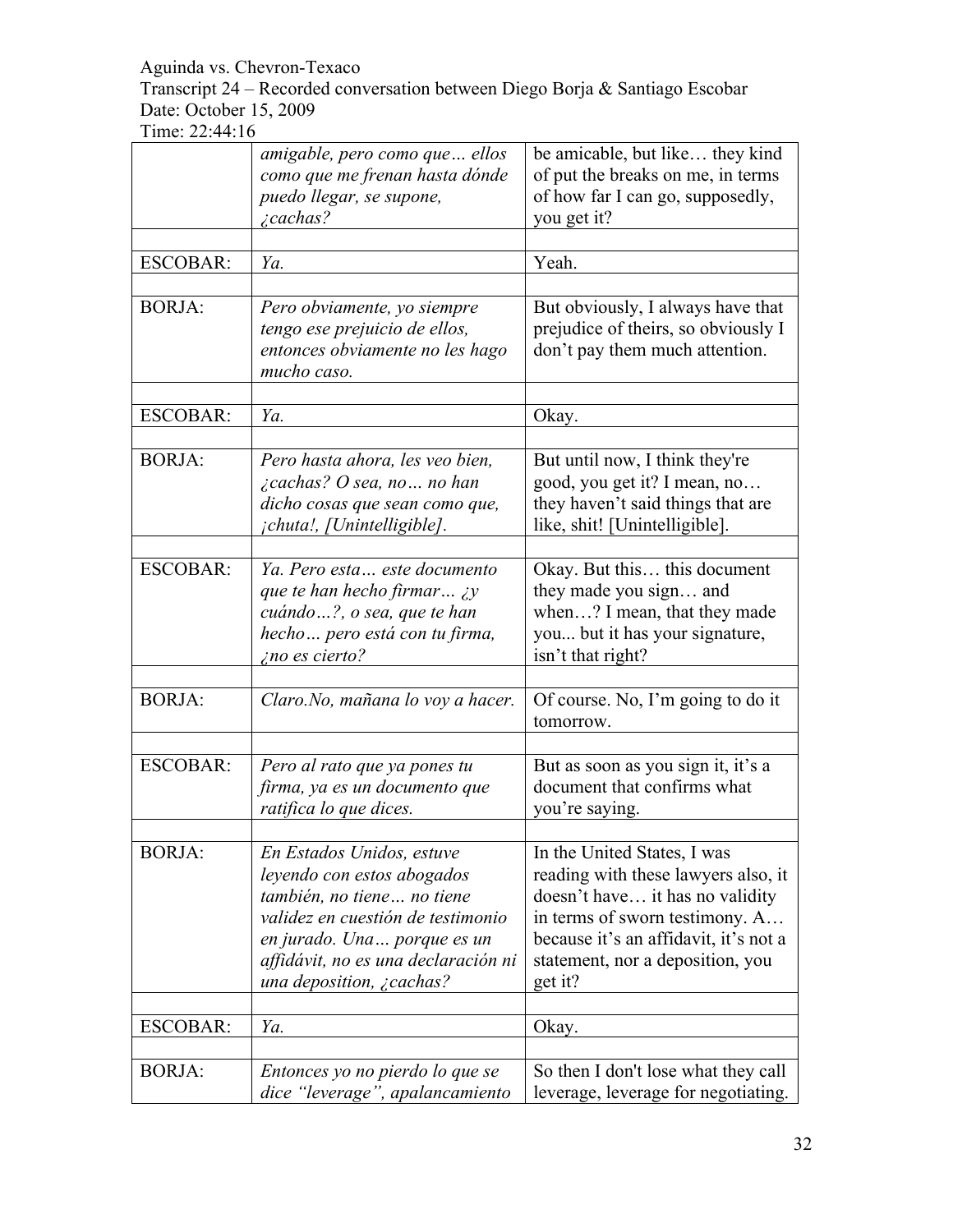Transcript 24 – Recorded conversation between Diego Borja & Santiago Escobar Date: October 15, 2009

|                 | para la negociación.                                    |                                                              |
|-----------------|---------------------------------------------------------|--------------------------------------------------------------|
|                 |                                                         |                                                              |
| <b>ESCOBAR:</b> | Claro. O sea, mientras no sea                           | Of course. In other words, as long                           |
|                 | bajo juramento puedes cambiar                           | as it isn't under oath you can                               |
|                 | de declaración.                                         | change your statement.                                       |
|                 |                                                         |                                                              |
| <b>BORJA:</b>   | Correcto.                                               | Correct.                                                     |
|                 |                                                         |                                                              |
| <b>ESCOBAR:</b> | Puedes cambiar la versión.                              | You can change the version.                                  |
| <b>BORJA:</b>   | La versión.                                             | The version.                                                 |
|                 |                                                         |                                                              |
| <b>ESCOBAR:</b> | Claro, claro. Sí te entiendo.                           | Of course, of course. Yes, I                                 |
|                 | Mientras no sea bajo juramento                          | understand you. As long as it isn't                          |
|                 | estás bien.                                             | under oath you're fine.                                      |
|                 |                                                         |                                                              |
| <b>BORJA:</b>   | Entonces  no, y para ser bajo                           | Then no, and for it to be under                              |
|                 | juramento tiene que ser bajo un                         | oath it has to be under a judge or                           |
|                 | juez o las cosas apropiadas y                           | everything in order, and all that.                           |
|                 | todo eso. O sea, esto es algo para                      | In other words, this is something                            |
|                 | la prensa, ¿cachas?                                     | for the press, you get it?                                   |
|                 |                                                         |                                                              |
| <b>ESCOBAR:</b> | Esto es para el show nomás, para                        | This is just for the show, for the                           |
|                 | el show mediático.                                      | media show.                                                  |
|                 |                                                         |                                                              |
| <b>BORJA:</b>   | Entonces ponte ponte de mi                              | Then imagine imagine it from                                 |
|                 | lado; mientras más cosas pongan                         | my side; the more things they put                            |
|                 | conmigo, más dependen de mí; en<br>la parte del juicio. | on me, the more they depend on<br>me, in terms of the trial. |
|                 |                                                         |                                                              |
| <b>ESCOBAR:</b> | Claro.                                                  | Of course.                                                   |
|                 |                                                         |                                                              |
| <b>BORJA:</b>   | O sea, simplemente lo que están                         | So, what they are doing is simply                            |
|                 | haciendo es anclando  anclando                          | anchoring anchoring their                                    |
|                 | su dependencia conmigo.                                 | dependency on me.                                            |
|                 |                                                         |                                                              |
| <b>ESCOBAR:</b> | Ya. ¿Y qué más?, ¿qué más te                            | Okay. And what else? What                                    |
|                 | has enterado?                                           | else have you found out?                                     |
|                 |                                                         |                                                              |
| <b>BORJA:</b>   | Nada, pues ahí lo que te cuento,                        | Nothing, just what I tell you,                               |
|                 | huevón. Todo te cuento más que                          | dude. I tell you everything, more                            |
|                 | nadie, huevón.                                          | than anyone else, dude.                                      |
|                 |                                                         |                                                              |
| <b>ESCOBAR:</b> | "¿Qué más quieres?", debes                              | "What more do you want?" You                                 |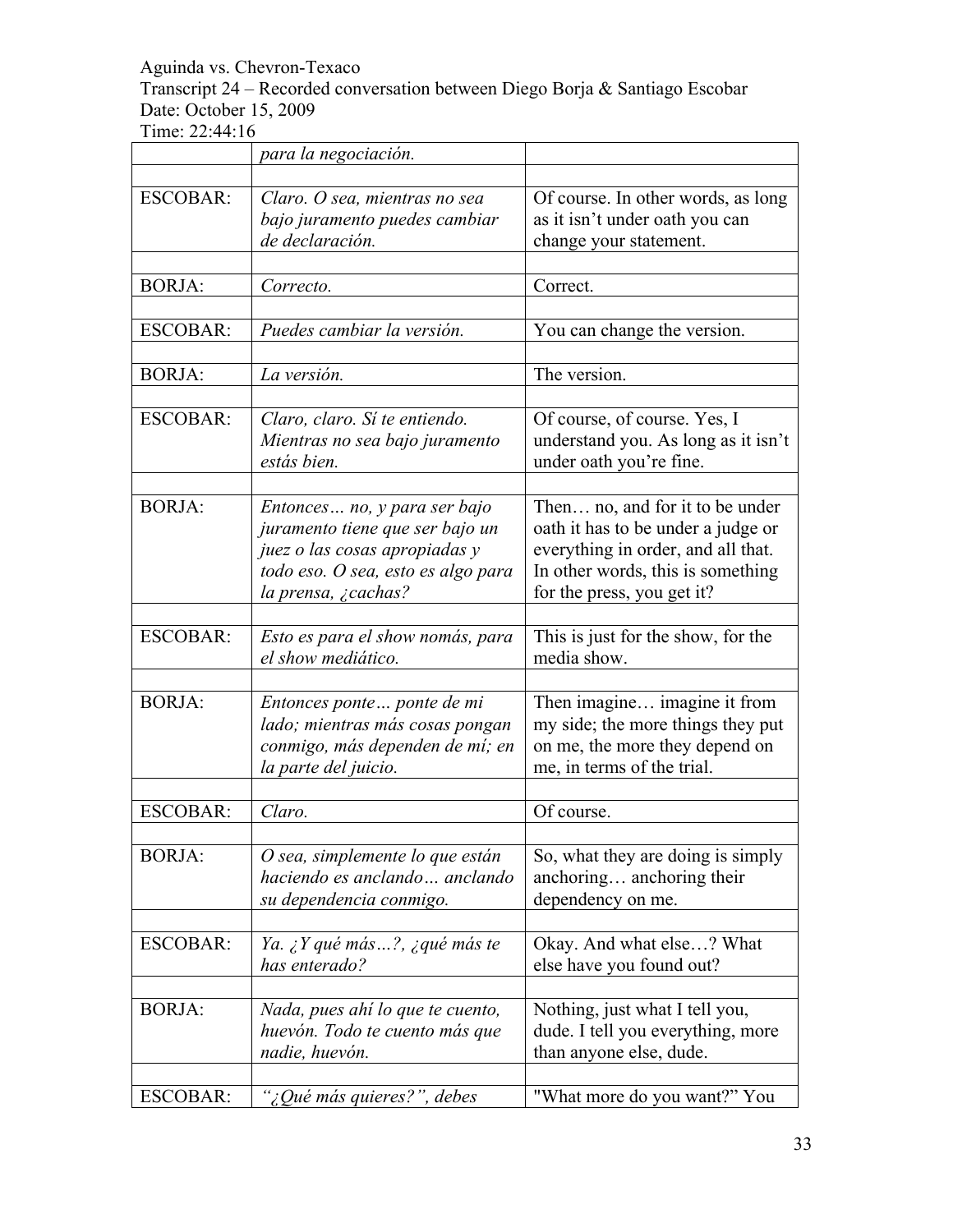Transcript 24 – Recorded conversation between Diego Borja & Santiago Escobar Date: October 15, 2009

|                 | decirme.                                                                                                                                                                                                                         | should ask me.                                                                                                                                                                                                                                       |
|-----------------|----------------------------------------------------------------------------------------------------------------------------------------------------------------------------------------------------------------------------------|------------------------------------------------------------------------------------------------------------------------------------------------------------------------------------------------------------------------------------------------------|
|                 |                                                                                                                                                                                                                                  |                                                                                                                                                                                                                                                      |
| <b>BORJA:</b>   | $\lambda$ Qué más quieres? No me estarás<br>grabando, ¡chucha!                                                                                                                                                                   | What more do you want? You're<br>not recording me, shit!                                                                                                                                                                                             |
|                 |                                                                                                                                                                                                                                  |                                                                                                                                                                                                                                                      |
| <b>ESCOBAR:</b> | Quiero una comisión.                                                                                                                                                                                                             | I want a commission.                                                                                                                                                                                                                                 |
| <b>BORJA:</b>   | ¿Sí me oíste? No me estás<br>grabando.                                                                                                                                                                                           | Did you hear me? You're not<br>recording me.                                                                                                                                                                                                         |
| <b>ESCOBAR:</b> | Ya te grabé hace rato.                                                                                                                                                                                                           | I already recorded you a while<br>ago.                                                                                                                                                                                                               |
| <b>BORJA:</b>   | ¡Chucha, no seas loco, huevón!<br>[En tono preocupado].                                                                                                                                                                          | Shit, don't be crazy, dude! [In a<br>worried tone].                                                                                                                                                                                                  |
| <b>ESCOBAR:</b> | [Riendo] ¡Qué loco este man!                                                                                                                                                                                                     | [Laughing] This guy's crazy!                                                                                                                                                                                                                         |
| <b>BORJA:</b>   | ¡Puta!, sí me cachas, ¿no?, cómo<br>va la cosa.                                                                                                                                                                                  | Shit! You get me, right? The way<br>things are going.                                                                                                                                                                                                |
| <b>ESCOBAR:</b> | Y ahorita, ¿de dónde me estás?,<br>¿de dónde me estás llamando?                                                                                                                                                                  | And right now, from where are<br>you? From where are you<br>calling me?                                                                                                                                                                              |
| <b>BORJA:</b>   | Del teléfono de mi casa.                                                                                                                                                                                                         | From my home telephone.                                                                                                                                                                                                                              |
| <b>ESCOBAR:</b> | Ya. No, pero qué no hemos<br>hablado nada malo, huevón;<br>nada incriminador.                                                                                                                                                    | Okay. No, but what we haven't<br>talked about anything bad, dude;<br>nothing incriminating.                                                                                                                                                          |
| <b>BORJA:</b>   | No, sí. O sea, el hecho de que<br>el hecho de que estos manes<br>¿cómo será? O sea, ¿hasta<br>cuándo la cosa vaya a explotar en<br>verdad? Esa es la pregunta del<br>millón. Porque ya depende<br>también del juez de, de abajo. | No, yes. I mean, the fact that.<br>the fact that these guys what<br>would that be like? I mean, when<br>is this thing going to explode for<br>real? That's the million dollar<br>question. Because it also depends<br>on the judge down, down there. |
| <b>ESCOBAR:</b> | Claro. ¿Y no te dan chance de<br>paranoia de a ratos?                                                                                                                                                                            | Of course. And don't they give<br>you a chance to be paranoid at<br>times?                                                                                                                                                                           |
| <b>BORJA:</b>   | Sí, loco.                                                                                                                                                                                                                        | Yes, dude.                                                                                                                                                                                                                                           |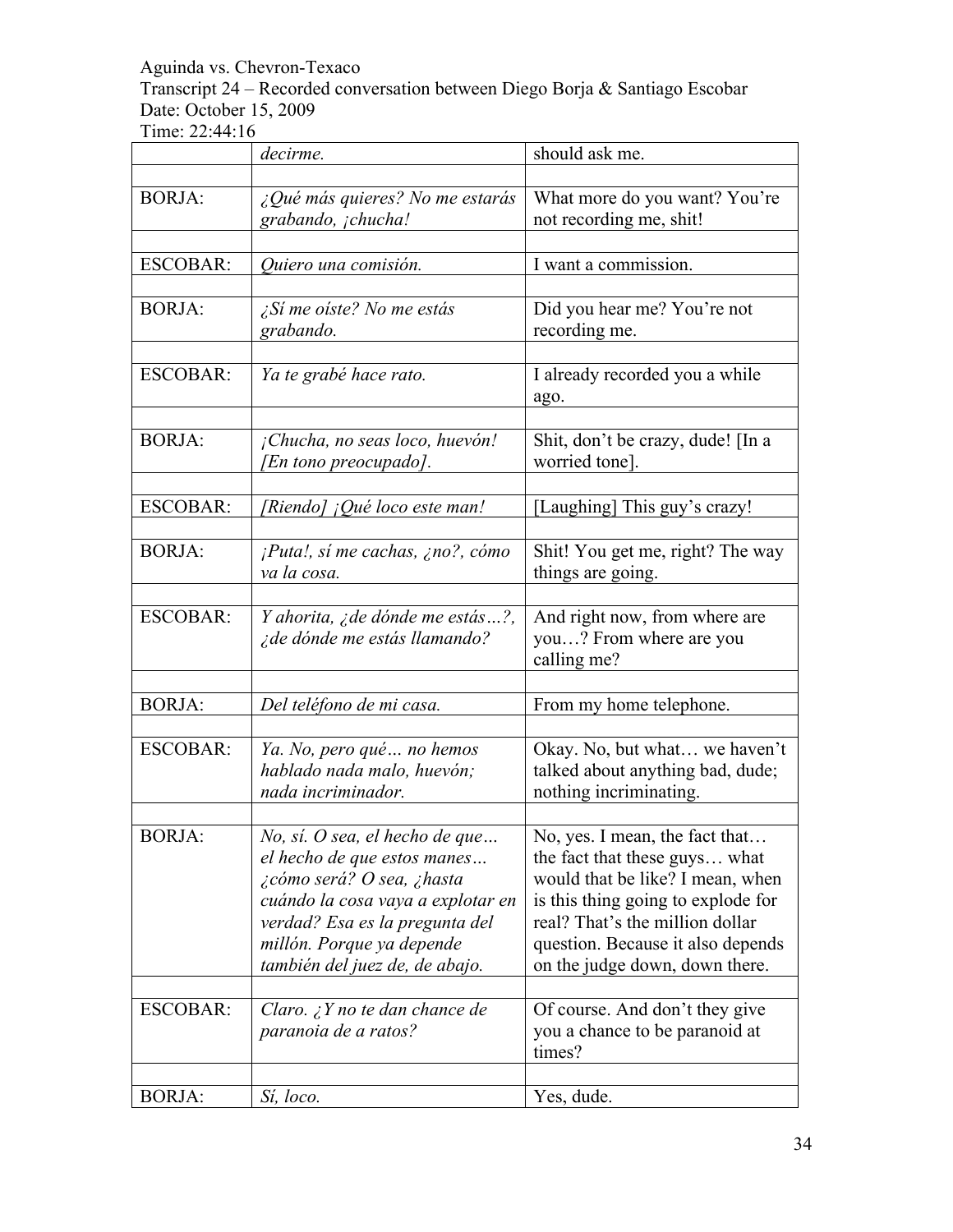### Transcript 24 – Recorded conversation between Diego Borja & Santiago Escobar Date: October 15, 2009

| <b>ESCOBAR:</b> | De que te estén jugando sucio.                                                                                                                                                             | That they are playing dirty with<br>you.                                                                                                                                                   |
|-----------------|--------------------------------------------------------------------------------------------------------------------------------------------------------------------------------------------|--------------------------------------------------------------------------------------------------------------------------------------------------------------------------------------------|
|                 |                                                                                                                                                                                            |                                                                                                                                                                                            |
| <b>BORJA:</b>   | Claro que sí, claro que sí,<br>huevón.                                                                                                                                                     | Of course, of course, dude.                                                                                                                                                                |
|                 |                                                                                                                                                                                            |                                                                                                                                                                                            |
| <b>ESCOBAR:</b> | O sea, yo estaba cachando eso. O<br>sea, vos en tu o sea, yo me<br>imaginaba en tu lugar, ¡puta! No<br>puedes confiar en nadie.                                                            | I mean, I was already picking up<br>on that. I mean, you in your I<br>mean, I imagined myself in your<br>place, shit! You can't trust<br>anyone.                                           |
|                 |                                                                                                                                                                                            |                                                                                                                                                                                            |
| <b>BORJA:</b>   | Yo había llegado al punto<br>$de$ iputa!, me hacen algo así y<br>me vale vivir abajo de un puente,<br>¿cachas?, pero no se salen con la<br>suya, ¿cachas?                                  | I had gotten to the point of shit!<br>They do something like that to me<br>and I don't care if I live under a<br>bridge, you get it? But they won't<br>get away with it, you get it?       |
|                 |                                                                                                                                                                                            |                                                                                                                                                                                            |
| <b>ESCOBAR:</b> | $\angle$ <i>Y</i> ya tienes respaldos en caso de<br>que pase cualquier cosa que<br>nadie quiera que suceda? Lo que<br>hablamos el otro día.                                                | And now you have backups in<br>case anything happens, which<br>nobody would wish on you?<br>What we talked about the other<br>day.                                                         |
|                 |                                                                                                                                                                                            |                                                                                                                                                                                            |
| <b>BORJA:</b>   | O sea, sí tengo esas cosas que te<br>conté.                                                                                                                                                | I mean, I have those things that I<br>told you about.                                                                                                                                      |
|                 |                                                                                                                                                                                            |                                                                                                                                                                                            |
| <b>ESCOBAR:</b> | Ya.                                                                                                                                                                                        | Already.                                                                                                                                                                                   |
|                 |                                                                                                                                                                                            |                                                                                                                                                                                            |
| <b>BORJA:</b>   | Las tengo guardaditas.                                                                                                                                                                     | I have them well hidden.                                                                                                                                                                   |
| <b>ESCOBAR:</b> | Claro, eso tienes que tenerle<br>ese es tu seguro de vida.                                                                                                                                 | Of course, you have to do that<br>that's your life insurance.                                                                                                                              |
|                 |                                                                                                                                                                                            |                                                                                                                                                                                            |
| <b>BORJA:</b>   | Claro. No, y además que tengo<br>como te digo las otras cosas y o<br>sea, pero no es el  no es el<br>momento para sacar eso todavía,<br>porque todavía toda la cosa está<br>como amistosa. | Of course. No, and also as I told<br>you I have the other things and<br>I mean, but it's not the it's not<br>the moment to bring that out yet,<br>because everything is still<br>amicable. |
|                 |                                                                                                                                                                                            |                                                                                                                                                                                            |
| ESCOBAR:        | Claro. No, no, no, eso                                                                                                                                                                     | Of course. No, no, no, that                                                                                                                                                                |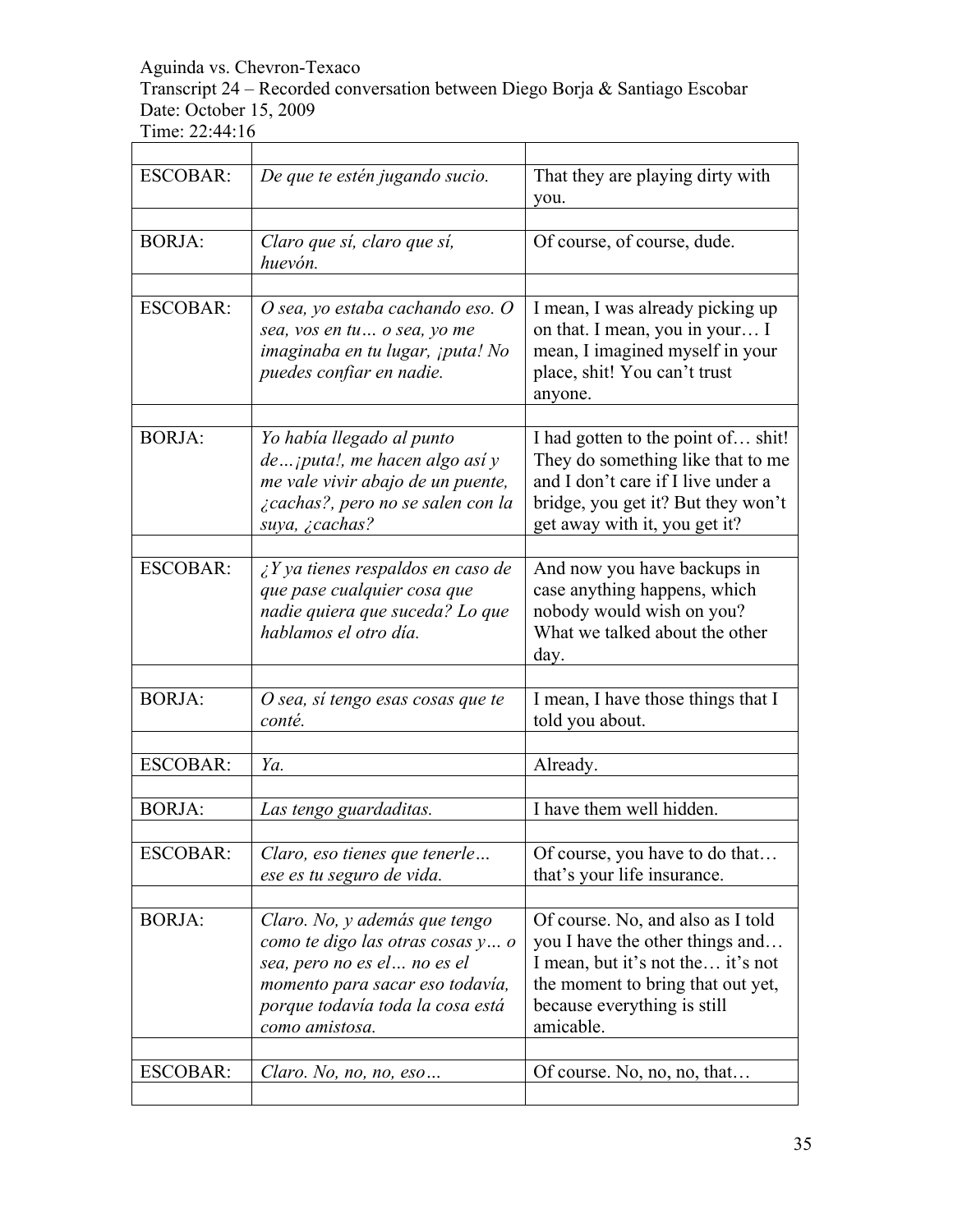Transcript 24 – Recorded conversation between Diego Borja & Santiago Escobar Date: October 15, 2009

| <b>BORJA:</b>   | Y puede que así se mantenga,<br>pero veamos.                                                                                                                           | And it could remain like that, but<br>we'll see.                                                                                                                     |
|-----------------|------------------------------------------------------------------------------------------------------------------------------------------------------------------------|----------------------------------------------------------------------------------------------------------------------------------------------------------------------|
|                 |                                                                                                                                                                        |                                                                                                                                                                      |
| <b>ESCOBAR:</b> | Vos sabes que negocios son<br>negocios, y en este caso.                                                                                                                | You know that business is<br>business, and in this case.                                                                                                             |
| <b>BORJA:</b>   | Con este te quiero y con este<br>hago negocios.                                                                                                                        | With this one I love you and with<br>this one I do business.                                                                                                         |
| <b>ESCOBAR:</b> | De ley. Si te cacho, ¡pero puta!,<br>toca ser "iceman", loco.                                                                                                          | For sure. Yes, I get you, shit! You<br>have to be an iceman, dude.                                                                                                   |
| <b>BORJA:</b>   | Sí.                                                                                                                                                                    | Yes.                                                                                                                                                                 |
| <b>ESCOBAR:</b> | Si no  oye, y algo te quería<br>preguntar. ¡Ah! Estaba leyendo<br>que al hermano del Fajardo le<br>habían asesinado unos días antes<br>de que empiecen las  el juicio. | If not hey, and I wanted to ask<br>you something. Oh! I was reading<br>that Fajardo's brother was<br>assassinated a few days before<br>they started those the trial. |
| <b>BORJA:</b>   | [Simultaneous to other speech]                                                                                                                                         | Simultaneous to other speech].                                                                                                                                       |
| <b>ESCOBAR:</b> | ¿Cómo?                                                                                                                                                                 | What?                                                                                                                                                                |
| <b>BORJA:</b>   | Las inspecciones.                                                                                                                                                      | The inspections.                                                                                                                                                     |
| <b>ESCOBAR:</b> | Sí.                                                                                                                                                                    | Yes.                                                                                                                                                                 |
| <b>BORJA:</b>   | Claro. ¡Focote!                                                                                                                                                        | Of course. Crazy!                                                                                                                                                    |
| <b>ESCOBAR:</b> | $i$ Qué foco eso, ve!                                                                                                                                                  | That's crazy, yes!                                                                                                                                                   |
| <b>BORJA:</b>   | Claro. Pero es que esos manes<br>también andan metidos con todo<br>el mundo, huevón: con los<br>guerrilleros, con toda esa gente,<br>huevón.                           | Of course. But those guys also are<br>involved with everyone, dude:<br>with the guerillas, with all those<br>people, dude.                                           |
| <b>ESCOBAR:</b> | Ya.                                                                                                                                                                    | Yeah.                                                                                                                                                                |
|                 |                                                                                                                                                                        |                                                                                                                                                                      |
| <b>BORJA:</b>   | Ahí ahí es en Lago Agrio es<br>pan de cada día, sólo que le<br>hacen relajo como que le quieren<br>vincular, pero no, no tiene nada                                    | There there's in Lago Agrio<br>that happens every day, it's just<br>that they make a lot of trouble for<br>him as if they want to involve                            |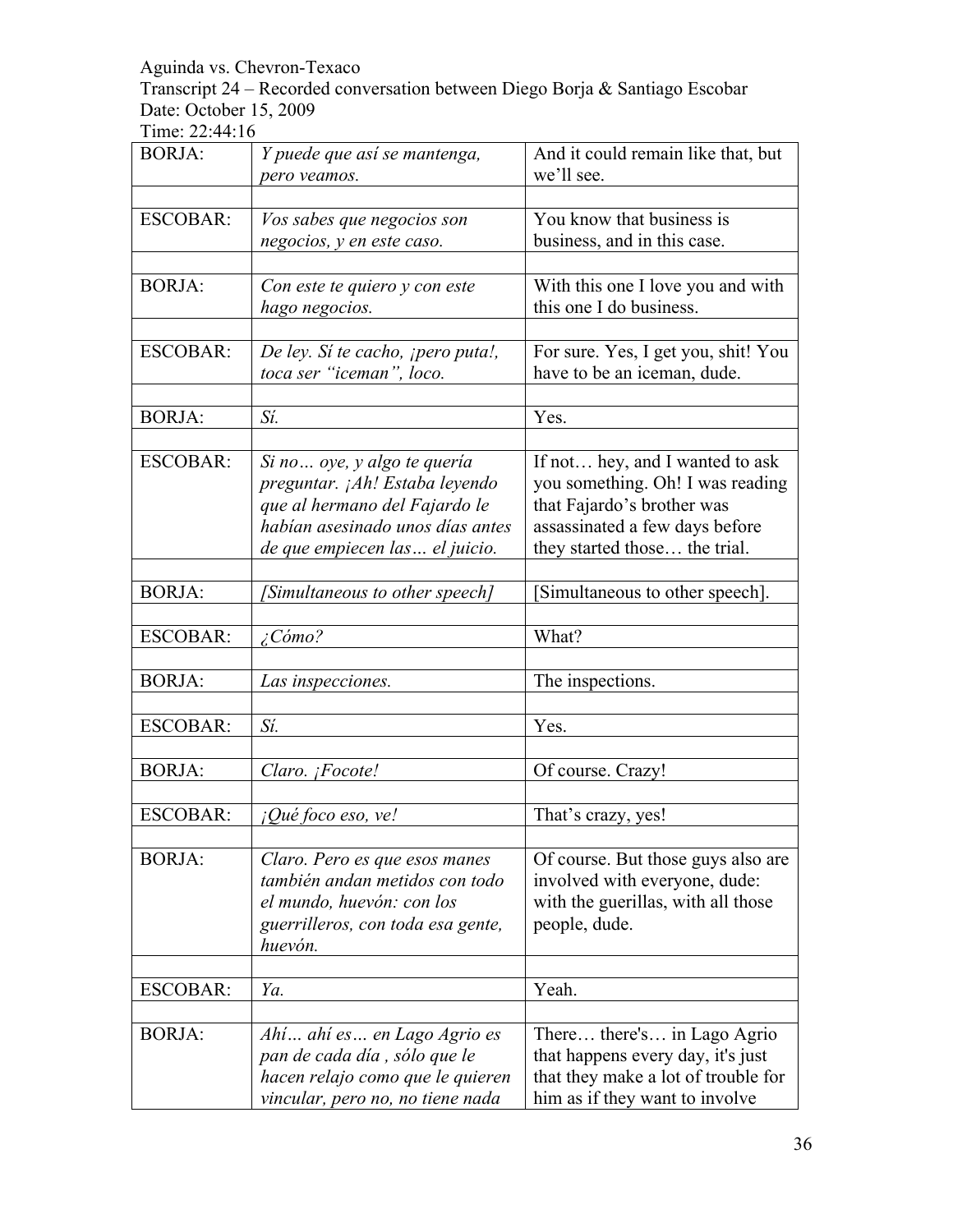Transcript 24 – Recorded conversation between Diego Borja & Santiago Escobar Date: October 15, 2009

|                 | que ver, para nada.                                                                                                                                                                                                                                                                                                      | him, but no, nothing to do with it,<br>nothing at all.                                                                                                                                                                                                                                                                       |
|-----------------|--------------------------------------------------------------------------------------------------------------------------------------------------------------------------------------------------------------------------------------------------------------------------------------------------------------------------|------------------------------------------------------------------------------------------------------------------------------------------------------------------------------------------------------------------------------------------------------------------------------------------------------------------------------|
|                 |                                                                                                                                                                                                                                                                                                                          |                                                                                                                                                                                                                                                                                                                              |
| <b>ESCOBAR:</b> | Como como con nada que ver.                                                                                                                                                                                                                                                                                              | Like like nothing to do with it.                                                                                                                                                                                                                                                                                             |
| <b>BORJA:</b>   | No, <i>qué va! ¡Puta!</i> , estos manes<br>son como los boy scouts,<br>digamos. En verdad hacen las<br>cosas bien, ¿cachas?                                                                                                                                                                                              | No, no way! Shit! Those guys are<br>like boy scouts, let's say. They<br>really do things well, you get it?                                                                                                                                                                                                                   |
| <b>ESCOBAR:</b> | Ya.                                                                                                                                                                                                                                                                                                                      | Yeah.                                                                                                                                                                                                                                                                                                                        |
| <b>BORJA:</b>   | O sea, en verdad todo lo que<br>están diciendo es verdad, huevón,<br><i>i</i> cachas?                                                                                                                                                                                                                                    | I mean, really everything they're<br>saying is true, dude, you get it?                                                                                                                                                                                                                                                       |
| <b>ESCOBAR:</b> | Ya.                                                                                                                                                                                                                                                                                                                      | Yeah.                                                                                                                                                                                                                                                                                                                        |
|                 |                                                                                                                                                                                                                                                                                                                          |                                                                                                                                                                                                                                                                                                                              |
| <b>BORJA:</b>   | O sea, no es para nada es es<br>simplemente un grupo de locos<br>que utilizaron a nuestros<br>indiecitos para tratar de sacar<br>billete a los de aquí, loco,<br>porque ¿has visto las fotos del<br>crudo? ¡Puta!, crudo líquido,<br>huevón; como que el crudo<br>durara 20 años líquido,<br>¿cachas?, en la superficie. | In other words, it's not it isn't<br>at all it's just a group of crazy<br>guys who used our little Indians<br>to try to get some money from<br>here, dude, because have you<br>seen the photos of the crude?<br>Shit! Liquid crude, dude; like the<br>crude would remain liquid for 20<br>years, you get it? on the surface. |
| <b>ESCOBAR:</b> | Oye, $y$ <i>iy</i> qué ? <i>j</i> Chucha!,<br>tenemos que reunirnos cara a<br>cara, loco.                                                                                                                                                                                                                                | Hey, and and what? Damn!<br>We have to meet face to face,<br>dude.                                                                                                                                                                                                                                                           |
| <b>BORJA:</b>   | $Si, \ni no?$                                                                                                                                                                                                                                                                                                            | Yes, right?                                                                                                                                                                                                                                                                                                                  |
| <b>ESCOBAR:</b> | Quiero que me cuentes las plenas.                                                                                                                                                                                                                                                                                        | I want you to tell me everything.                                                                                                                                                                                                                                                                                            |
| <b>BORJA:</b>   | <i>Ah! Lo que pasa es que por</i><br>teléfono es cagado, huevón,<br>porque no sé hasta qué punto<br>pueden estar                                                                                                                                                                                                         | Oh! The thing is that on the<br>telephone it's hairy, dude,<br>because I don't know to what<br>point they could be                                                                                                                                                                                                           |
| <b>ESCOBAR:</b> | Que me cuentes las con queso,<br>las  las  las de a de veras.                                                                                                                                                                                                                                                            | You can tell me about the big<br>ones, the the the real ones.                                                                                                                                                                                                                                                                |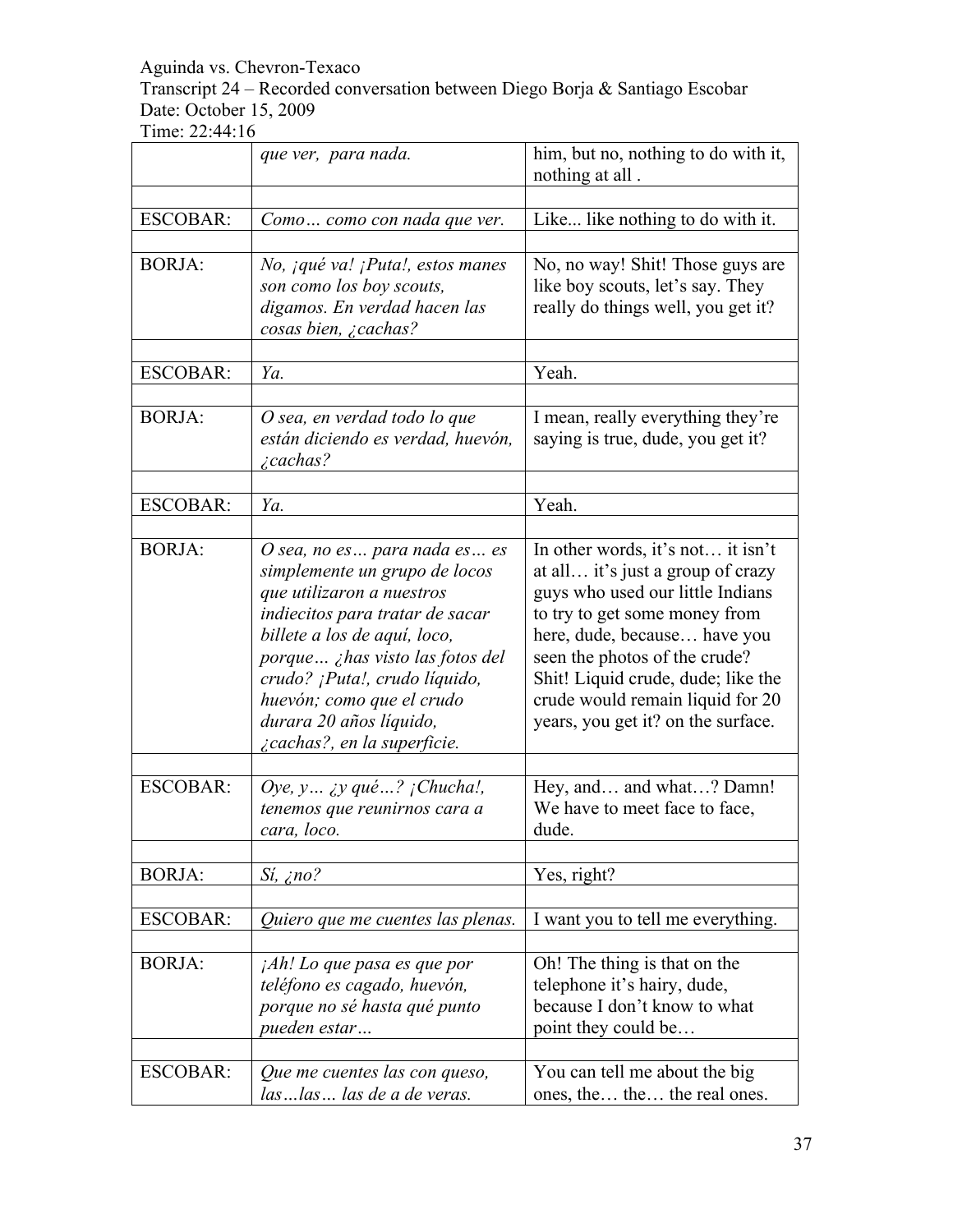Transcript 24 – Recorded conversation between Diego Borja & Santiago Escobar Date: October 15, 2009

| <b>BORJA:</b>   | [Riendo] ¡Eso sí! Esas sí son o<br>sea, son son ¿cómo te digo?<br>Basadas en una realidad pero<br>torcida también, porque  o sea,<br>no no digo que no digo que<br>no sean culpables. O sea, no son,<br>pero cómo determinan que no<br>son, ese es el problema. | [Laughing] That's it! Those for<br>sure are I mean, they're<br>they're how can I tell you?<br>Based on a reality, but that's<br>twisted also, because I mean,<br>no I'm not saying that I'm<br>not saying that they're not guilty.<br>I mean, they aren't, but how do<br>they determine that they aren't,<br>that's the problem. |
|-----------------|-----------------------------------------------------------------------------------------------------------------------------------------------------------------------------------------------------------------------------------------------------------------|----------------------------------------------------------------------------------------------------------------------------------------------------------------------------------------------------------------------------------------------------------------------------------------------------------------------------------|
| <b>ESCOBAR:</b> | Ahí también ellos se , se salieron<br>de la ley, dices.                                                                                                                                                                                                         | They also stepped, stepped<br>outside of the law there, you're<br>saying.                                                                                                                                                                                                                                                        |
| <b>BORJA:</b>   | ¡Umm! Todo depende del punto<br>de vista, loco. Esto va para el<br><i>público.</i>                                                                                                                                                                              | Umm! It all depends on the point<br>of view, dude. This is going<br>public.                                                                                                                                                                                                                                                      |
| <b>ESCOBAR:</b> | Ya, claro.                                                                                                                                                                                                                                                      | Yeah, of course.                                                                                                                                                                                                                                                                                                                 |
| <b>BORJA:</b>   | Es para el public.                                                                                                                                                                                                                                              | It's for the public.                                                                                                                                                                                                                                                                                                             |
|                 |                                                                                                                                                                                                                                                                 |                                                                                                                                                                                                                                                                                                                                  |
| <b>ESCOBAR:</b> | Oye, $y$                                                                                                                                                                                                                                                        | Hey, and                                                                                                                                                                                                                                                                                                                         |
| <b>BORJA:</b>   | O sea, ¿que no te puedes venir a<br>Estados Unidos vos?                                                                                                                                                                                                         | I mean, can't you come to the<br><b>United States?</b>                                                                                                                                                                                                                                                                           |
| <b>ESCOBAR:</b> | No, loco; eso te iba a decir, loco.<br>$\lambda$ Y ahora cómo hago para eso,<br>loco? Porque me dijeron los<br>manes que "¡Puta!, tome un<br>avión y vaya", huevón, pero yo,<br><i>ichucha!, les dije: "¿Y la visa?".</i>                                       | No, dude; that's what I was going<br>to tell you, dude. And now how<br>can I do that, dude? Because<br>those guys told me that, "Shit!<br>Take a plane and go," dude, but I,<br>Damn! I told them, "And my<br>visa?"                                                                                                             |
| <b>BORJA:</b>   | Y ellos no van a ir para allá.<br>¿Sabes qué? Mejor déjale<br>descansar por un rato a ver cuán<br>interesados están, loco, porque<br>además que como que<br>[Simultaneous to other speech].                                                                     | And they're not going to go there.<br>You know what? It's better to let<br>it rest for a while to see how<br>interested they are, dude, because<br>also it's like that [Simultaneous to<br>other speech].                                                                                                                        |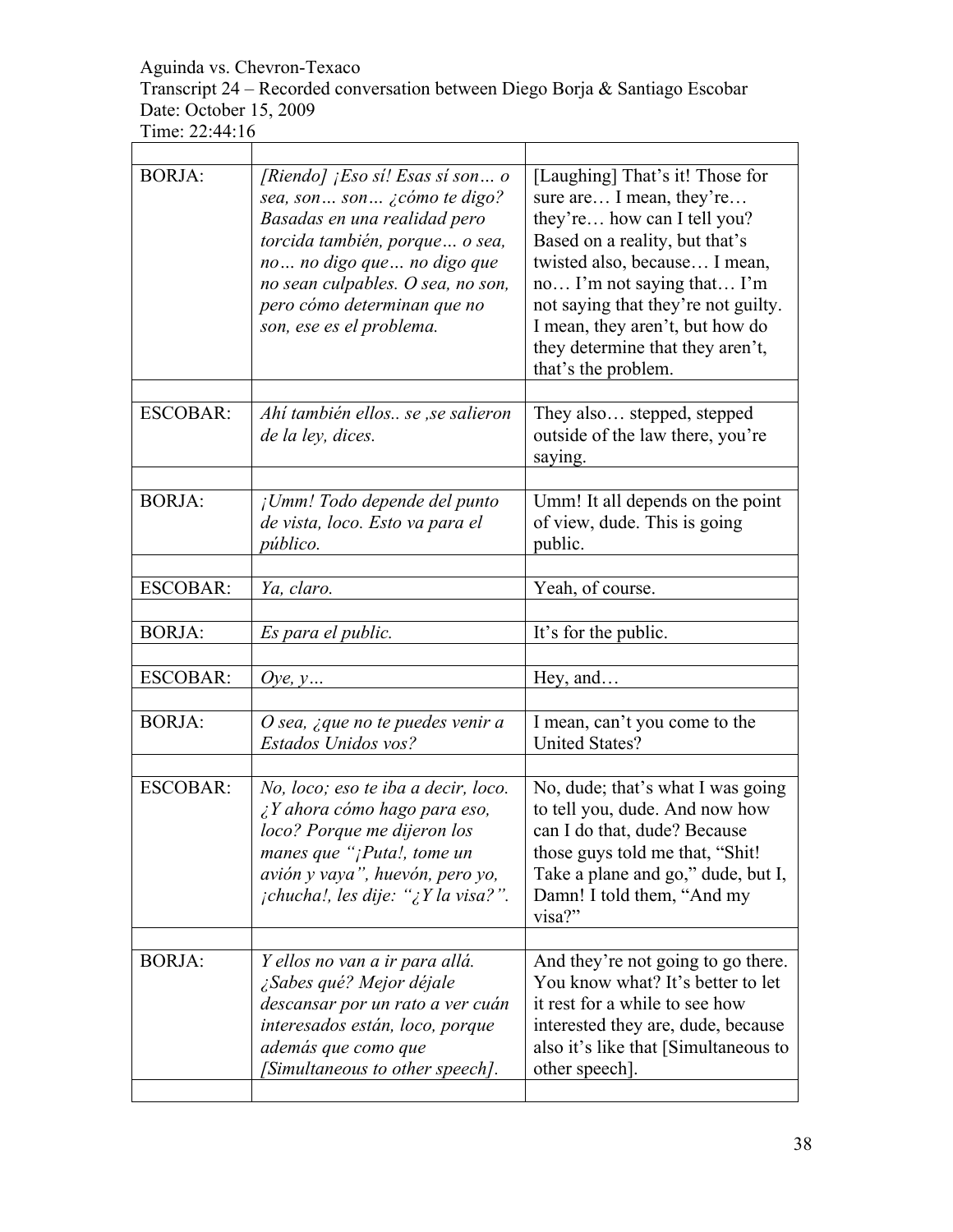Transcript 24 – Recorded conversation between Diego Borja & Santiago Escobar Date: October 15, 2009

| <b>ESCOBAR:</b> | Mañana me tiene que llamar.                                                                                                                                                                                                                                | He has to call me tomorrow.                                                                                                                                                                                                             |
|-----------------|------------------------------------------------------------------------------------------------------------------------------------------------------------------------------------------------------------------------------------------------------------|-----------------------------------------------------------------------------------------------------------------------------------------------------------------------------------------------------------------------------------------|
|                 |                                                                                                                                                                                                                                                            |                                                                                                                                                                                                                                         |
| <b>BORJA:</b>   | Ya, ya. Diles a ver si te dan una<br>solución, pero tú no te muevas,<br>huevón.                                                                                                                                                                            | Okay, okay. Ask them if they can<br>give you a solution, but don't you<br>move, dude.                                                                                                                                                   |
|                 |                                                                                                                                                                                                                                                            |                                                                                                                                                                                                                                         |
| <b>ESCOBAR:</b> | Ya, dejo que ellos me busquen.                                                                                                                                                                                                                             | Yeah, I'll let them come looking<br>for me.                                                                                                                                                                                             |
|                 |                                                                                                                                                                                                                                                            |                                                                                                                                                                                                                                         |
| <b>BORJA:</b>   | Claro, claro. O sea, tú tienes el<br>poder, ¿cachas?                                                                                                                                                                                                       | Of course, of course. I mean, you<br>have the power, you get it?                                                                                                                                                                        |
|                 |                                                                                                                                                                                                                                                            |                                                                                                                                                                                                                                         |
| <b>ESCOBAR:</b> | Yo soy el amigo de Golden Boy.                                                                                                                                                                                                                             | I'm the friend of Golden Boy.                                                                                                                                                                                                           |
| <b>BORJA:</b>   | [Riendo] The Golden Boy. ¡Qué<br>cague!                                                                                                                                                                                                                    | [Laughing] The Golden Boy.<br>That's funny!                                                                                                                                                                                             |
|                 |                                                                                                                                                                                                                                                            |                                                                                                                                                                                                                                         |
| <b>ESCOBAR:</b> | De ley, loco. Ya me dejaste<br>pensando, loco. ¡Chucha!, estoy<br>imaginándome: "Buenas"<br>[riendo].                                                                                                                                                      | For sure, dude. You made me<br>think, dude. Damn! I'm<br>imagining myself, "Good<br>evening" [laughing].                                                                                                                                |
|                 |                                                                                                                                                                                                                                                            |                                                                                                                                                                                                                                         |
| <b>BORJA:</b>   | Pero por eso te digo, loco; yo te<br>llamé justo porque quería hablar<br>eso contigo, de que<br>[Simultaneous to other speech].                                                                                                                            | But that's why I'm telling you,<br>dude; I called you exactly<br>because I wanted to talk about<br>that with you, that if<br>Simultaneous to other speech].                                                                             |
|                 |                                                                                                                                                                                                                                                            |                                                                                                                                                                                                                                         |
|                 |                                                                                                                                                                                                                                                            |                                                                                                                                                                                                                                         |
| <b>ESCOBAR:</b> | Mucho cuidado.                                                                                                                                                                                                                                             | Very careful.                                                                                                                                                                                                                           |
|                 |                                                                                                                                                                                                                                                            |                                                                                                                                                                                                                                         |
| <b>BORJA:</b>   | [Simultaneous to other speech]<br>loco. O sea, $j$ ja!, si es que ves que<br>hay algo medio raro, ¡puta!,<br>ábrete de una y simplemente<br>esto es como que hubiéramos<br>conversado cualquier otra<br>burrada de las que siempre<br>conversamos, huevón. | [Simultaneous to other speech]<br>dude. I mean, ha! If you see<br>there's anything at all weird, shit!<br>Get out right away and this is<br>simply as if we were talking<br>about any stupid thing we're<br>always talking about, dude. |
| <b>ESCOBAR:</b> |                                                                                                                                                                                                                                                            |                                                                                                                                                                                                                                         |
|                 | Ya, okay.                                                                                                                                                                                                                                                  | Yeah, okay.                                                                                                                                                                                                                             |
| <b>BORJA:</b>   | Pero de una me dice: "Ve loco,<br>esto, ¡puta!, ni cagando".                                                                                                                                                                                               | But right away tell me, "Look"<br>dude, this, shit! No way."                                                                                                                                                                            |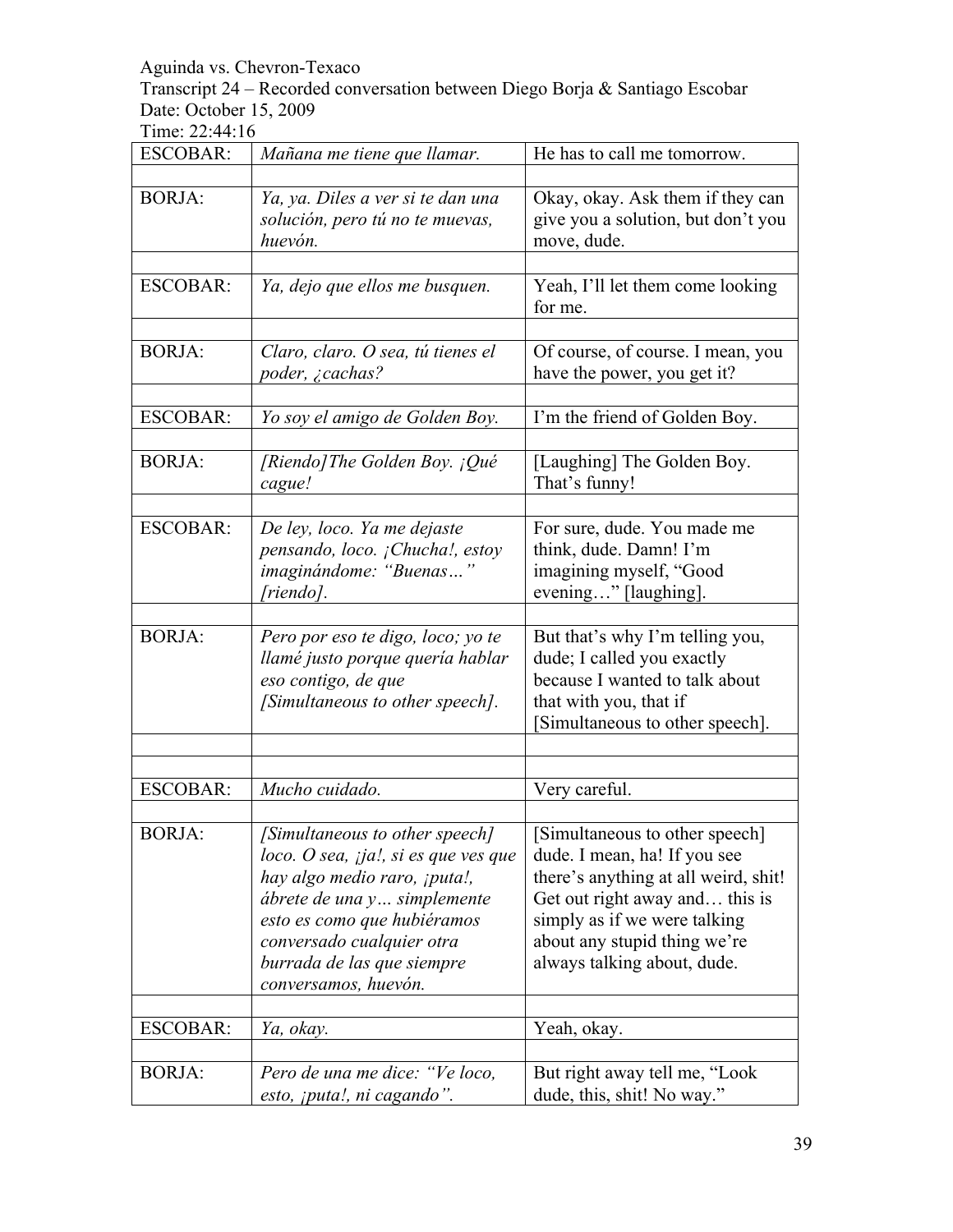Transcript 24 – Recorded conversation between Diego Borja & Santiago Escobar Date: October 15, 2009

| <b>ESCOBAR:</b> | No, no. Aquí yo te digo cómo es<br>la cosa y analizamos entre los<br>$\cos y$                                                                                                                                                                              | No, no. I'll tell you what's going<br>on and the two of us, we'll<br>analyze it and                                                                                                                                                                                |
|-----------------|------------------------------------------------------------------------------------------------------------------------------------------------------------------------------------------------------------------------------------------------------------|--------------------------------------------------------------------------------------------------------------------------------------------------------------------------------------------------------------------------------------------------------------------|
| <b>BORJA:</b>   | A no ser que quieras apoyarles a<br>los de acá.                                                                                                                                                                                                            | Unless you want to support the<br>ones over here.                                                                                                                                                                                                                  |
| <b>ESCOBAR:</b> | $\lambda A$ cuáles?                                                                                                                                                                                                                                        | Which ones?                                                                                                                                                                                                                                                        |
| <b>BORJA:</b>   | A los de acá. Como aumentando<br>evidencia.                                                                                                                                                                                                                | The ones from here. Like<br>increasing the evidence.                                                                                                                                                                                                               |
| <b>ESCOBAR:</b> | A ver, cuéntame. Decirles a los de<br>Chevrón: "Vean, estos manes me<br>quieren coimar para llegar al<br>Diego a través mío".                                                                                                                              | Let's see, tell me. Telling the<br>folks at Chevron, "Look, these<br>guys want to bribe me to get at<br>Diego through me."                                                                                                                                         |
| <b>BORJA:</b>   | Porque soy amigo de él.                                                                                                                                                                                                                                    | Because I'm his friend.                                                                                                                                                                                                                                            |
| <b>ESCOBAR:</b> | $Y$ les                                                                                                                                                                                                                                                    | And they                                                                                                                                                                                                                                                           |
| <b>BORJA:</b>   | Eso te podría beneficiar tal vez<br>más que lo que [Simultaneous to<br>other speech].                                                                                                                                                                      | This could benefit you perhaps<br>more than that [Simultaneous to<br>other speech].                                                                                                                                                                                |
| <b>ESCOBAR:</b> | Crees vos?                                                                                                                                                                                                                                                 | Do you think so?                                                                                                                                                                                                                                                   |
| <b>BORJA:</b>   | Yo ahí sí puedo decir: "Vean,<br>pero él él sí él no quiere<br>saber él no quiere saber nada<br>de nada y simplemente él ayuda<br>por esto, pero a cambio de esto",<br>punto.                                                                              | Then I can say, "Look, but he<br>he does he doesn't want to<br>know he doesn't want to know<br>anything about anything and he<br>just helps because of this, but in<br>exchange for this," period.                                                                 |
| <b>ESCOBAR:</b> | O sea, decirles: "Vean, mi amigo<br>éste, como es amigo mío me<br>llamó a decir: 'hay esto',<br>entonces yo le dije: 'Ve, mejor<br>grabémosle a esos manes para<br>demostrarles que de parte del<br>otro lado quieren quieren hacer<br>acciones ilícitas". | In other words, tell them, "Look,<br>this is my friend, since he's my<br>friend he called me to say,<br>'there's this,' then I told him,<br>'Look, why don't we record these<br>guys to show them that the other<br>side wants they want to do<br>illicit things." |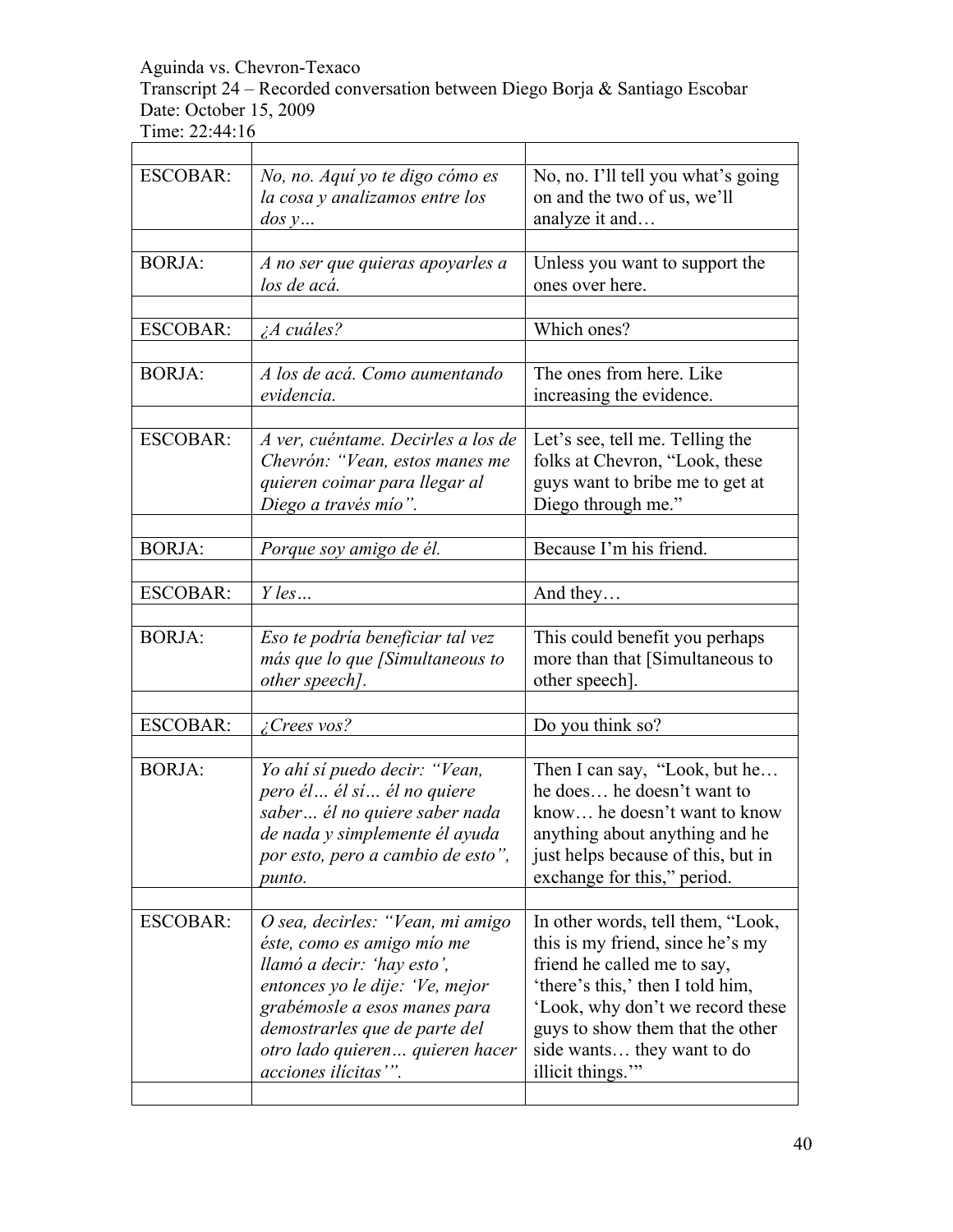Transcript 24 – Recorded conversation between Diego Borja & Santiago Escobar Date: October 15, 2009

| <b>BORJA:</b>   | Claro.                                                                                                                                                                                                                                                      | Of course.                                                                                                                                                                                                                                            |
|-----------------|-------------------------------------------------------------------------------------------------------------------------------------------------------------------------------------------------------------------------------------------------------------|-------------------------------------------------------------------------------------------------------------------------------------------------------------------------------------------------------------------------------------------------------|
| <b>ESCOBAR:</b> |                                                                                                                                                                                                                                                             | And I                                                                                                                                                                                                                                                 |
|                 | $Y\gamma o$                                                                                                                                                                                                                                                 |                                                                                                                                                                                                                                                       |
| <b>BORJA:</b>   | Pero en cambio te meterías con<br>problemas del otro lado.                                                                                                                                                                                                  | But then you'd get into problems<br>with the other side.                                                                                                                                                                                              |
| <b>ESCOBAR:</b> | Ahí, ahí, ahí me tocaría pedir<br>asilo con vos [riendo].                                                                                                                                                                                                   | Then, then, then I'd have to<br>request asylum with you<br>[laughing].                                                                                                                                                                                |
| <b>BORJA:</b>   | [Riendo] Por eso te digo, es muy<br>complicado, loco. Por eso hay<br>que manejarlo de                                                                                                                                                                       | [Laughing] that's why I'm telling<br>you, it's very complicated, dude.<br>That's why you have to manage it<br>from                                                                                                                                    |
| <b>ESCOBAR:</b> | [Riendo] No, en eso no había<br>pensado, sinceramente.                                                                                                                                                                                                      | [Laughing] no, I hadn't thought<br>about that, really.                                                                                                                                                                                                |
| <b>BORJA:</b>   | A no ser que sea un a no ser<br>que sea simplemente un tip y tú<br>no des ninguna prueba,<br>simplemente tú alguien vaya, te<br>escuche lo que dicen para que<br>ellos vean y te diga: "¡Puta!, esto<br>nos ayuda la bola. Gracias, toma<br>$y$ nos vemos". | Unless it's a unless it's simply<br>a tip and you don't give any<br>proof, you just someone goes,<br>he listens to what you say so they<br>can see and he tells you, "Shit!<br>This helps us a lot. Thank you,<br>take this and we'll see you later." |
| <b>ESCOBAR:</b> | ¡Chucha! Yo no paso, por<br>ahora paso.                                                                                                                                                                                                                     | Damn! I don't pass, for now<br>I'll pass.                                                                                                                                                                                                             |
| <b>BORJA:</b>   | Ya.                                                                                                                                                                                                                                                         | Yeah.                                                                                                                                                                                                                                                 |
|                 |                                                                                                                                                                                                                                                             |                                                                                                                                                                                                                                                       |
| <b>ESCOBAR:</b> | No creo que sea lo conveniente.<br>Veamos qué dicen, primero.                                                                                                                                                                                               | I don't think that's advisable.<br>Let's see what they say first.                                                                                                                                                                                     |
| <b>BORJA:</b>   | Ya. Pero como te digo, maneja<br>todos los escenarios y todos estos<br>son posibles $y$                                                                                                                                                                     | Yeah. But like I told you, take<br>into consideration all the possible<br>scenarios and all these are<br>possible and                                                                                                                                 |
| <b>ESCOBAR:</b> | O sea, me, me imagino los<br>escenarios posibles, tanto para el<br>un lado como para el otro lado.                                                                                                                                                          | I mean, I imagine the possible<br>scenarios, for one side as well as<br>for the other side.                                                                                                                                                           |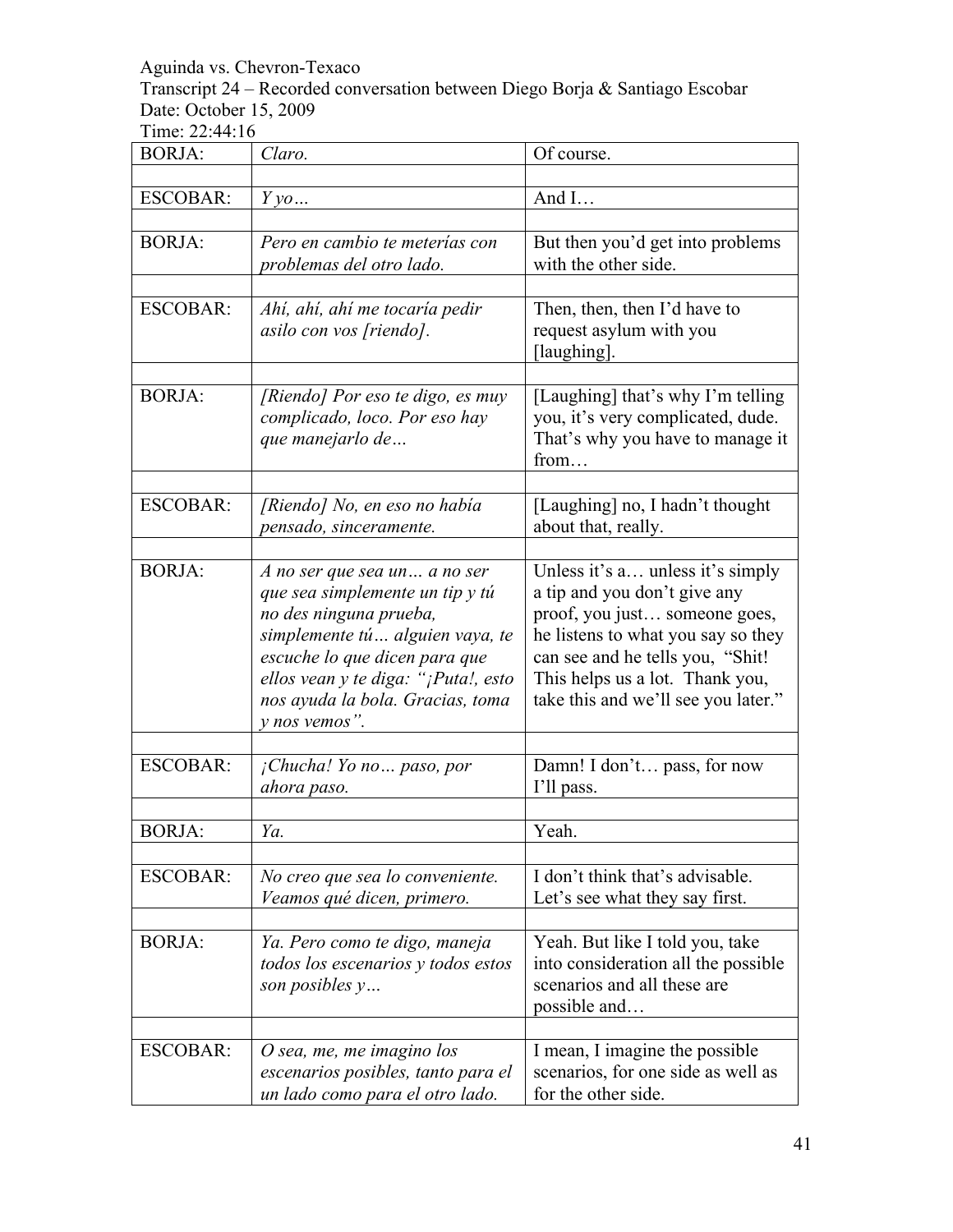Transcript 24 – Recorded conversation between Diego Borja & Santiago Escobar Date: October 15, 2009

| <b>BORJA:</b>   | Sí.                                                                                                                                                                                                                                                             | Yes.                                                                                                                                                                                                                                                                       |
|-----------------|-----------------------------------------------------------------------------------------------------------------------------------------------------------------------------------------------------------------------------------------------------------------|----------------------------------------------------------------------------------------------------------------------------------------------------------------------------------------------------------------------------------------------------------------------------|
| <b>ESCOBAR:</b> | Ya te cacho. O sea, tengo que<br>tener una un pensamiento dual<br>ahorita.                                                                                                                                                                                      | I get you. In other words, I have<br>to have a a dual way of<br>thinking right now.                                                                                                                                                                                        |
| <b>BORJA:</b>   | Ajá.                                                                                                                                                                                                                                                            | Uh huh.                                                                                                                                                                                                                                                                    |
|                 |                                                                                                                                                                                                                                                                 |                                                                                                                                                                                                                                                                            |
| <b>ESCOBAR:</b> | Así.                                                                                                                                                                                                                                                            | Like that.                                                                                                                                                                                                                                                                 |
| <b>BORJA:</b>   | O sea, y básicamente lo que<br>tienes que tener cuidado es de<br>que ellos van a pensar igual.                                                                                                                                                                  | In other words, and basically<br>what you have to do is be careful<br>about is that they're going to<br>think the same way.                                                                                                                                                |
| <b>ESCOBAR:</b> | Ya. Oye, y esos manes del<br>gobierno, ¿en qué les favorece de<br>que vos, por ejemplo, te retractes<br>y cambies de versión y te pases al<br>lado de los amazónicos?, ¿en qué<br>le beneficia al gobierno eso?                                                 | Yeah. Hey, and those guys from<br>the government, how does it<br>benefit them that you, for<br>example, you retract and change<br>your version and you go over to<br>the Amazon's side? In what way<br>does that benefit the government?                                   |
| <b>BORJA:</b>   | ¡Puta, imagínate! Corroboran<br>todo lo que están diciendo, de que<br>todo fue una lo del lo del lo<br>del acto de corrupción que te<br>conté; con eso les cagan y les<br>obligan a pagar, y el gobierno se<br>ahorra toda la remediación de<br><i>oriente.</i> | Shit! Imagine! Corroborating<br>everything they're saying, that<br>everything was a the the<br>the act of corruption that I told<br>you about; with that they're<br>screwed and they're obliged to<br>pay, and the government saves on<br>all the remediation in the East. |
| <b>ESCOBAR:</b> | Ya.                                                                                                                                                                                                                                                             | Yeah.                                                                                                                                                                                                                                                                      |
|                 |                                                                                                                                                                                                                                                                 |                                                                                                                                                                                                                                                                            |
| <b>BORJA:</b>   | <i>Es a lo bestia!</i>                                                                                                                                                                                                                                          | That's awesome for them!                                                                                                                                                                                                                                                   |
| <b>ESCOBAR:</b> | O sea, tanto para uno como para<br>el otro lado [riendo]. Aquí quien<br>va a mover la balanza eres vos,<br>loco.                                                                                                                                                | I mean, for one side and for the<br>other side [laughing]. The person<br>who is going to tip the scale here<br>is you, dude.                                                                                                                                               |
| <b>BORJA:</b>   | Claro. Y ahorita les estoy dando,<br>obviamente, a la compañía con la                                                                                                                                                                                           | Of course. And right now I'm<br>giving them, obviously, to the                                                                                                                                                                                                             |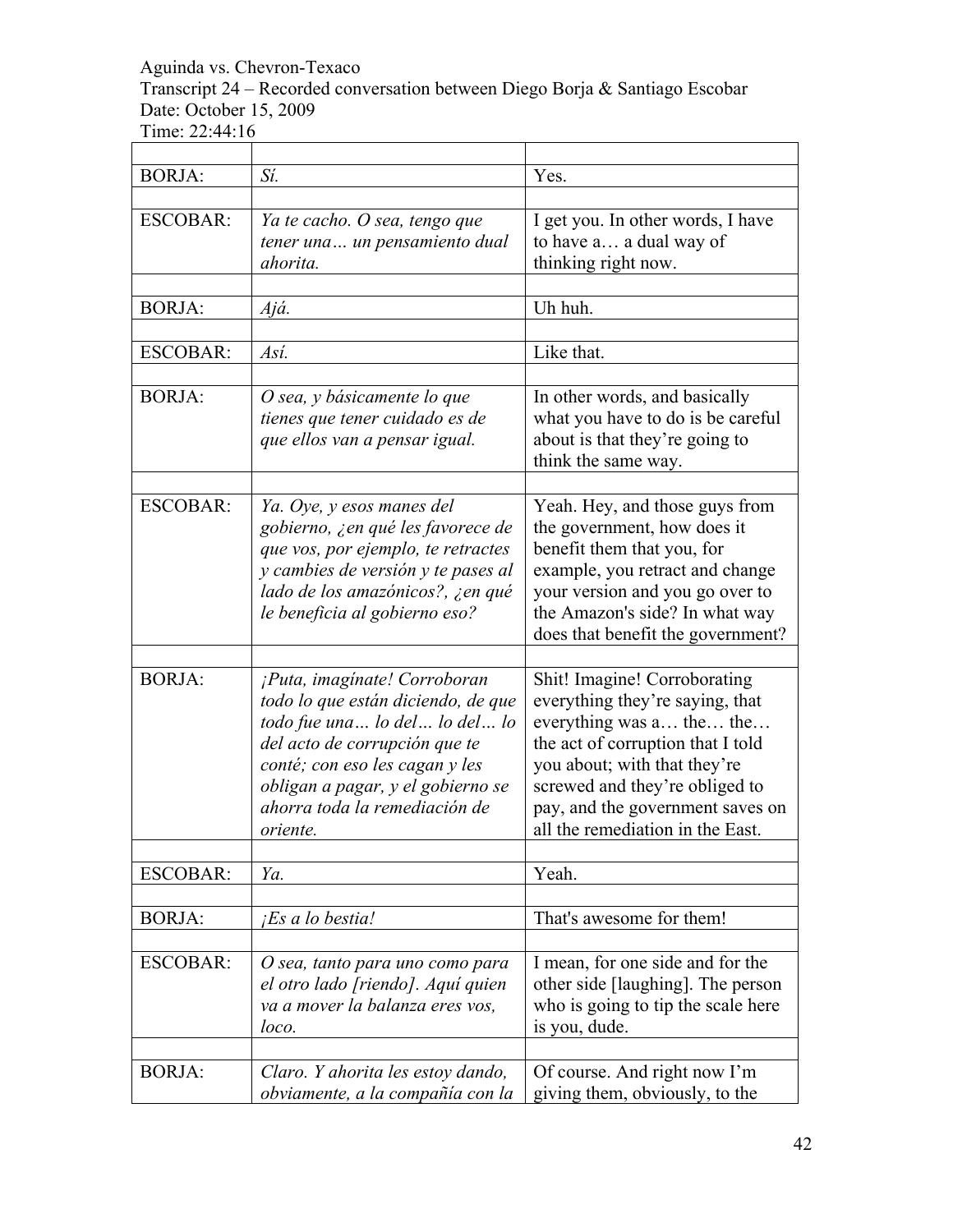Transcript 24 – Recorded conversation between Diego Borja & Santiago Escobar Date: October 15, 2009

|                 | que trabajé, ¿cachas?                                                                                                                                                       | company with which I worked,<br>you get it?                                                                                                                                             |
|-----------------|-----------------------------------------------------------------------------------------------------------------------------------------------------------------------------|-----------------------------------------------------------------------------------------------------------------------------------------------------------------------------------------|
|                 |                                                                                                                                                                             |                                                                                                                                                                                         |
| <b>ESCOBAR:</b> | Ya.                                                                                                                                                                         | Yeah.                                                                                                                                                                                   |
|                 |                                                                                                                                                                             |                                                                                                                                                                                         |
| <b>BORJA:</b>   | Porque tengo mis principios y<br>todo. Y en verdad, o sea, no me<br>siento mal porque ellos yo sé que<br>son, como te digo, los boy scouts.<br>O sea, hacen las cosas bien. | Because I have my principles and<br>all. And really, I mean, I don't<br>feel bad because I know that they,<br>like I told you, the boy scouts. In<br>other words, they do things right. |
| ESCOBAR:        | Ya.                                                                                                                                                                         | Yeah.                                                                                                                                                                                   |
|                 |                                                                                                                                                                             |                                                                                                                                                                                         |
| <b>BORJA:</b>   | Obviamente tienen que ver<br>tienen ahorita estamos viendo<br>solo el lado de la compañía, no el<br>mío.                                                                    | Obviously they have to see<br>they have right now we're<br>seeing only the side of the<br>company, not mine.                                                                            |
|                 | Claro.                                                                                                                                                                      | Of course.                                                                                                                                                                              |
| <b>ESCOBAR:</b> |                                                                                                                                                                             |                                                                                                                                                                                         |
| <b>BORJA:</b>   | Entonces, ahí es cuando se dan<br>contra contra la pared.                                                                                                                   | Then, that's when they hit hit<br>the wall.                                                                                                                                             |
| <b>ESCOBAR:</b> | Ya me dejaste pensando, loco. Y<br>no le has dicho a nadie más, ¿no?<br>Cuidado con decirle a otros.                                                                        | You made me think, dude. And<br>you haven't told anyone else,<br>right? Be careful about telling<br>others.                                                                             |
|                 |                                                                                                                                                                             |                                                                                                                                                                                         |
| <b>BORJA:</b>   | No, pues no. ¿Estás loco? Ni a la<br>Sara; si salgo afuera para<br>conversar contigo.                                                                                       | No, well no. Are you crazy? Not<br>even Sara; I go outside to talk to<br>you.                                                                                                           |
| <b>ESCOBAR:</b> | Claro, todo en cortos nomás.                                                                                                                                                | Of course, everything in sound<br>bites, that's all.                                                                                                                                    |
| <b>BORJA:</b>   | No, sí. No le digas nada a la<br>Mimí tampoco.                                                                                                                              | No, yes. Don't tell Mimi anything<br>either.                                                                                                                                            |
| <b>ESCOBAR:</b> | No, ella no sabe. Ella sólo sabe<br>que eres Golden Boy.                                                                                                                    | No, she doesn't know. She only<br>knows that you're Golden Boy.                                                                                                                         |
|                 |                                                                                                                                                                             |                                                                                                                                                                                         |
| <b>BORJA:</b>   | Aló.                                                                                                                                                                        | Hello.                                                                                                                                                                                  |
| <b>ESCOBAR:</b> | Aló.                                                                                                                                                                        | Hello.                                                                                                                                                                                  |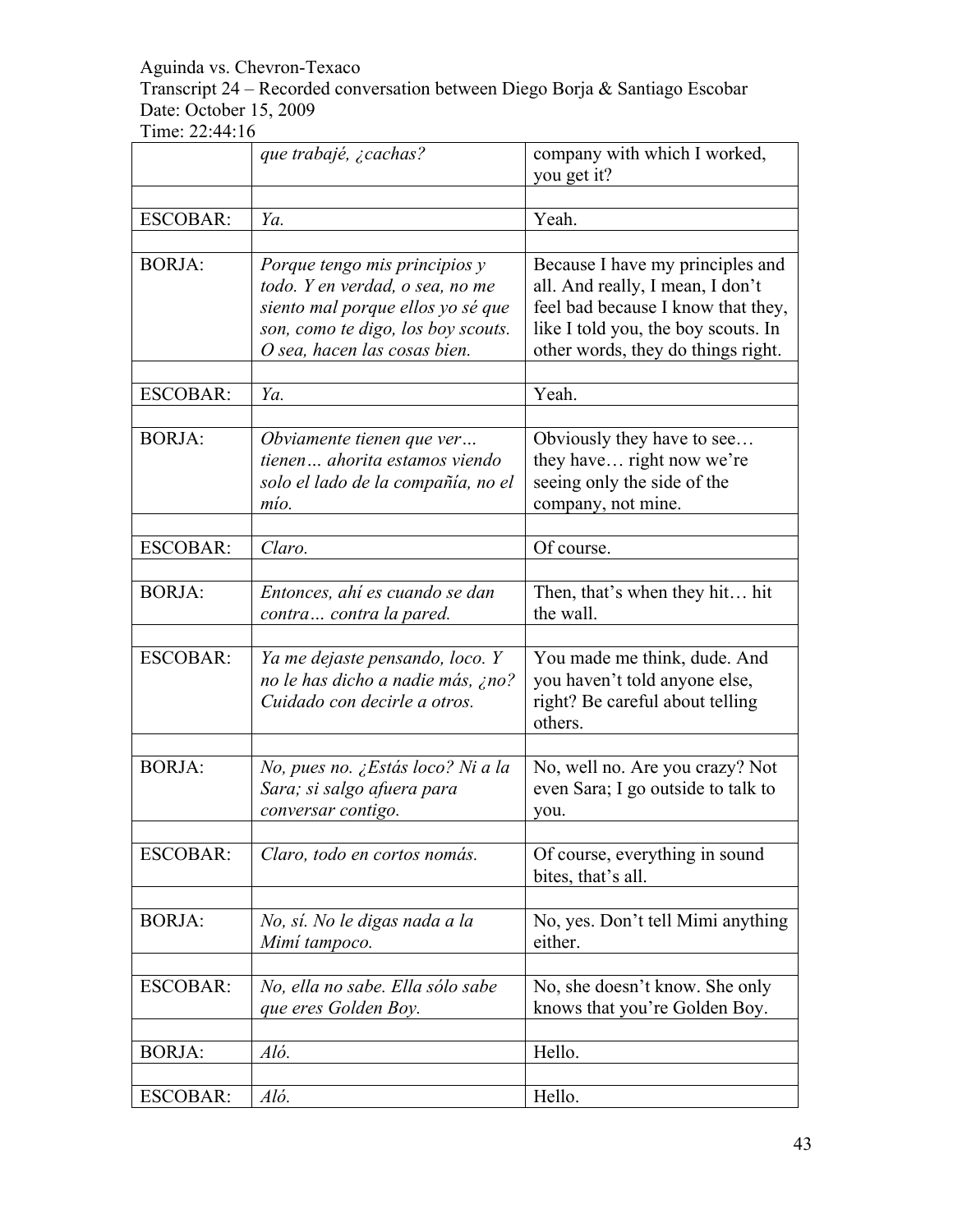Transcript 24 – Recorded conversation between Diego Borja & Santiago Escobar Date: October 15, 2009 Time: 22:44:16

| <b>BORJA:</b>   | Aló.                                 | Hello.                                    |
|-----------------|--------------------------------------|-------------------------------------------|
|                 |                                      |                                           |
| <b>ESCOBAR:</b> | $i$ Me escuchas?                     | Can you hear me?                          |
|                 |                                      |                                           |
| <b>BORJA:</b>   | Sí, ¿qué pasó, ve?                   | Yes, what happened, you see?              |
|                 |                                      |                                           |
| <b>ESCOBAR:</b> | Ni idea, loco, aquí no pasó nada.    | No idea, dude, nothing happened<br>here.  |
|                 |                                      |                                           |
| <b>BORJA:</b>   | $S$ <i>on</i> $\acute{o}$            | It sounded                                |
|                 |                                      |                                           |
| <b>ESCOBAR:</b> | Aló.                                 | Hello.                                    |
|                 |                                      |                                           |
| <b>BORJA:</b>   | [Unintelligible] ¿por qué será       | [Unintelligible] why would it             |
|                 | que suena, huevón?                   | make that sound, dude?                    |
|                 |                                      |                                           |
| <b>ESCOBAR:</b> | Aquí no suena nada,                  | There's no sound here, absolutely         |
|                 | absolutamente nada. Lo que más       | nothing. It's more like, the call         |
|                 | o menos es se cortó. Aló.            | was cut off. Hello.                       |
|                 |                                      |                                           |
| <b>BORJA:</b>   | Sí, aló.                             | Yes, hello.                               |
|                 |                                      |                                           |
|                 |                                      |                                           |
| <b>ESCOBAR:</b> | $\Delta M$ e escuchas?               | Can you hear me?                          |
|                 |                                      |                                           |
| <b>BORJA:</b>   | Sí.                                  | Yes.                                      |
|                 |                                      |                                           |
| <b>ESCOBAR:</b> | Aló.                                 | Hello.                                    |
|                 |                                      |                                           |
| <b>BORJA:</b>   | $\zeta$ Vos me oyes?                 | Do you hear me?                           |
|                 |                                      |                                           |
| <b>ESCOBAR:</b> | Yo sí, perfecto.                     | Yes, I do, perfectly.                     |
|                 |                                      |                                           |
| <b>BORJA:</b>   | Ya.                                  | Yeah.                                     |
|                 |                                      |                                           |
|                 |                                      |                                           |
| <b>ESCOBAR:</b> | Sólo se cortó un poquito nomás,      | It just cut out a little bit, that's all, |
|                 | pero ya todo bien.                   | but now everything's fine.                |
|                 |                                      |                                           |
| <b>BORJA:</b>   | Ya. No me estás grabando, ¿no?       | Yeah. You're not recording me,            |
|                 |                                      | right?                                    |
|                 |                                      |                                           |
| <b>ESCOBAR:</b> | $i$ Chucha, perro! $i$ Cómo te voy a | Shit! Old man! How would I be             |
|                 |                                      |                                           |
|                 | grabar!                              | recording you!                            |

 $\overline{\phantom{0}}$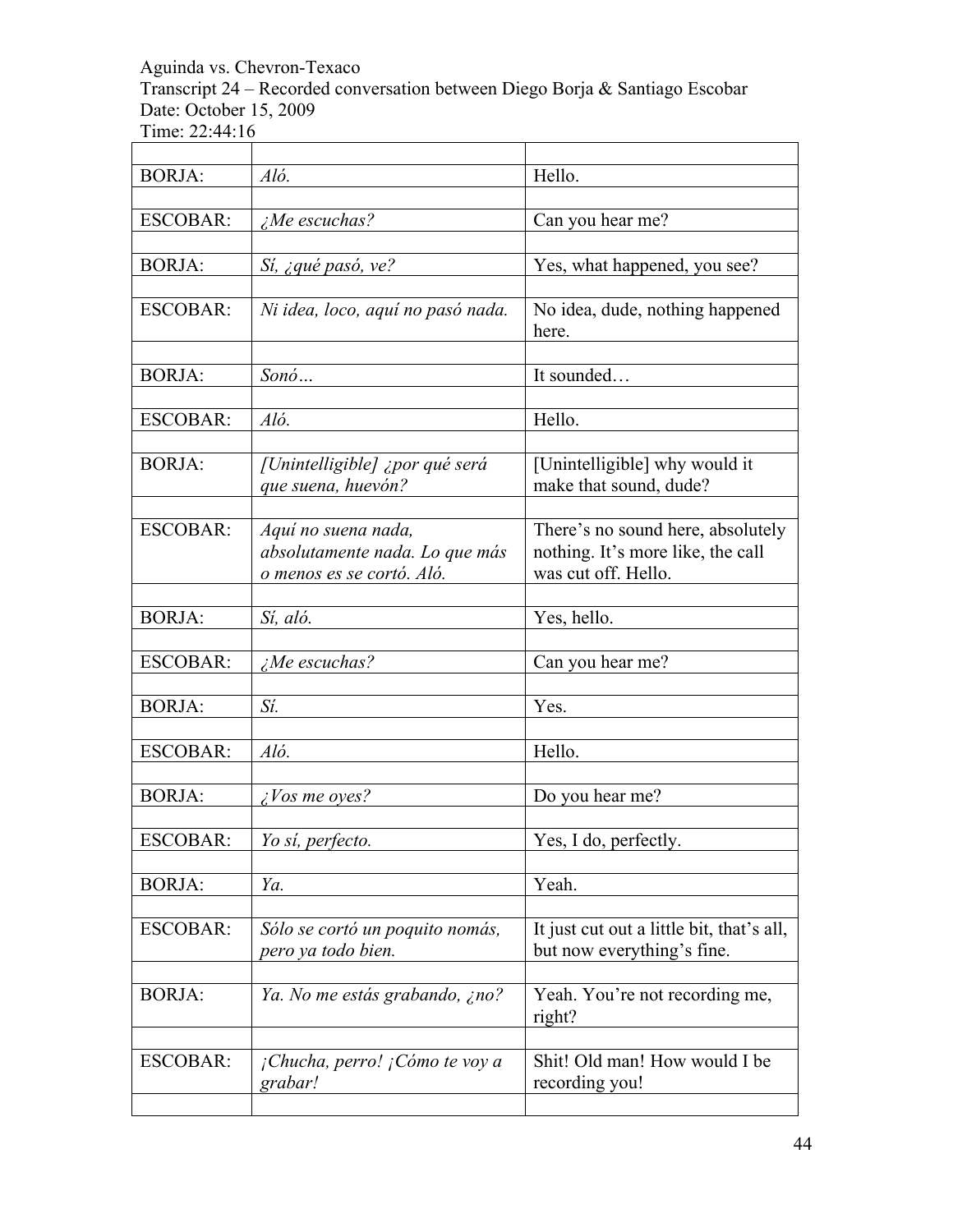Transcript 24 – Recorded conversation between Diego Borja & Santiago Escobar Date: October 15, 2009

| <b>BORJA:</b>   | No serás loco, huevón, por favor.                                                                    | Don't be crazy, dude, please.                                                                                     |
|-----------------|------------------------------------------------------------------------------------------------------|-------------------------------------------------------------------------------------------------------------------|
|                 |                                                                                                      |                                                                                                                   |
| <b>ESCOBAR:</b> | ¡Cómo te voy a grabar! Estás<br>paranoico, loco. Justo lo que te<br>pregunté hace un rato.           | How would I be recording you!<br>You're paranoid, dude. Exactly<br>what I asked you a little while<br>ago.        |
| <b>BORJA:</b>   | [Riendo] Sí, no o que me estén<br>grabando, puede ser lo peor. Sí,<br>hay que hablar en clave nomás. | [Laughing] Yes, no or they're<br>recording me, which would be the<br>worst. Yes, we have to talk only<br>in code. |
| <b>ESCOBAR:</b> | De ley. No, aquí no sonó<br>absolutamente nada, pero nada.                                           | For sure. No, here there was<br>absolutely no sound, nothing.                                                     |
| <b>BORJA:</b>   | Pero sí oíste como que se cortó<br>un rato, ¿no?                                                     | But you did hear it cut out for a<br>moment, no?                                                                  |
| <b>ESCOBAR:</b> | Sí, eso sí. Que se cortó, sí. Como<br>que había se perdía la señal.                                  | Yes, that I did. It cut out, yes.<br>Like there was the signal was<br>lost.                                       |
| <b>BORJA:</b>   | <i>iQué foco!</i>                                                                                    | What a trip!                                                                                                      |
| <b>ESCOBAR:</b> | ¿Pero vos estás llamando<br>teléfono celular o de la casa?                                           | But you're calling from a cell<br>phone or from the house?                                                        |
| <b>BORJA:</b>   | No, de la casa.                                                                                      | No, from the house.                                                                                               |
| <b>ESCOBAR:</b> | Inalámbrico.                                                                                         | Wireless.                                                                                                         |
| <b>BORJA:</b>   | Ajá.                                                                                                 | Uh huh.                                                                                                           |
| <b>ESCOBAR:</b> | <i>Ah! Entonces eso; ¿estás lejos</i><br>de la central?                                              | Oh! Then that; are you far from<br>the main unit?                                                                 |
| <b>BORJA:</b>   | Más o menos, no tanto.                                                                               | More or less, no so much.                                                                                         |
| <b>ESCOBAR:</b> | Eso puedo ser, perro. No te<br>friquees.                                                             | It could have been that, dude.<br>Don't freak out.                                                                |
| <b>BORJA:</b>   | ¡Bacán! Entonces eso pues,<br>perno.                                                                 | Cool! So that's it, brother.                                                                                      |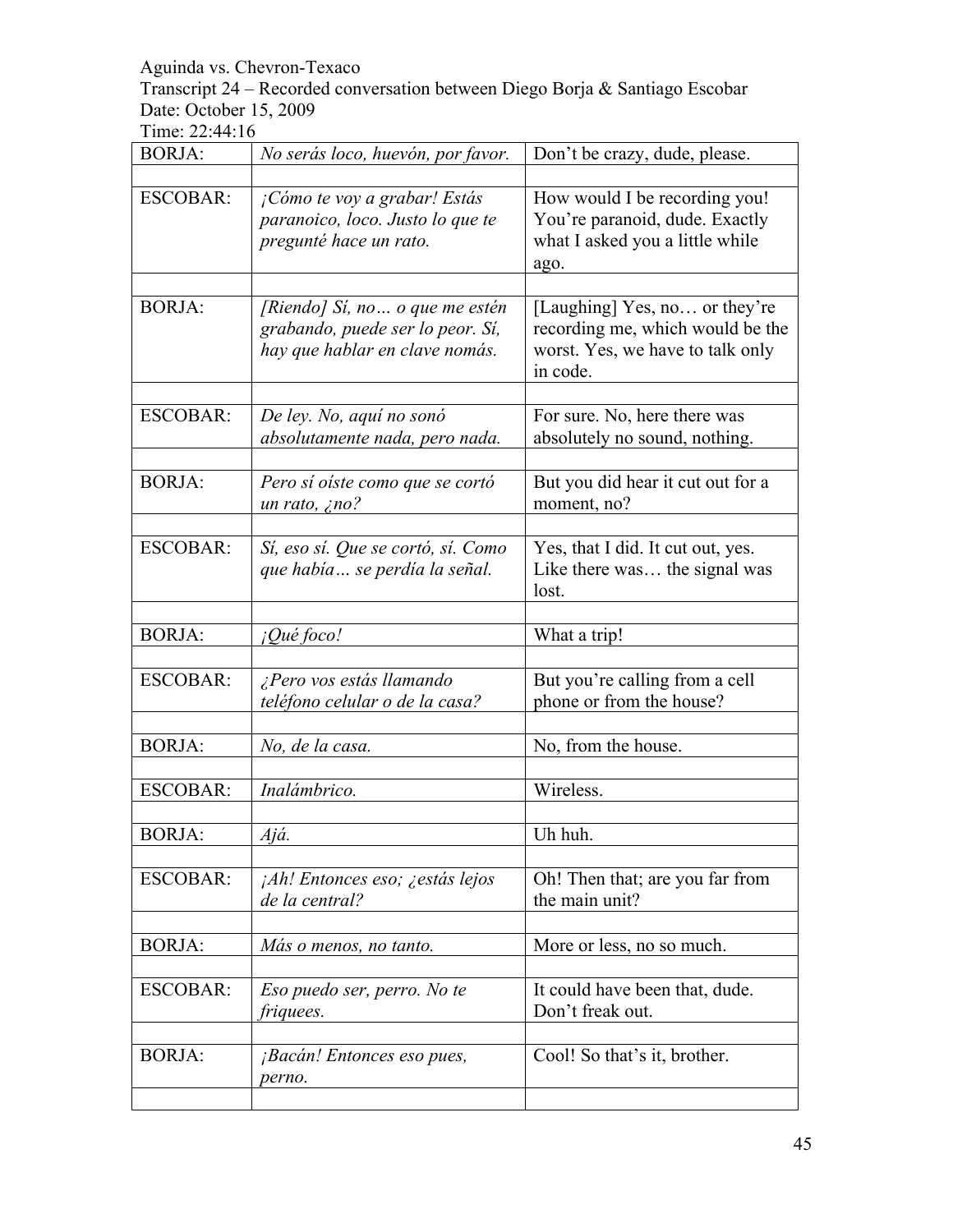Transcript 24 – Recorded conversation between Diego Borja & Santiago Escobar Date: October 15, 2009

| <b>ESCOBAR:</b> | Ya me dejaste pensando más,<br>loco. Otra noche sin dormir.                                                                                                                                                                                                                                                                                                                                            | You made me think some more,<br>dude. Another night without<br>sleep.                                                                                                                                                                                                                                                                                                     |
|-----------------|--------------------------------------------------------------------------------------------------------------------------------------------------------------------------------------------------------------------------------------------------------------------------------------------------------------------------------------------------------------------------------------------------------|---------------------------------------------------------------------------------------------------------------------------------------------------------------------------------------------------------------------------------------------------------------------------------------------------------------------------------------------------------------------------|
| <b>BORJA:</b>   |                                                                                                                                                                                                                                                                                                                                                                                                        |                                                                                                                                                                                                                                                                                                                                                                           |
|                 | [Riendo] Sí, loco.                                                                                                                                                                                                                                                                                                                                                                                     | [Laughing] Yes, dude.                                                                                                                                                                                                                                                                                                                                                     |
| <b>ESCOBAR:</b> | Es que me pones a pensar, loco.                                                                                                                                                                                                                                                                                                                                                                        | Because you get me thinking,<br>dude.                                                                                                                                                                                                                                                                                                                                     |
| <b>BORJA:</b>   |                                                                                                                                                                                                                                                                                                                                                                                                        | About what, you see?                                                                                                                                                                                                                                                                                                                                                      |
|                 | ¿En qué, ve?                                                                                                                                                                                                                                                                                                                                                                                           |                                                                                                                                                                                                                                                                                                                                                                           |
| <b>ESCOBAR:</b> | En los escenarios.                                                                                                                                                                                                                                                                                                                                                                                     | About the scenarios.                                                                                                                                                                                                                                                                                                                                                      |
|                 |                                                                                                                                                                                                                                                                                                                                                                                                        |                                                                                                                                                                                                                                                                                                                                                                           |
| <b>BORJA:</b>   | Claro, hay la bola<br>Unintelligible].                                                                                                                                                                                                                                                                                                                                                                 | Of course, there's a lot<br>[Unintelligible].                                                                                                                                                                                                                                                                                                                             |
| <b>ESCOBAR:</b> | Hay la bola.                                                                                                                                                                                                                                                                                                                                                                                           | There's a lot.                                                                                                                                                                                                                                                                                                                                                            |
|                 |                                                                                                                                                                                                                                                                                                                                                                                                        |                                                                                                                                                                                                                                                                                                                                                                           |
| <b>BORJA:</b>   | [Simultaneous to other speech]<br>lógicamente, pero cada uno tiene<br>su o sea, toda la acción tiene su<br>reacción, huevón.                                                                                                                                                                                                                                                                           | [Simultaneous to other speech]<br>logically, but each one has its I<br>mean, every action has a reaction,<br>dude.                                                                                                                                                                                                                                                        |
|                 |                                                                                                                                                                                                                                                                                                                                                                                                        |                                                                                                                                                                                                                                                                                                                                                                           |
| <b>ESCOBAR:</b> | Claro, hay que ver qué dicen,<br>loco. Pero volviendo al tema, al<br>gobierno le favorece full.                                                                                                                                                                                                                                                                                                        | Of course, we have to see what<br>they say, dude. But going back to<br>the topic, the government would<br>totally benefit.                                                                                                                                                                                                                                                |
|                 |                                                                                                                                                                                                                                                                                                                                                                                                        |                                                                                                                                                                                                                                                                                                                                                                           |
| <b>BORJA:</b>   | Pero claro, imagínate. Por eso es<br>que se han quedado pegados,<br>porque ellos debieron haber<br>dicho desde el principio: "Vean,<br>esto no esto no, esto es nuetra<br>parte así que no  déjenle a la<br>compañía que ya  ya les<br>dejaron ya hizo un release con<br>nosotros hace tiempo". Ellos se<br>quedaron callados y dejaron que<br>las cosas continúen, inclusive<br>apoyándoles, ¿cachas? | Of course, imagine. That's why<br>they're stuck, because they<br>should have said from the<br>beginning, Look, this doesn't.<br>this doesn't, this is our part, so<br>no leave the company, because<br>already they already were<br>left they did a release with us a<br>long time ago." They kept quiet<br>and let things continue, even<br>supporting them, you get it? |
| <b>ESCOBAR:</b> | Pero es que la  la  lo que le                                                                                                                                                                                                                                                                                                                                                                          | But it's because the the what                                                                                                                                                                                                                                                                                                                                             |
|                 | estaba leyendo, vieras que he<br>estado leyendo full de eso, ¿no?                                                                                                                                                                                                                                                                                                                                      | I was reading, you see I've been<br>totally reading about that, right?                                                                                                                                                                                                                                                                                                    |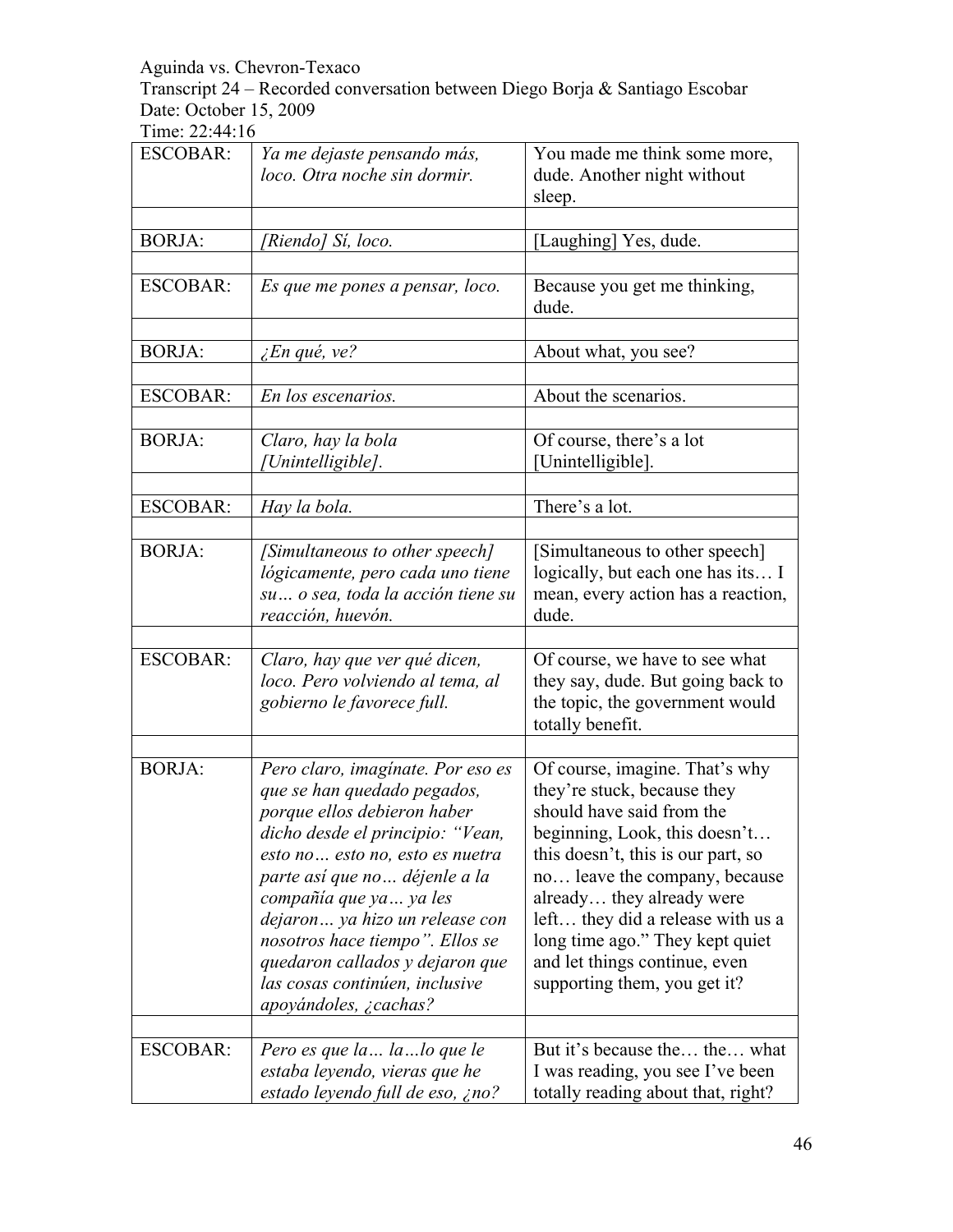Transcript 24 – Recorded conversation between Diego Borja & Santiago Escobar Date: October 15, 2009

|                 | Lo que leí es que la demanda no<br>es de  del estado a Texaco, sino<br>de los indígenas, treinta mil<br>indígenas hacia la Texaco.                                                                                                                                                                                                     | What I read is that the suit isn't<br>from from the government<br>against Texaco, but from the<br>Indians, thirty thousand Indians<br>against Texaco.                                                                                                                                                           |
|-----------------|----------------------------------------------------------------------------------------------------------------------------------------------------------------------------------------------------------------------------------------------------------------------------------------------------------------------------------------|-----------------------------------------------------------------------------------------------------------------------------------------------------------------------------------------------------------------------------------------------------------------------------------------------------------------|
| <b>BORJA:</b>   | Claro, lo que pasa sí, es una<br>demanda es civil, ¿no es<br>cierto?                                                                                                                                                                                                                                                                   | Of course, what's happening<br>yes, it's a lawsuit it's civil,<br>isn't that right?                                                                                                                                                                                                                             |
| <b>ESCOBAR:</b> | No sé si será civil, penal, pero                                                                                                                                                                                                                                                                                                       | I don't know if it's civil, criminal,<br>but                                                                                                                                                                                                                                                                    |
| <b>BORJA:</b>   | Claro, es civil. Es civil<br>[Unintelligible] es privada, me<br>refiero, ¿sí me entiendes?                                                                                                                                                                                                                                             | Of course, it's civil. It's civil<br>[Unintelligible] it's private, that's<br>what I'm referring to, you<br>understand?                                                                                                                                                                                         |
| <b>ESCOBAR:</b> | Ya.                                                                                                                                                                                                                                                                                                                                    | Yeah.                                                                                                                                                                                                                                                                                                           |
|                 |                                                                                                                                                                                                                                                                                                                                        |                                                                                                                                                                                                                                                                                                                 |
| <b>BORJA:</b>   | Entonces pero ellos no pueden<br>demandar es como que yo te<br>demande por algo que le<br>pertenece al estado, y todavía<br>más en contrato porque el 75%<br>era de Petro Ecuador, ¿sí me<br>entiendes? Entonces no pueden<br>utilizar algo que le pertenece a<br>otro para demandar a otro, o sea,<br>otra tercera persona.           | So then but they can sue it's<br>as if I sued you for something that<br>belongs to the government, and<br>even more so in a contract<br>because 75% was Petro<br>Ecuador's, do you understand? So<br>they can't use something that<br>belongs to someone else to sue<br>someone else, I mean, a third<br>party. |
| <b>ESCOBAR:</b> | Pero ya está aceptada la<br>demanda, vi. Estados Unidos<br>demandaron a Ecuador por<br>pedido de Texaco.                                                                                                                                                                                                                               | But I saw the lawsuit has already<br>been accepted. The United States<br>sued Ecuador on behalf of<br>Texaco.                                                                                                                                                                                                   |
| <b>BORJA:</b>   | Sí, claro, porque eso fue, <i>iputa!</i> ,<br>hace $\int f \cdot f(x) \cdot f(x) dx$ is not in the property vertex that<br>hicieron? Imagínate que hasta<br>el presidente ya le  ya aprobó<br>que sí, todo, ya está todo el  el<br>la remediación estaba bien.<br>Ahorita que sube al gobierno él<br>sube al poder, cambia de parecer, | Yes, of course, because that was,<br>shit! It was uph! Don't you see<br>what they did? Imagine that<br>even the president already<br>already approved it, everything,<br>everything is already the the<br>remediation was fine. Right now<br>that he's elected to the                                           |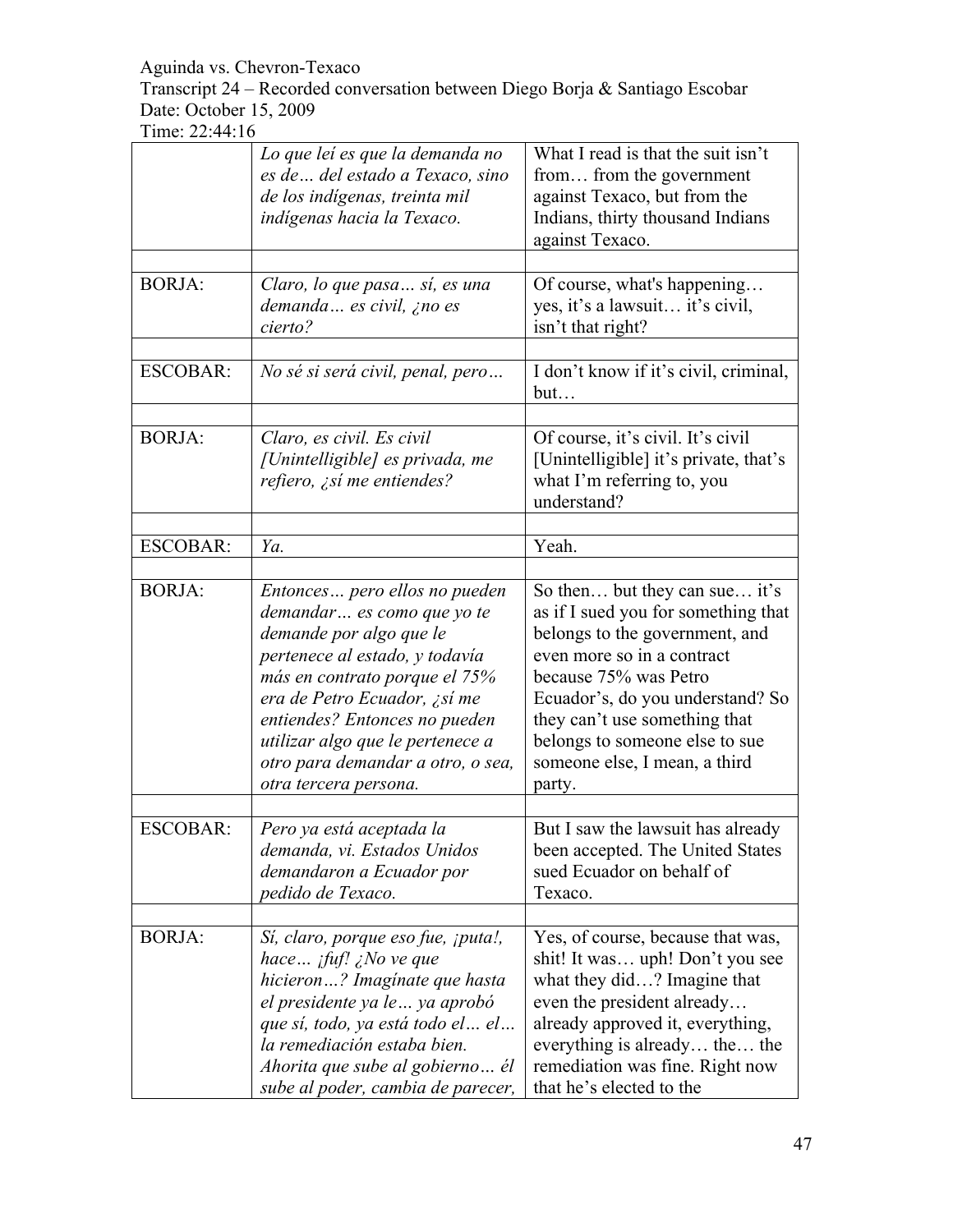Transcript 24 – Recorded conversation between Diego Borja & Santiago Escobar Date: October 15, 2009

|                 | huevón, y cambiaron la ley.<br>Hicieron le aplicaron<br>retroactiva la ley cuando no<br>debió de haber sido retroactiva.<br>O sea, han hecho la bola de<br>cosas. Tienes que meterte<br>métete al Chevrón.com. | government he takes control,<br>he changes his mind, dude, and<br>they changed the law. They did<br>they applied retroactively the law<br>when it shouldn't have been<br>retroactive. I mean, they've done<br>a lot of things. You have to go<br>into go into Chevron.com. |
|-----------------|----------------------------------------------------------------------------------------------------------------------------------------------------------------------------------------------------------------|----------------------------------------------------------------------------------------------------------------------------------------------------------------------------------------------------------------------------------------------------------------------------|
| <b>ESCOBAR:</b> | Ya.                                                                                                                                                                                                            | Yeah.                                                                                                                                                                                                                                                                      |
| <b>BORJA:</b>   | Ahí vas a ver la parte<br>[Simultaneous to other speech].                                                                                                                                                      | There you'll see the part<br>Simultaneous to other speech].                                                                                                                                                                                                                |
| <b>ESCOBAR:</b> | ¡Chuta! Pero hay un montón de<br>papeles sí estuve ahí; solo vi un<br>par de cosas, loco. El último la<br>última el último escrito que ha<br>metido ese abogado Callejas.                                      | Shit! But there are a lot of<br>papers yes I was there; I only<br>saw a few things, dude. The<br>last the last the last thing that<br>was filed written by that lawyer<br>Callejas.                                                                                        |
| <b>BORJA:</b>   | Unintelligible]                                                                                                                                                                                                | [Unintelligible]                                                                                                                                                                                                                                                           |
| <b>ESCOBAR:</b> | Ya. ¿Este, este Adolfo no tiene un<br>hijo que se llama Adolfo y una<br>hija?                                                                                                                                  | Yeah. That, that Adolfo, doesn't<br>he have a son named Adolfo, and<br>a daughter?                                                                                                                                                                                         |
| <b>BORJA:</b>   | Creo que sí tiene un hijo, loco,<br>pero no sé cómo se llama la hija.<br>La hija no sé si tenga hija,<br>perro. Ha de ser un flaco el hijo,<br>$\zeta$ no?                                                     | I think he does have a son, dude,<br>but I don't know what his<br>daughter's name is. The<br>daughter I don't know if he has<br>a daughter, dude. He must be a<br>skinny guy, the son, right?                                                                              |
| <b>ESCOBAR:</b> | Sí, medio bobazo.                                                                                                                                                                                              | Yes, kind of dumb.                                                                                                                                                                                                                                                         |
| <b>BORJA:</b>   | Debe ser [riendo]. Debe ser<br>porque una vez le vi el hijo, y era<br>un flaco también así medio<br>[Unintelligible], blanco, ¿no?                                                                             | It must be [laughing]. It must be,<br>because one time I saw his son,<br>and he was skinny too like that<br>kind of [Unintelligible], White,<br>right?                                                                                                                     |
| <b>ESCOBAR:</b> | Ya. ¿Y el otro abogado quién es?<br>Son dos, $\zeta$ no?                                                                                                                                                       | Yeah. And who's the other<br>lawyer? There are two, no?                                                                                                                                                                                                                    |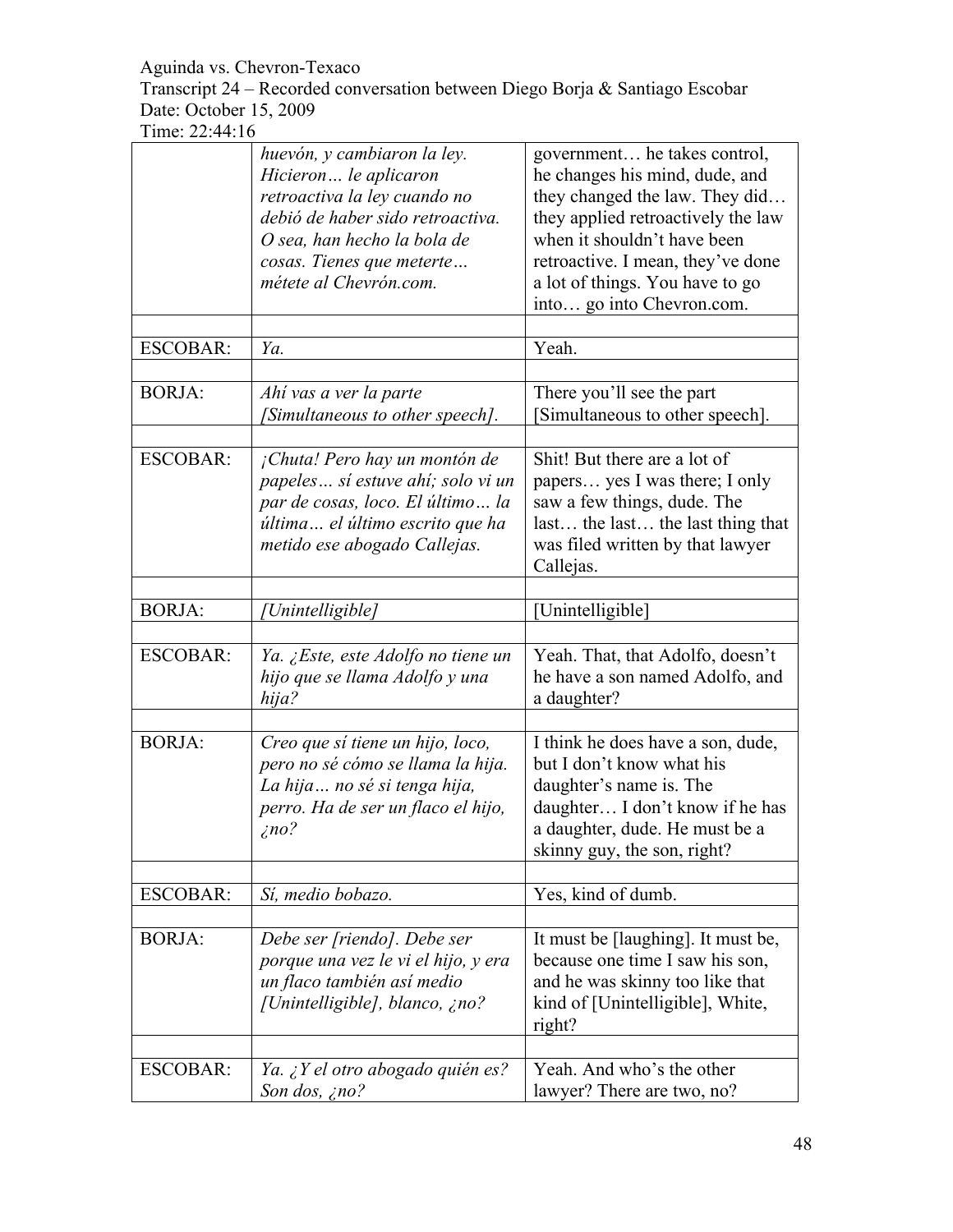Transcript 24 – Recorded conversation between Diego Borja & Santiago Escobar Date: October 15, 2009

| <b>BORJA:</b>   | No, solo es bueno, es que hay<br>la bola de abogados, ¡puta!, hay<br>lo que quieras, solo que él es el<br>procurador, digamos, allá.                             | No, it's just well, because<br>there's a bunch of lawyers, shit!<br>There's more than you want, it's<br>just that he's the prosecutor, shall<br>we say, there.                        |
|-----------------|------------------------------------------------------------------------------------------------------------------------------------------------------------------|---------------------------------------------------------------------------------------------------------------------------------------------------------------------------------------|
|                 |                                                                                                                                                                  |                                                                                                                                                                                       |
| <b>ESCOBAR:</b> | Ya, el abogado procurador.                                                                                                                                       | Okay, the prosecuting attorney.                                                                                                                                                       |
|                 |                                                                                                                                                                  |                                                                                                                                                                                       |
| <b>BORJA:</b>   | Claro. Entonces pero hay lo<br>que quieras de abogados; ellos<br>tienen como diez, huevón.                                                                       | Of course. Then but there are<br>more lawyers than you want; they<br>have about ten, dude.                                                                                            |
|                 |                                                                                                                                                                  |                                                                                                                                                                                       |
| <b>ESCOBAR:</b> | Oye Dieguín, asómate entonces<br>mañana. Yo me voy a ruquiar,<br>loco, porque tengo que madrugar<br>a las seis, ¿sí te dije?, y aquí ya<br>son las once y media. | Hey Diego, give a ring tomorrow<br>then. I'm going to crash, dude,<br>because I have to get up early, at<br>six, I told you, right? And here's<br>it's already 11:30.                 |
|                 |                                                                                                                                                                  |                                                                                                                                                                                       |
| <b>BORJA:</b>   | Ya perno. Entonces ahí<br>[Simultaneous to other speech].                                                                                                        | Okay, brother. So then<br>Simultaneous to other speech].                                                                                                                              |
| <b>ESCOBAR:</b> | Y tranquilo, loco. Despreocúpate,<br>por acá todo bien y ya te tengo<br>clara la película. Solo vamos a ir<br>a hablar yo voy a ir a hablar de<br>mí, nadie más. | And take it easy, dude. Don't<br>worry, everything's fine here and<br>now I see things clearly. We're<br>just going to go and talk I'm<br>going to talk about myself,<br>nobody else. |
|                 |                                                                                                                                                                  |                                                                                                                                                                                       |
| <b>BORJA:</b>   | ¡Perfecto, perfecto!                                                                                                                                             | Perfect, perfect!                                                                                                                                                                     |
| <b>ESCOBAR:</b> | Ya. O hablamos  o le digo: "Yo<br>vengo delegado de  y voy a<br>hablar con nosotros".                                                                            | Yeah. Or we'll talk or I'll tell<br>him, "I'm coming as a delegate<br>for and I'm going to talk to us."                                                                               |
| <b>BORJA:</b>   | No, no, no.                                                                                                                                                      | No, no, no.                                                                                                                                                                           |
|                 |                                                                                                                                                                  |                                                                                                                                                                                       |
| <b>ESCOBAR:</b> | [Riendo].                                                                                                                                                        | [Laughing].                                                                                                                                                                           |
| <b>BORJA:</b>   | Estás loco!                                                                                                                                                      | You're crazy!                                                                                                                                                                         |
| <b>ESCOBAR:</b> | Le digo: "Verá, mi organización<br>piensa así".                                                                                                                  | I tell him, "Look, my<br>organization thinks this way."                                                                                                                               |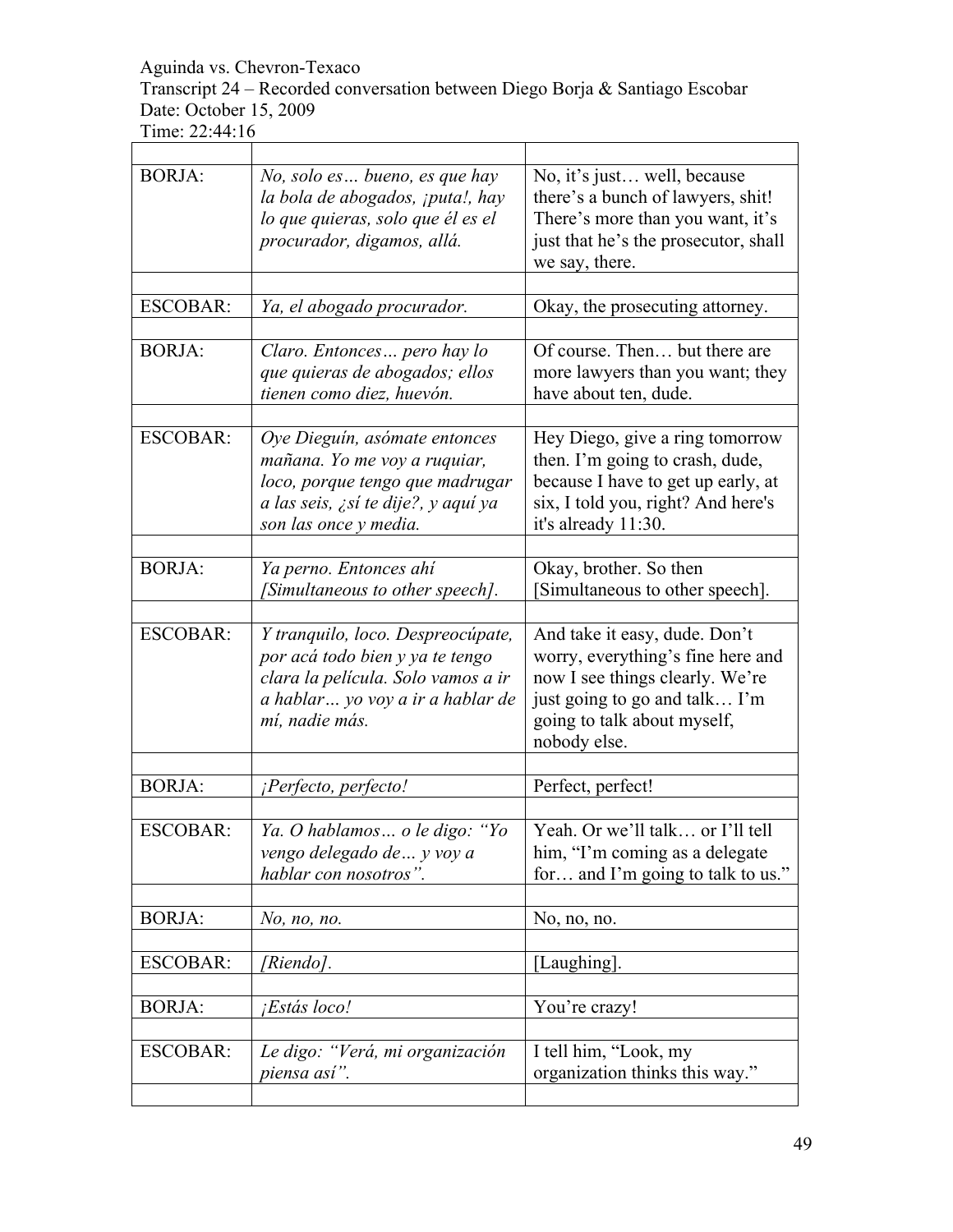Transcript 24 – Recorded conversation between Diego Borja & Santiago Escobar Date: October 15, 2009

| <b>BORJA:</b>   | [Riendo] Acabo de crear una<br>organización.                                                                                                                            | [Laughing] I just created an<br>organization.                                                                                                                                                            |
|-----------------|-------------------------------------------------------------------------------------------------------------------------------------------------------------------------|----------------------------------------------------------------------------------------------------------------------------------------------------------------------------------------------------------|
|                 |                                                                                                                                                                         |                                                                                                                                                                                                          |
| <b>ESCOBAR:</b> | Sí, no o les digo "Nuestra<br>Firma", mejor, para que se oiga<br>más elegante.                                                                                          | Yes, no or I'll tell them, "Our<br>firm," that's better, so it sounds<br>more elegant.                                                                                                                   |
| <b>BORJA:</b>   | [Riendo] No, mejor vos solito.<br>Más tuco, huevón.                                                                                                                     | [Laughing] no, it's better just you<br>alone. More important, dude.                                                                                                                                      |
| <b>ESCOBAR:</b> | Ya. Mi firma "Más Tuco", le<br>digo.                                                                                                                                    | Yeah. My firm "More important,"<br>I'll tell him,                                                                                                                                                        |
| <b>BORJA:</b>   | [Riendo] Yo y mi firma.                                                                                                                                                 | [Laughing] I and my firm.                                                                                                                                                                                |
| <b>ESCOBAR:</b> | Yo y mi firma, "Masca chicle y no<br>hagas bomba".                                                                                                                      | I and my firm, "Chew gum and<br>don't make bombs."                                                                                                                                                       |
| <b>BORJA:</b>   | [Riendo] ¡Qué cague!                                                                                                                                                    | [Laughing] What bullshit!                                                                                                                                                                                |
| <b>ESCOBAR:</b> | Oye, entonces entonces les digo<br>quiénes son, cómo son. O sea, yo<br>ya tengo claro lo que yo te voy a<br>pasar la info, y ahora la cosa<br>$es$ es que sea así, ¿no? | Hey, then then I'll tell them<br>who they are, what they're like. I<br>mean, I'm already clear that I'm<br>going to pass the information on<br>to you, and now the thing is is<br>it's like that, right? |
|                 |                                                                                                                                                                         |                                                                                                                                                                                                          |
| <b>BORJA:</b>   | No, no; de ley. O sea, ve,<br>escuchando no pierdes nada,<br>loco, pero, como te digo, no te<br>comprometas a nada.                                                     | No, no; for sure. I mean, see,<br>listening you don't lose anything,<br>dude, but, like I told you, don't<br>promise anything.                                                                           |
| <b>ESCOBAR:</b> | Okay.                                                                                                                                                                   | Okay.                                                                                                                                                                                                    |
| <b>BORJA:</b>   | Y imaginate lo peor.                                                                                                                                                    | And imagine the worst.                                                                                                                                                                                   |
| <b>ESCOBAR:</b> | Verás, hagamos una cosa, yo<br>apenas hable  yo creo que hasta<br>el medio día ya  ya tengo una<br>razón y te echo un timbrazo.                                         | You'll see, we'll do something,<br>I'll barely talk I think until<br>midday and that's it I'll have<br>something and I'll give you a<br>ring.                                                            |
| <b>BORJA:</b>   | Ya, loco.                                                                                                                                                               | Okay, dude.                                                                                                                                                                                              |
|                 |                                                                                                                                                                         |                                                                                                                                                                                                          |